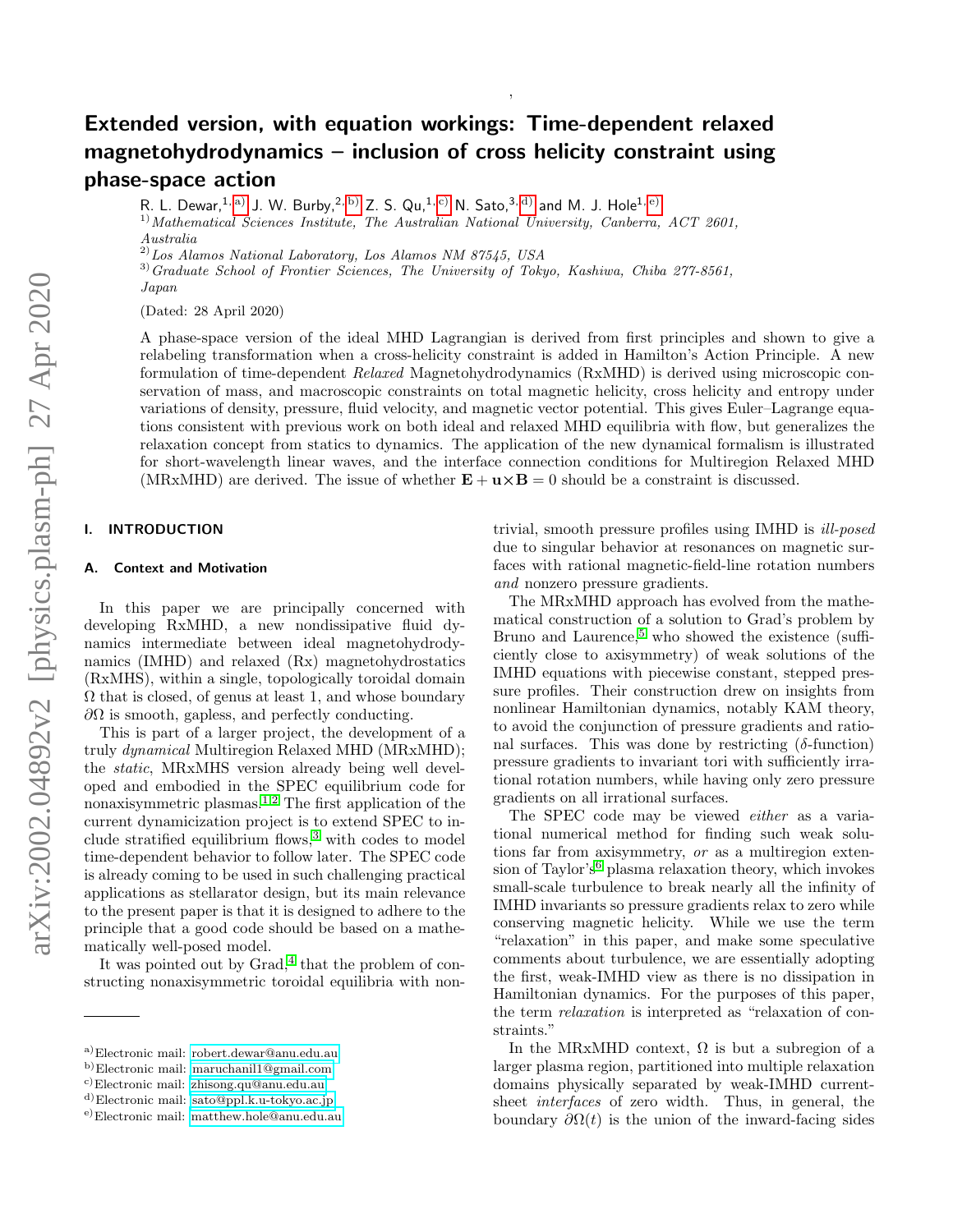of the interfaces  $\Omega$  shares with its neighbors.

We consider these interfaces to be impervious to magnetic flux, implying the tangentiality condition

<span id="page-1-2"></span>
$$
\mathbf{n} \cdot \mathbf{B} = 0 \text{ on } \partial \Omega , \qquad (1)
$$

where  $\mathbf{B} \equiv \nabla \times \mathbf{A}$  is the magnetic field and **n** is a unit normal at each point on  $\partial Ω$ . Also, to conserve magnetic fluxes trapped within  $\Omega$ , loop integrals of the vector potential  $\bf{A}$  within the interfaces must be conserved.<sup>[2](#page-21-1)</sup>

We take the interfaces to be perfectly flexible, and impervious to mass and heat transport. However they transmit pressure forces between the subregions so we shall also analyse the interaction between two neighboring regions,  $\Omega$  and  $\Omega'$ .

This paper carries on the project, started in  $2015<sup>2</sup>$  $2015<sup>2</sup>$  of "dynamicizing" (soft c)  $MRxMHS$ <sup>[1](#page-21-0)</sup>. This will allow the modeling of low-frequency global modes, linear, unstable, or nonlinearly saturated (limit cycles), as coupled surface waves on the interfaces. However, as these interfaces are infinitely thin, what provides the inertia that determines their finite frequencies?

Clearly, as with other surface waves, the inertia comes from the reaction of the disturbed ambient fluid, which means we can no longer use the purely static relaxation theory used in Ref. [1,](#page-21-0) which also did not allow for equilibrium flow. However, since the primary role of the fluid dynamics within the "relaxation regions" is to endow the interfaces with inertia, one may hope that the global dynamics is insensitive to the detailed mesoscale dynamics within  $\Omega$  as long as it is quasi-adiabatic. What is needed is a plasma fluid model that combines the simplicity and well-posedness of MRxMHS with the ability to describe time-dependent flows. It is also desirable to be consistent with low-frequency IMHD where it is applicable, at least in the limit of an infinite number of interfaces

Thus in Ref. [2](#page-21-1) we proposed a natural formal extension of the static relaxation theory used in Ref. [1.](#page-21-0) The 2015 approach led to the "relaxed plasma" in  $\Omega$  being modeled as an Euler fluid, with the only coupling to the magnetic field occurring at the interfaces. While the Euler fluid model succeeds in endowing the interfaces with inertia,<sup>[7](#page-21-6)</sup> an Euler fluid is very different from an MHD fluid. The present paper makes the fluid model, RxMHD, slightly closer to IMHD by adding a cross-helicity constraint to couple fluid and magnetic field.

This paper includes sufficient validation tests to be confident that our RxMHD formulation is likely adequate for the purpose outlined above, but more work remains to be done to apply it in toroidal plasma confinement calculations, and also to determine if it has wider theoretical significance and physical application. In particular, it would be interesting to investigate connections with turbulence theories—dynamo effects, inverse cascades, and selective decay—but these topics are outside the scope of the present paper.

### <span id="page-1-0"></span>B. Lagrangian and Eulerian plasma fluid dynamics

In this paper we first recall standard textbook (e.g. Ref. [8\)](#page-21-7) classical mechanics, in which one starts with a full  $configuration\ space\ of\ generalized\ coordinates\ q_i,$  some of which, say the  $q_j^{\text{holo}}$ , may be subject to *holonomic con*straints, meaning their variations  $\delta q_j^{\text{holo}}$  are not free but constrained, in that they can be expressed in terms of the remaining, free variations  $\delta q_k^{\rm free}$ . In the following we use the reduced configuration space spanned by the set of free variables,  $q \equiv \{q_k^{\text{free}}\},\$  the  $\delta q_j^{\text{holo}}$  being assumed to be slaved to  $q$  by the constraints.

The equations of motion, second-order ordinary differential equations, are derived variationally from a configuration-space Lagrangian (CSL)  $L(q, \dot{q}, t)$  using Hamilton's action Principle  $\delta \int L dt = 0$  to determine which of the possible trial paths through configuration space are true trajectories, where  $\delta L$  is reduced to a sum over only the  $\delta q_k^{\text{free}}$  by using the holonomic variational constraints.

Hamiltonian mechanics halves the order of the equations of motion by doubling the number of free independent variables, configuration space being replaced by the phase space, with coordinates comprising both the  $q_k$  and the *canonical momenta*  $p_k \equiv \partial L/\partial \dot{q}_k$ . To make the  $p_k$  independent variables, these defining equations reverse roles and are assumed to be solvable for the  $\dot{q}_k$  in terms of the  $q_k$  and  $p_k$  for use in finding the Hamiltonian,  $H(q, p, t) \equiv L - \sum_k p_k \dot{q}_k$ . Then the Hamiltonian equations of motion can be found by first defining the phase-space Lagrangian (PSL)  $L_{ph}(q, p, t) \equiv \sum_k p_k \dot{q}_k - H$ , then applying Hamilton's phase-space action Principle  $\delta \int L_{\rm ph} dt = 0, \,\forall \,\delta p, \delta q.$  We provide more on the use and history of the PSL in Subsec. [IV A.](#page-8-0)

To connect MHD with classical mechanics, we can adopt the Lagrangian picture of an MHD fluid as an infinite set of fluid elements, each labeled by its initial position  $x_0$  and evolving under the Lagrangian timeevolution map,  $\mathbf{x} = \mathbf{r}_{\mathbf{v}}^t(\mathbf{x}_0)$ , taking fluid elements from their initial to their current positions. [This map is also called a flow in mathematical dynamical systems theory: it is the solution of the dynamical system  $\dot{\mathbf{x}} = \mathbf{v}(\mathbf{x}, t)$ , i.e.

<span id="page-1-1"></span>
$$
\partial_t \mathbf{r}_{\mathbf{v}}^t(\mathbf{x}_0) = \mathbf{v}(\mathbf{r}_{\mathbf{v}}^t, t) , \ \mathbf{r}_{\mathbf{v}}^{t_0}(\mathbf{x}_0) \equiv \mathbf{x}_0 \ \forall \ \mathbf{x}_0 \ \in \ \Omega_0 , \quad \text{(2)}
$$

where  $t_0$  is an arbitrary initial time. We have added the velocity subscript to indicate which of the two different velocity fields we encounter in the present paper is generating the map.]

The Lagrangian picture is very useful for providing a physical understanding of fluid dynamics, but its need to attach somewhat arbitrary labels to fluid elements seems to impose an unobservable theoretical construct on the actual physical flow (though, in neutral fluids, particle image velocimetry does make it experimentally possible to visualize Lagrangian trajectories over short times).

In practice indeed, one normally adopts the *Eulerian* picture, solving PDEs (partial differential equations) for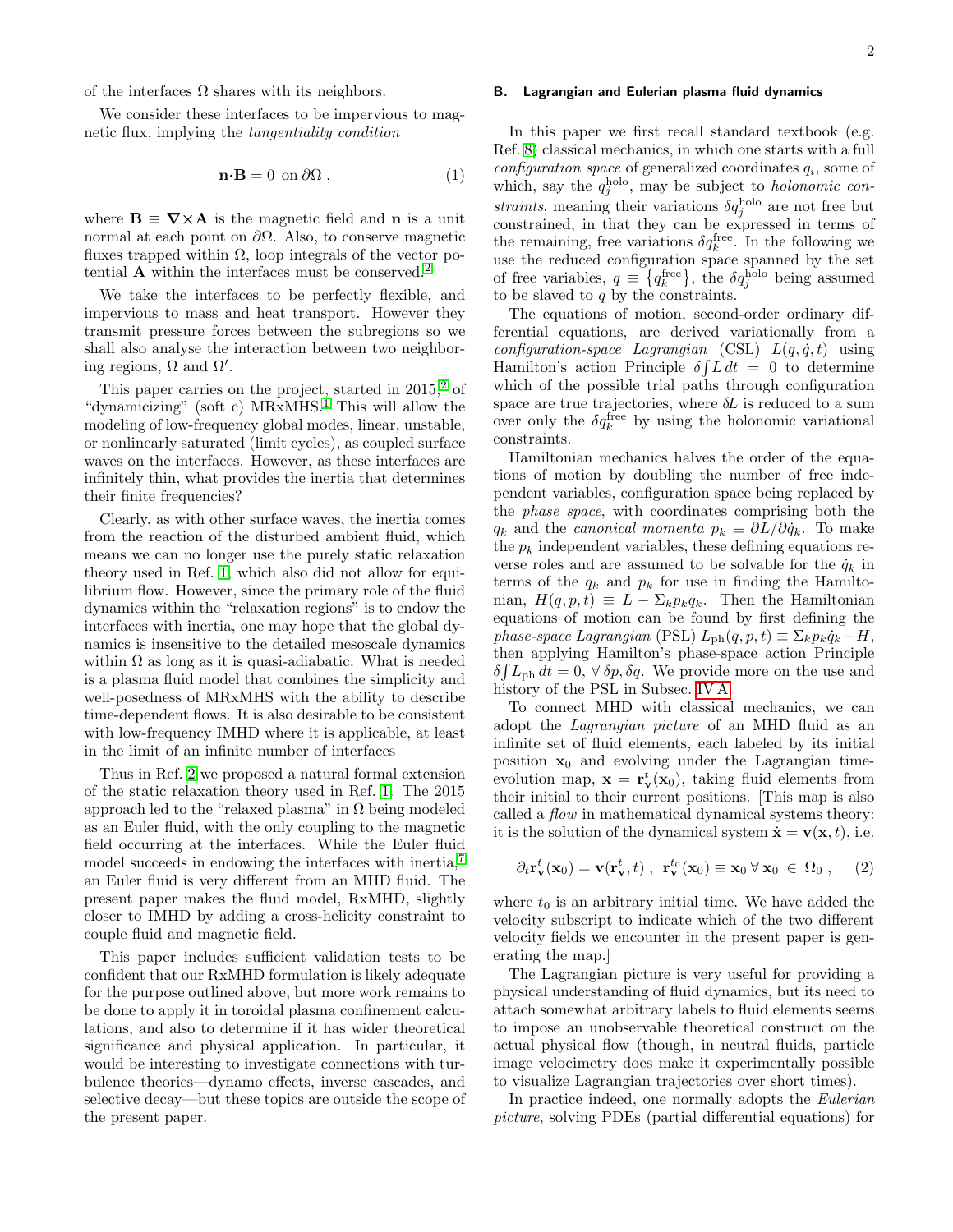the physically observable fields, which are functions of position  $x$  and *current* time  $t$ . In fact it is possible to develop Hamiltonian fluid mechanics in a purely Eulerian way, and we adopt this Eulerian approach in the following, except where it is useful to invoke the Lagrangian picture for enhancing physical understanding.

For maximum accessibility, we develop the presentation using tools already made familiar to fluid and plasma dynamicists in the 1960s; in MHD the seminal groundwork was done by Frieman and Rotenberg[9](#page-21-8) and Newcomb.[10](#page-21-9) This was generalized to include wave de-grees of freedom by Dewar.<sup>[11](#page-21-10)</sup> In the latter, the need to develop a theory that included both the holonomically constrained degrees of freedom of the basic MHD fields, mass density, pressure and magnetic field, and the freely variable wave fields, $^{12}$  $^{12}$  $^{12}$  was found to be most concisely presented in terms of a general Lagrangian that we have adapted for use in the present paper (Subsec. [III\)](#page-5-0), though for a different purpose.

There has been much important research since the '60s on geometric mechanics, connecting fluid mechanics and MHD with modern mathematics, including differential geometry, some of which is summarized in the recent monograph by Webb.<sup>[13](#page-21-12)</sup> Of note is the work of Holm  $et$  $al.^{14,15}$  $al.^{14,15}$  $al.^{14,15}$  $al.^{14,15}$  on the "Euler-Poincaré" formalism—the history and mathematical ramifications of the duality between the Eulerian and Lagrangian pictures of fluid mechanics and MHD sketched above.

However modern mathematical sophistication is unnecessary for the purposes of the present paper, its avoidance being helped by using the phase-space Lagrangian approach. In this paper we have refrained from using unnecessarily mathematical terminology in order to make the paper accessible to a wider physical-sciences audience. A more mathematical paper may well be necessary for future development of our dynamicization project.

The plasma is modeled as a magnetohydrodynamic (MHD) fluid. Thus we start by considering the wellknown ideal magnetohydrodynamic equations over  $\Omega$ , which are encapsulated in the Lagrangian,  $^{10,11}$  $^{10,11}$  $^{10,11}$  $^{10,11}$ 

$$
L_{\Omega}[\mathbf{v}, \rho, p, \mathbf{A}] \equiv \int_{\Omega} \frac{\rho v^2}{2} \, dV - W_{\Omega} \,, \tag{3}
$$

with potential energy

<span id="page-2-1"></span>
$$
W_{\Omega}[p, \mathbf{A}] \equiv \int_{\Omega} \left( \frac{p}{\gamma - 1} + \frac{B^2}{2\mu_0} \right) dV , \qquad (4)
$$

where dV is the volume element  $d^3x$  and  $[\mathbf{v}, \rho, p, \mathbf{A}]$  signals that  $L_{\Omega}$  is a functional of the Eulerian fields  $\mathbf{v}(\mathbf{x}, t)$ ,  $\rho(\mathbf{x}, t)$ ,  $p(\mathbf{x}, t)$  and  $\mathbf{A}(\mathbf{x}, t)$  — the fluid velocity, mass density, pressure and magnetic vector potential, respectively (the constant  $\mu_0$  being the vacuum permeability constant used in SI units).

We shall later verify that the IMHD equation of motion can be derived from this Lagrangian by defining the action integral

<span id="page-2-0"></span>
$$
S \equiv \int L_{\Omega} dt , \qquad (5)
$$

and deriving an Euler–Lagrange equation from Hamilton's Principle (of stationary action),  $\delta \mathcal{S} = 0$ .

# C. Outline of paper

In Sec. [II](#page-3-0) we first review the IMHD equations and define the infinite-dimensional configuration space of the CSL. In Subsec. [II B,](#page-3-1)we review the microscopic holonomic constraints of IMHD and give an elementary interpretation of them as a Lie symmetry. In Subsec. [II C,](#page-4-0) we list IMHD macroscopic global invariants, and in Subsec. IID we explain their relation to the RxMHD concept: in summary, we modify ideal dynamics by relaxing the continua of local, holonomic constraints on  $p$  and  $B$ , replacing this infinity of constraints with a finite set of global constraints to conserve a few IMHD global invariants, which is our definition of relaxation.

In Sec. [III](#page-5-0) we present a representation for a general CSL (see Subsec. IB) for fluids which allows for arbitrary arrays of both holonomically constrained and free fields (the continuum analogs of the  $q^{\text{holo}}$  and  $q^{\text{free}}$  generalized coordinates above), thus forming an appropriately general starting point for developing our relaxation formalism. This allows the integrations by parts to derive general Euler–Lagrange equations from Hamilton's Principle to be reused in different scenarios, rather than redoing the integrations by parts each time.

As an example of the use of this formalism, in Subsec. [III C](#page-7-0) we derive the standard equation of motion in momentum-conservation form, using the IMHD Lagrangian. However, we also show that adding to this Lagrangian a cross-helicity constraint term, which should be redundant as it is preserved under IMHD time evolution, gives physically incorrect Euler–Lagrange equations. This unsatisfactory property of the CSL is the main motivation for developing the PSL approach as a successful alternative for constructing our variational relaxation theory.

In Sec. [IV](#page-7-1) we derive and motivate the PSL (see Sub-sec. IB) approach: In Subsec. [IV A](#page-8-0) we derive the IMHD Hamiltonian as defined on the phase space  $x, \pi$ , where  $\pi$  is a canonical momentum density. In Subsec. [IV B,](#page-8-1) we then make a change of variable  $\pi = \rho \mathbf{u}$ , the Hamiltonian now being defined on the *noncanonical*, **x**, **u** phase space.

In the PSL approach momenta are varied freely, so **u** is not constrained to be  $\dot{\mathbf{x}} = \mathbf{v}$ . Nevertheless, when used with the IMHD Hamiltonian, we show u is indeed the correct Eulerian velocity field. Modifying the IMHD Hamiltonian with a "redundant" cross-helicity constraint term we find, unlike with the CSL, the constrained PSL still gives u as the physically correct flow velocity. However, the cross-helicity constraint does break the identification of  $\bf{u}$  with  $\bf{v}$ , relegating  $\bf{v}$  to the role of generating fluid-element labels advecting on a reference flow.

In Sec. [V](#page-10-0) we dynamicize equilibrium relaxation theory by taking as Hamiltonian the relaxed-MHD-equilibrium energy functional<sup>[16](#page-21-15)</sup> to form a PSL. In Subsec.  $\overrightarrow{V}B$  this is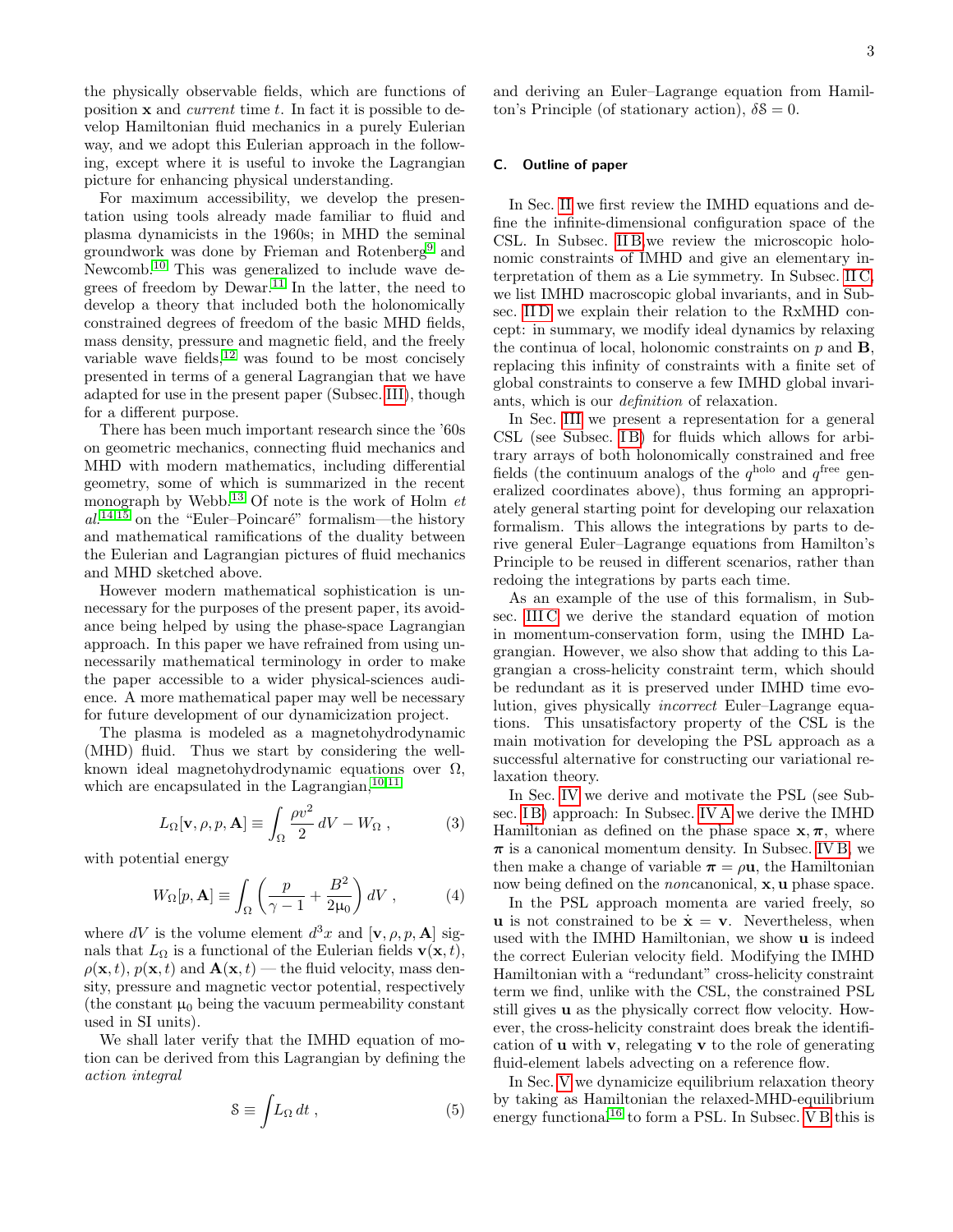used in the phase-space version of Hamilton's Principle to give dynamical Euler–Lagrange equations, which are analyzed in Subsec. [V C.](#page-12-0)

As a preliminary investigation of the physical implications of our newly derived dynamics, in Sec. [VI](#page-12-1) we derive the local dispersion relations for linear waves in the WKB approximation for both IMHD and RxMHD and find them very different. In the RxMHD case, at least some waves break the ideal Ohm's Law.

In Sec. [VII](#page-14-0) we discuss whether and how to make the ideal Ohm's Law a constraint. Conclusions are given in Sec. [VIII.](#page-15-0)

In Appendix [B](#page-16-0) we review the derivation of fully relaxed plasma equilibria, with field-aligned flow, by finding stationary points of an energy functional that includes the helicity and cross helicity constraints (our RxMHD Hamiltonian), and in Appendix  $C1$  we show that the PSL approach allows a natural extension to axisymmetric equilibria with cross-field flow.[16](#page-21-15)[–18](#page-21-16) The Grad–Shafranov-Bernoulli equations for such equilibria are given in Sec. [C 2.](#page-19-0)

Finally, in Appendix [D,](#page-19-1) the coupling across the interfaces between two neighboring relaxation regions is derived variationally from the phase-space action principle and shown to be the standard pressure-jump condition found previously.[2](#page-21-1) Thus generalization to MRxMHD is straightforward.

## <span id="page-3-0"></span>II. IDEAL MHD (IMHD) CONSTRAINTS AND INVARIANTS AND THE RELAXATION CONCEPT

## A. Conservation constraint PDEs, equation of motion, and configuration space

In this subsection we give the evolution equations for the four fields  $\{\rho, p, \mathbf{B}, \mathbf{v}\}\$  defining the *state* of the system at any given time In each evolution equation we first give the *conservation* version and then the equivalent *advec*tive form, which is in terms of the advective derivative  $d/dt \equiv \partial_t + \mathbf{v} \cdot \nabla$ , the total derivative along Lagrangian fluid-element trajectories (paths)  $\mathbf{r}^{t}(\mathbf{x}_{0}).$ 

Microscopic (fluid-element-wise) conservation of mass is expressed in the continuity equation

<span id="page-3-2"></span>
$$
\partial_t \rho + \nabla \cdot (\rho \mathbf{v}) = 0 \Leftrightarrow \frac{d\rho}{dt} = -\rho \nabla \cdot \mathbf{v} , \qquad (6)
$$

and microscopic entropy conservation in the ideal adiabatic pressure equation

<span id="page-3-8"></span>
$$
\partial_t p + \nabla \cdot (p\mathbf{v}) + (\gamma - 1)p \nabla \cdot \mathbf{v} = 0 \Leftrightarrow \frac{dp}{dt} = -\gamma p \nabla \cdot \mathbf{v} \ . \ (7)
$$

The "freezing in" of magnetic flux into microscopic loops, advected by the flow field  $\mathbf{v}$ ,  $^{19}$  $^{19}$  $^{19}$  is expressed by

<span id="page-3-3"></span>
$$
\partial_t \mathbf{B} - \mathbf{\nabla} \times (\mathbf{v} \times \mathbf{B}) = 0 \Leftrightarrow \frac{d\mathbf{B}}{dt} = -\mathbf{B} \cdot (\mathbf{I} \mathbf{\nabla} \cdot \mathbf{v} - \mathbf{\nabla} \mathbf{v}), (8)
$$

where I is the unit dyadic. This equation can be derived by eliminating E from the "ideal Ohm's Law,"  $\mathbf{E} + \mathbf{v} \times \mathbf{B} = 0$  by taking the curl of both sides and using the "pre-Maxwell" form of Faraday's law  $\nabla \times \mathbf{E} = -\partial_t \mathbf{B}$ .

We shall refer to the above three equations as the IMHD constraint PDEs as they represent microscopic constraints on the time evolution of the set of the IMHD fluid attributes  $\{\rho, p, \mathbf{B}\}\$ along path lines.

In the Eulerian picture, we define an *evolution* of the state of an MHD system as the set of functions  $\{\rho, p, \mathbf{B}, \mathbf{v}\}\)$  over some interval of t. As we are developing a variational method, we regard these as trial-function evolutions, which at this point need obey neither the constraint PDEs nor the equation of motion,

<span id="page-3-4"></span>
$$
\rho \frac{d\mathbf{v}}{dt} = -\nabla p + \frac{1}{\mu_0} (\nabla \times \mathbf{B}) \times \mathbf{B} . \tag{9}
$$

We define the infinite-dimensional MHD configuration space as the space on which  $\bf{v}$  is defined (or, more generally, to which  $\bf{v}$  is tangent). Feasible MHD evolutions solve the holonomic constraint PDEs [in the case of IMHD, Eqs. [\(6–](#page-3-2)[8\)](#page-3-3)], slaving the constrained members of the set  $\{\rho, p, \mathbf{B}\}\)$  to **v**. Autonomous MHD evolutions are not only feasible, but also solve Eq. [\(9\)](#page-3-4) so do not require external forcing.

## <span id="page-3-1"></span>B. Microscopic variational constraints and Lie symmetry

In variational IMHD the fields  $\rho$ ,  $p$ , and **B** are not free variables but are constrained holonomically to evolve under the same Lagrangian map as the fluid elements. The variation generator  $\xi$  is defined on the same configuration space as v, which is kinematically constrained to vary with  $\xi$  in the first of the four IMHD constraint equations in Eulerian form below

$$
\delta \mathbf{v} = \partial_t \boldsymbol{\xi} + \mathbf{v} \cdot \boldsymbol{\nabla} \boldsymbol{\xi} - \boldsymbol{\xi} \cdot \boldsymbol{\nabla} \mathbf{v} \,, \tag{10}
$$

<span id="page-3-7"></span>
$$
\delta \rho = -\nabla \cdot (\rho \,\xi) \,, \tag{11}
$$

$$
\delta p = -\gamma p \nabla \cdot \xi - \xi \cdot \nabla p ,
$$
  
\n
$$
\delta \mathbf{B} = \nabla \times (\xi \times \mathbf{B})
$$
\n(12)

<span id="page-3-9"></span><span id="page-3-6"></span><span id="page-3-5"></span>
$$
= -\mathbf{B}\nabla \cdot \xi + \mathbf{B} \cdot \nabla \xi - \xi \cdot \nabla \mathbf{B}.
$$
 (13)

These are Eqs. (4.6–4.9) of Newcomb,<sup>[10](#page-21-9)</sup> his  $\varepsilon$  being our  $\xi$ , a more common notation.

The holonomically constrained Eulerian variations were also discussed and used in Ref. [2,](#page-21-1) the precursor of the current paper. The difference between Eulerian ( $\delta$ ) variations, and their corresponding Lagrangian ( $\Delta$ ) variations, connected via the operator equation  $\Delta \equiv$  $\delta + \xi \cdot \nabla$ ,<sup>[11](#page-21-10)</sup> was also reviewed there—by definition  $\delta \mathbf{x} \equiv 0$ , so applying the operator  $\Delta$  to x gives  $\Delta x = \xi$ .

In the Lagrangian picture,<sup>[9](#page-21-8)</sup>  $\xi(\mathbf{x}, t)$  is the variation  $\delta \mathbf{r}_{\mathbf{v}}^{t}(\mathbf{x}_{0})$  at fixed  $\mathbf{x}_{0}$  and t, but with  $\mathbf{x}_{0}$  expressed in terms of  $x$  and  $t$  by inverting the Lagrangian map, i.e.  $\boldsymbol{\xi}(\mathbf{x},t) \equiv \delta \mathbf{r}_{\mathbf{v}}^t \circ (\mathbf{r}_{\mathbf{v}}^t)^{-1}(\mathbf{x},t)$ . The variations of  $\rho, p, \mathbf{B}, (11-\epsilon)$ [13\)](#page-3-6) can be derived by integrating the Lagrangian versions of Eqs. [\(6](#page-3-2)[–8\)](#page-3-3) along varied Lagrangian trajectories.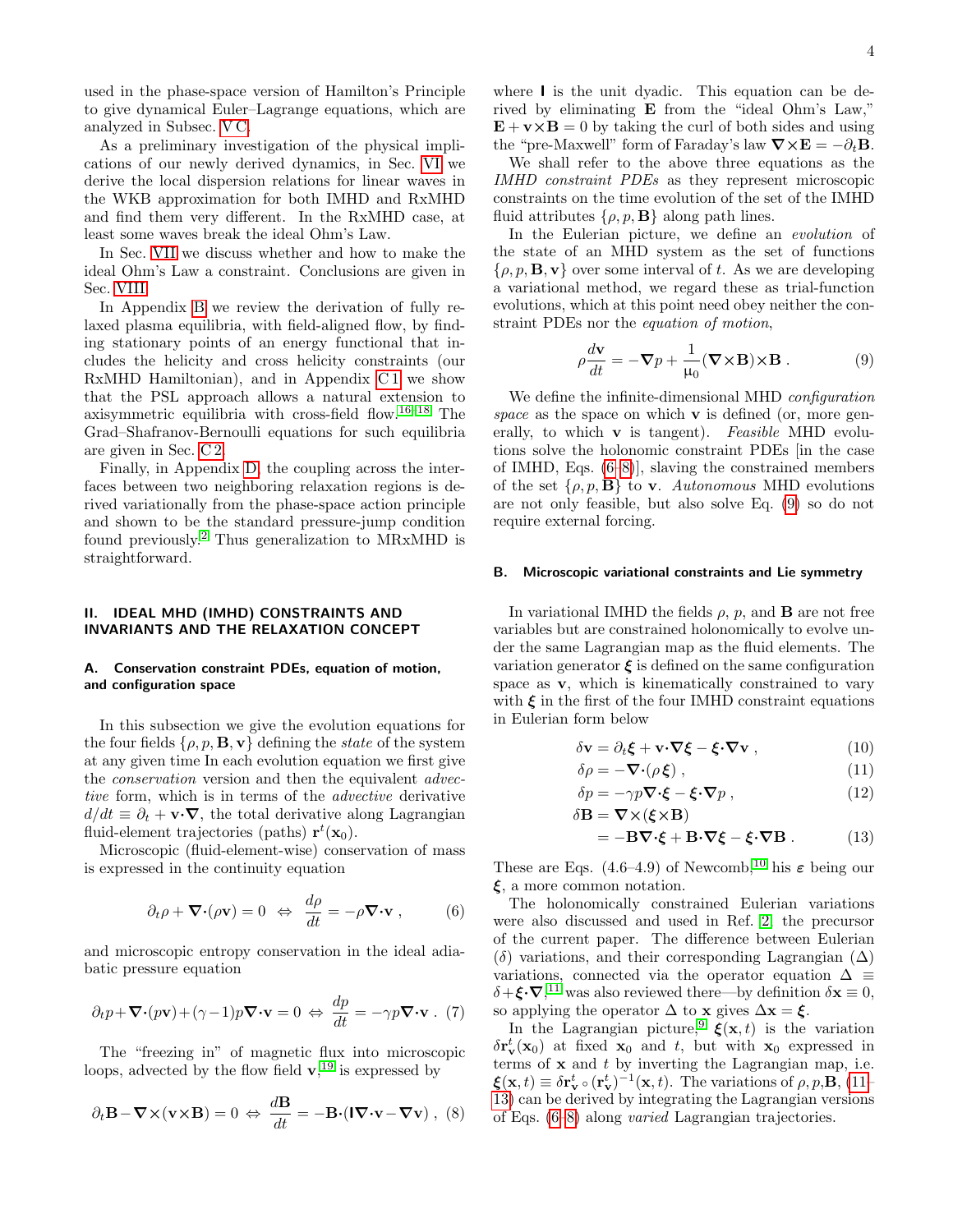As a consistency check of the Eulerian holonomic variations Eqs. [\(10–](#page-3-7)[13\)](#page-3-6), not reliant on the Lagrangian picture, we show in Appendix [A](#page-15-1) that the constraint PDEs, Eqs. [\(6–](#page-3-2)[8\)](#page-3-3), are preserved under perturbation by  $\xi$ . This shows  $\xi$  generates a Lie symmetry (i.e. an infinitesimal transformation taking solutions to solutions) in the  $\{\rho, p, \mathbf{B}\}\$  subspace of the state space. We now argue this implies all feasible configurations are continuously (diffeomorphically) connected by transformations generated by all differentiable functions  $\xi$ .

To construct finite transformations from the infinitesimal generator  $\xi$ , label functions of  $x, t$  arbitrarily with a configuration evolution parameter,  $\tau$  say. E.g.,  $\xi$  becomes  $\boldsymbol{\xi}(\mathbf{x}, t, \tau)$ , v becomes  $\mathbf{v}(\mathbf{x}, t, \tau)$  etc. By interpreting δ in Eqs. [\(11](#page-3-5)[–13\)](#page-3-6) as the operator  $\partial_{\tau}$  (and  $\Delta$  as  $\partial_{\tau} + \xi \cdot \nabla$ ) we evolve  $\rho$ ,  $p$ , and **B** away from any given solution of the constraint equations at  $\tau = 0$  into a continuously connected family of feasible evolutions.

However, not all such evolutions are physical, as the MHD equation of motion, Eq. [\(9\)](#page-3-4), is not automatically preserved under perturbation by  $\xi$  using Eqs. [\(11](#page-3-5)[–13\)](#page-3-6). [Rather, for the perturbed equation of motion to be satisfied,  $\xi$  must satisfy the *linearized* equation of motion, see e.g. Eq. (25) of Ref. [9\]](#page-21-8).

Along any given curve through IMHD evolution space, the action, Eq. [\(5\)](#page-2-0), is  $S(\tau)$  and Hamilton's Principle becomes the requirement that, for a evolution to be autonomous, it must be such that  $S'(\tau) = 0$  at that evolution on all feasible evolution families passing through it (i.e. for all  $\xi$  along the given evolution. It will be verified in Sec. [III C](#page-7-0) that the equation of motion can be derived from Hamilton's Principle using the holonomic variations above.

In Sec. [V A](#page-10-1) we develop our formal relaxation procedure as a reduction in the number of state variables constrained to vary with  $\xi$  from the four fields  $\{\rho, p, \mathbf{B}, \mathbf{v}\}\$ to two,  $\{\rho, \mathbf{v}\}\$ . That is, in RxMHD, p and **B** are no longer restricted to a feasible set, instead being treated as freely variable fields (constrained only globally by Lagrange multiplier terms added to the Lagrangian).

## <span id="page-4-0"></span>C. Macroscopic (global) IMHD invariants

There is an infinity of microscopic IMHD invariants applying within infinitesimal fluid elements and tubes, but the only macroscopic (i.e. global within a domain  $\Omega$ ) IMHD invariants we shall use as nonholonomic constraints are

• the magnetic helicity  $2\mu_0 K_{\Omega}$ , where,<sup>[20](#page-21-18)</sup> we define the invariant  $K_{\Omega}$  as

$$
K_{\Omega}[\mathbf{A}] \equiv \frac{1}{2\mu_0} \int_{\Omega} \mathbf{A} \cdot \mathbf{B} \, dV \tag{14}
$$

• the cross helicity  $\mu_0 K_{\Omega}^X$ , where

<span id="page-4-2"></span>
$$
K_{\Omega}^{\mathbf{X}}[\mathbf{v}, \mathbf{A}] \equiv \frac{1}{\mu_0} \int_{\Omega} \mathbf{v} \cdot \mathbf{B} \, dV \tag{15}
$$

(this global invariant derives from a relabelling symmetry in the Lagrangian representation of the fields<sup> $21-27$  $21-27$ </sup>).

• the total entropy<sup>[2](#page-21-1)</sup>

$$
S_{\Omega}[\rho, p] \equiv \int_{\Omega} \frac{\rho}{\gamma - 1} \ln \left( \kappa \frac{p}{\rho^{\gamma}} \right) dV . \tag{16}
$$

#### <span id="page-4-1"></span>D. The relaxation concept

Relaxation of a plasma is often taken to mean an approach to a steady state. As high-temperature plasmas have very low particle collision rates, collisional dissipative mechanisms of relaxation, like resistivity and viscosity, may be very slow. Instead the physical mechanism for plasma relaxation is usually taken to be some kind of small-scale turbulence (see e.g. Ref. [6\)](#page-21-5), though in strongly three-dimensional systems deterministic chaos has also been invoked.<sup>[1](#page-21-0)</sup>

Even ignoring the anisotropy created by the strong confining magnetic field, we could perhaps discern the existence of four relaxation timescales, an electromagnetic (or Alfvén) timescale  $\tau_{\text{Rx}}^{\text{EM}}$ , a thermal equilibration timescale  $\tau_{\text{Rx}}^{\text{T}}$ , a turbulent dynamo<sup>[28](#page-22-1)[–30](#page-22-2)</sup> decay timescale  $\tau_{dyn}^{T}$  and an electrostatic potential equilibration timescale. Except perhaps for the latter two effects (which are relevant to the discussion in Sec. [VII\)](#page-14-0) we are not concerned with timescales in this paper, but assume simply there is an upper bound,  $\tau_{\text{Rx}}$ , beyond which our relaxation theory becomes applicable.

A serious discussion of the complex physics of relaxation mechanisms is beyond the scope of this paper. Instead we define what we mean by relaxation formalisti-cally, as a generalization of the postulate of Taylor<sup>[6](#page-21-5)</sup> that a relaxed steady state can be found by minimizing ("relaxing") an energy functional, subject to the constraint that only the most macroscopically robust, global invariant of IMHD, the magnetic helicity, survives for  $t \gtrsim \tau_{\text{Rx}}$ . This allows the frozen-in flux constraint<sup>[19](#page-21-17)</sup> to be broken so that topological changes in the magnetic-field-line flow can occur when energetically favorable, allowing the formation of magnetic islands and chaotic regions.

While seemingly over simplistic, Taylor's approach was found to be remarkably effective for describing experimental results from a very turbulent toroidal magnetic confinement experiment, Zeta.

In the MRxMHD equilibrium approach,<sup>[2](#page-21-1)</sup> Taylor relaxation has the great attraction that it reduces the problem of computing  $\bf{B}$  in  $\Omega$  to that of solving a well-studied elliptic PDE (the linear-force-free, or Beltrami equation). This solves the long-standing mathematical problem,<sup>[4](#page-21-3)</sup> of the existence of IMHD equilibria in nonaxisymmetric toroidal plasmas by regularizing away the singularities that arise if the magnetic field lines are constrained to lie on smoothly nested invariant tori (magnetic surfaces). Instead, because the Beltrami equation is elliptic, solving it requires no assumptions as to the detailed behavior of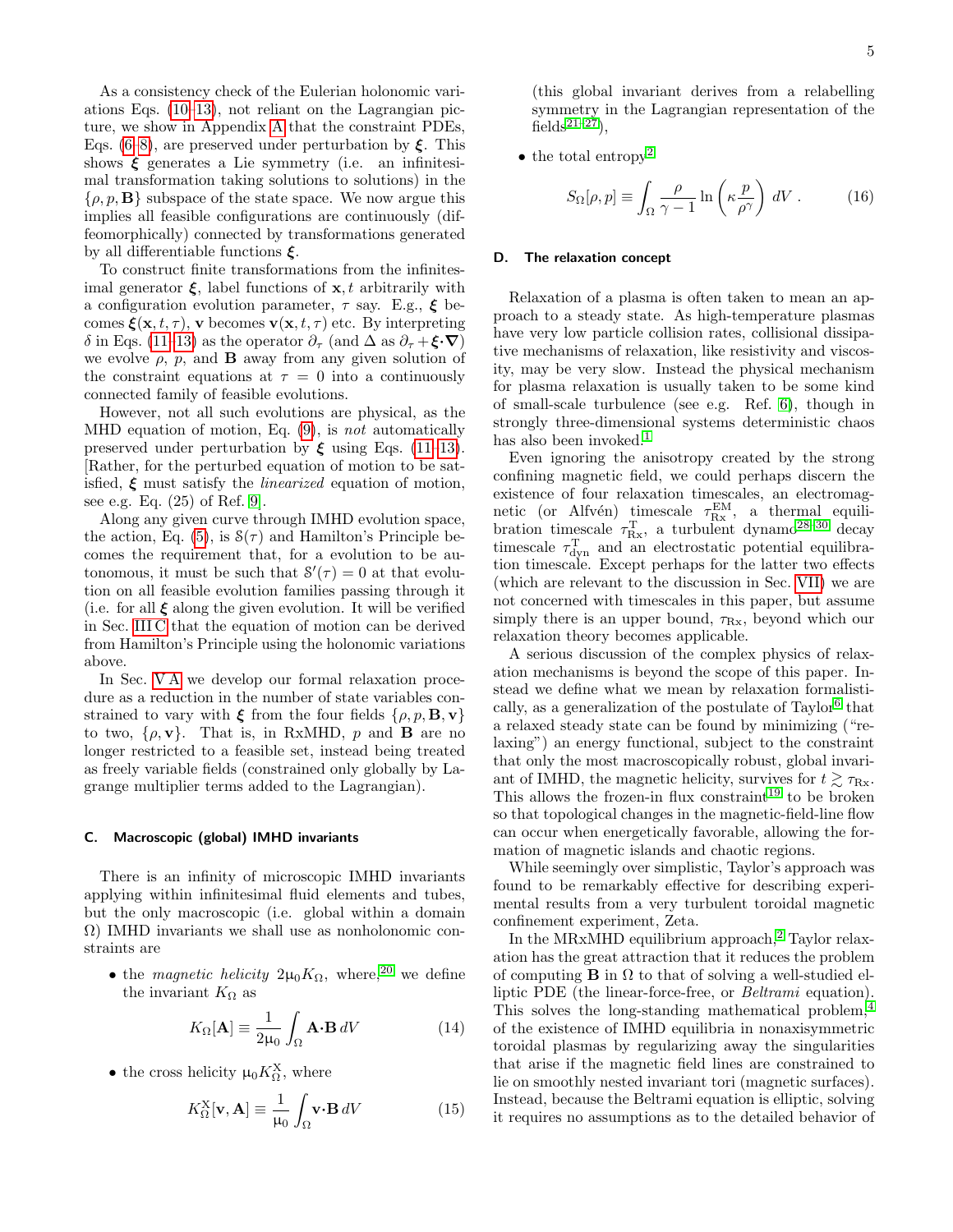magnetic field lines, so magnetic islands and chaos cause no problems.

In this paper we explore the question: Can the MRxMHD approach be extended to slowly timedependent problems and equilibria with flow?

We follow Taylor in asssuming that most of the microscopic invariants of IMHD are broken even in less turbulent systems, allowing heat transport and magnetic and vorticity reconnection events that allow the system to evolve to a self-organized, relaxed steady state. However, we increase the number of IMHD global invariants used as constraints in energy minimization so as to widen the class of energy minima (see FIG. [1](#page-5-1) for a Venn diagram).



<span id="page-5-1"></span>FIG. 1. Constraint sets, spaces of allowed variations, and equilibrium states: Illustrating how reducing the number of constraints, broadening the space of allowed variations, narrows the class of equilibria, and vice versa. (Reprinted with permission from  $Entropy^{31}$  $Entropy^{31}$  $Entropy^{31}$ )

Only a negligible strength of the ideal-invariantbreaking mechanism should be needed to maintain such a steady state, once formed, in a near-collisionless plasma. Thus we take as an "axiom" that the *steady state* Euler–Lagrange equations from a variational relaxation principle[31](#page-22-3) should be consistent with the original ideal equations. That is, for a mathematical formulation of relaxation to be physically acceptable it should satisfy the Principle of Consistency with Ideal Equilibria (Consistency Principle for short): Relaxed equilibria should be a subset of the stationary solutions of the IMHD equations. (A problem with this principle is discussed in Sec. [VII.](#page-14-0))

To achieve relaxation we remove the microscopic holonomic constraints from  $p$  and  $\bf{B}$ , replacing them with the three macroscopic IMHD constraints in Sec. [II C.](#page-4-0) These include the fluid-magnetic cross helicity Eq. [\(15\)](#page-4-2), which couples an unconstrained plasma flow u and vector potential A, thus improving on an earlier attempt at deriving  $RxMHD<sup>2</sup>$  $RxMHD<sup>2</sup>$  $RxMHD<sup>2</sup>$ , (though at the expense of complicating the PDE for the magnetic field).

Note that we have not lifted the holonomic constraint on  $\rho$  as, for fluid elements to have any physical meaning, it would seem we need the mass density not only to be defined (perhaps in a weak, coarse-grained sense) but to obey a mass continuity equation pointwise, which we en-force variationally using Eq. [\(11\)](#page-3-5),  $\delta \rho = -\nabla \cdot (\rho \xi)$  (so we do not need to include total mass as a global constraint).

A relaxation approach for finding equilibria with flow by constraining cross helicity was used by Finn and Antonsen<sup>[16](#page-21-15)</sup> using an *entropy maximization* relaxation principle (see also the contemporaneous paper by Hameir<sup>[17](#page-21-20)</sup>). However, they show this leads to the same equations as energy minimization. Thus we take, as in IMHD, the entropy in  $\Omega$  to be conserved and follow Taylor in defining relaxed states as energy minima.

Pseudo-dynamical energy-descent relaxation processes that conserve topological invariants have been developed,[32,](#page-22-4)[33](#page-22-5) but we stay within the framework of conservative classical mechanics by developing a dynamical formalism, RxMHD, that includes relaxed equilibria as stationary points of a relaxation Hamiltonian, with Lagrange multipliers to constrain chosen macroscopic invariants, but also allows non-equilibrium motions. Stability can also be examined by taking the second variation of the Hamiltonian,[33](#page-22-5) but in this paper we deal only with first variations.

## <span id="page-5-0"></span>III. GENERAL CONFIGURATION-SPACE LAGRANGIAN (CSL)

## <span id="page-5-2"></span>A. General Lagrangian

As in Ref. [11,](#page-21-10) consider a configuration-space Lagrangian of the general form

<span id="page-5-3"></span>
$$
L[\mathbf{r}, \mathbf{v}, \eta] \equiv \int_{\Omega} \mathcal{L}(\mathbf{v}, \lambda, \eta, \partial_t \eta, \nabla \eta) dV , \qquad (17)
$$

where  $\eta$  is any set of *freely variable*, unconstrained physical fields (scalars and 3-vectors, but not including  $\xi$ ), such as  $p$  and  $\bf{A}$  in the case of RxMHD, arranged into a matrix column vector. The set  $\lambda$  is similarly comprised of some physical variables, such as  $\rho$ , p and **B** in the case of IMHD, that are functions of  $x$  and  $t$ , but are holonomically constrained to vary with  $\xi$ , as discussed in Sec. [II B.](#page-3-1)

Explicit examples of  $\lambda$ ,  $\eta$ , and  $\mathcal L$  are given at the end of this section and in other sections of the paper, but it is worthwhile here to elaborate a little further on the IMHD examples above—in this case the transpose  $\lambda^T$  is the row vector  $[\rho, p, \mathbf{B}]$ , its holonomic constraint equation [an instance of Eq.  $(18)$  below] summarizing Eqs.  $(11-13)$  $(11-13)$ .

On the other hand  $\eta$  is made up of any other fields not subject to these constraints—in Ref. [11,](#page-21-10)  $\eta$  contained wave variables (amplitudes and phases) but in this paper η comes into play when we relax holonomic constraints. For instance, in Taylor's relaxation principle the only local constraint on **B** is  $\nabla \cdot \mathbf{B} = 0$ , which is enforced by the representation  $\mathbf{B} = \nabla \times \mathbf{A}$ . So  $\lambda = 0$ and the vector potential A, being a free variable, appears in η. Note also that another difference between Ref. [11](#page-21-10) and the present paper is that here  $\xi$  denotes the variation in the Lagrangian time evolution map, Eq. [\(2\)](#page-1-1),  $\Delta \mathbf{x}(\mathbf{x},t) = \delta \mathbf{r}_{\mathbf{v}}^t(\mathbf{x}_0)$ , whereas in Ref. [11](#page-21-10)  $\xi$  represented waves on a Lagrangian mean flow.

In the assumed absence of an external potential (e.g. gravity) in the system, the **x** and t dependences of  $\mathcal{L}$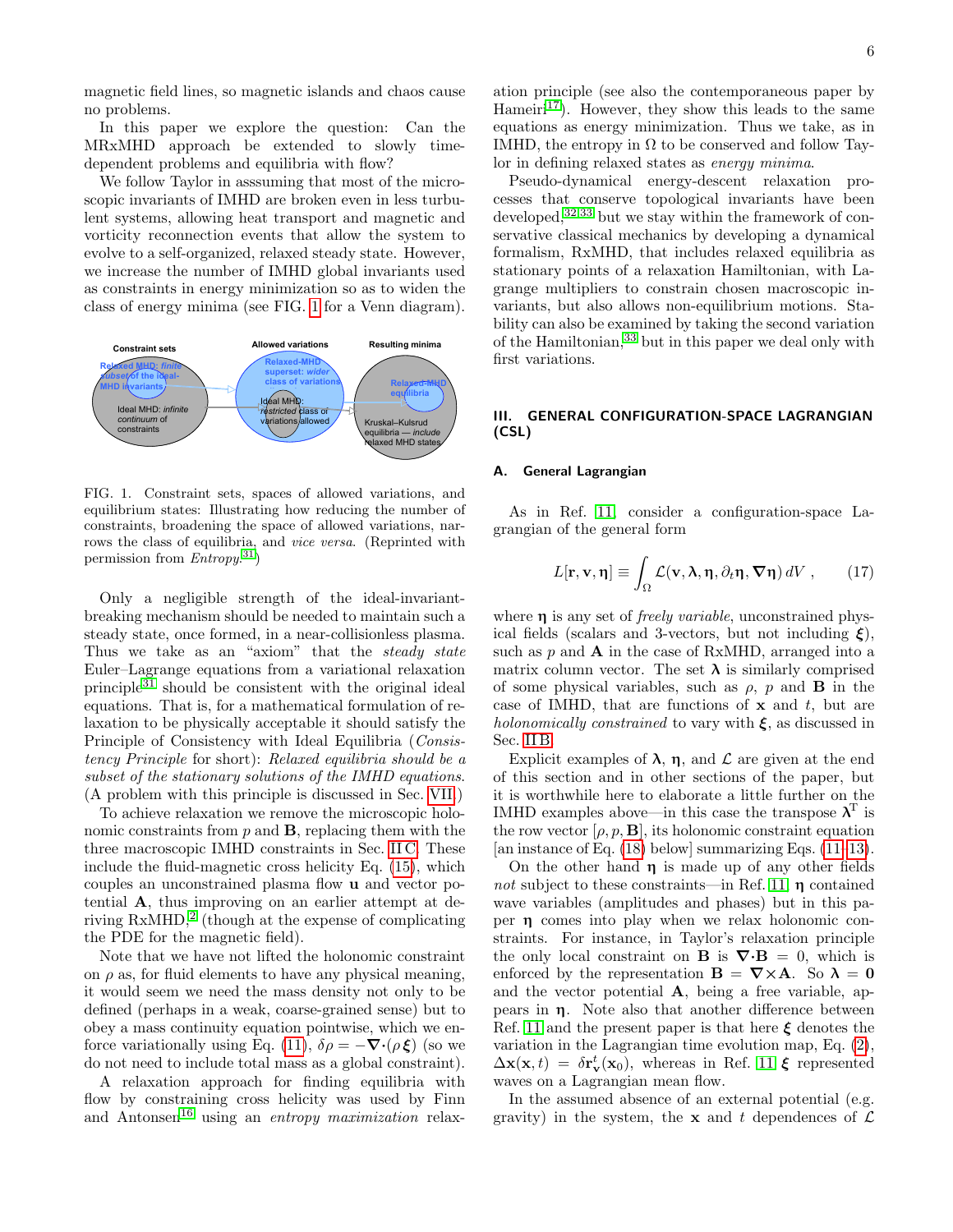arise only from those of the physical fields  $\mathbf{v}, \lambda$  and  $\mathbf{\eta},$ and their derivatives.

Using a somewhat more explicit version of the formalism used in Ref. [11,](#page-21-10) we can represent some or all of the holonomic Eulerian variations in Eqs.  $(11-13)$  $(11-13)$  in the general form

<span id="page-6-0"></span>
$$
\delta \lambda^{\mathrm{T}} = \lambda^{\mathrm{T}} \cdot (\mathbf{V} \cdot \nabla \xi - \mathbf{\Lambda} \nabla \cdot \xi) - \xi \cdot \nabla \lambda^{\mathrm{T}} , \qquad (18)
$$

where the diagonal, dimensionless constraint *structure matrices* **V** and **Λ** have as elements real-numbers, zero 3-vectors, and symmetric dyadic-tensor elements occurring only on their diagonals. (In  $\vee$  all nondyadics are zero—its role is to project out the 3-vector component of  $\boldsymbol{\lambda}^{\rm T}$ .)

The dot product  $\cdot$  denotes the usual 3-vector inner product, and also a matrix product where appropriate. (If there is no · between 3-vectors then they form a dyadic). The transpose operation  $\tau$  acts on both matrices and dyadics, e.g.  $(ab)^{T} = ba$ . Also, the real number  $\nabla \cdot \xi$ distributes multiplicatively over the elements of the matrix  $\Lambda$  in the standard way, and dotting with the dyadic  $\nabla \xi$  likewise distributes over the elements of **V**, with the convention that a product of a zero element and a dyadic remains a null element of unchanged type.

## <span id="page-6-9"></span>B. General CSL Euler–Lagrange equations

In the following,  $\delta L/\delta f$  represents the standard functional derivative of  $L$  with respect to an arbitrary field  $f$ , see e.g. the review by Morrison.<sup>[34](#page-22-6)</sup> In Sec. [II B](#page-3-1) we showed that the Eulerian constraint variations could be verified without any appeal to the Lagrangian picture. It is also well known<sup>[10](#page-21-9)[,11](#page-21-10)</sup> that Hamilton's Principle can be applied using only the current coordinates x and Eulerian variations  $\delta$ . Thus, for variations of compact support localized in time and space so that boundary terms can be omitted, the variation in the action integral Eq. [\(5\)](#page-2-0) is

$$
\delta \mathbf{S} = \iint \left[ \delta \mathbf{v} \cdot \frac{\delta \mathcal{L}}{\delta \mathbf{v}} + \delta \mathbf{\lambda}^{\mathrm{T}} \cdot \frac{\delta \mathcal{L}}{\delta \mathbf{\lambda}} + \delta \mathbf{\eta}^{\mathrm{T}} \cdot \frac{\delta \mathcal{L}}{\delta \mathbf{\eta}} \right] dV dt
$$
  
\n
$$
= \iint \left[ (\partial_t \boldsymbol{\xi} + \mathbf{v} \cdot \nabla \boldsymbol{\xi} - \boldsymbol{\xi} \cdot \nabla \mathbf{v}) \cdot \frac{\partial \mathcal{L}}{\partial \mathbf{v}} + \delta \mathbf{\eta}^{\mathrm{T}} \cdot \frac{\delta \mathcal{L}}{\delta \mathbf{\eta}} \right]
$$
  
\n
$$
+ \left[ \mathbf{\lambda}^{\mathrm{T}} \cdot (\mathbf{V} \cdot \nabla \boldsymbol{\xi} - \mathbf{\Lambda} \nabla \cdot \boldsymbol{\xi}) - \boldsymbol{\xi} \cdot \nabla \mathbf{\lambda}^{\mathrm{T}} \right] \cdot \frac{\partial \mathcal{L}}{\partial \mathbf{\lambda}} \right] dV dt
$$
  
\n
$$
= \iint \left\{ \boldsymbol{\xi} \cdot \left[ -\partial_t \left( \frac{\partial \mathcal{L}}{\partial \mathbf{v}} \right) - \nabla \cdot \left( \mathbf{v} \frac{\partial \mathcal{L}}{\partial \mathbf{v}} \right) - \nabla \cdot \left( \mathbf{v} \frac{\partial \mathcal{L}}{\partial \mathbf{v}} \right) \right] dV dt
$$
  
\n
$$
- \nabla \mathbf{v} \cdot \frac{\partial \mathcal{L}}{\partial \mathbf{v}} + \frac{\delta L}{\delta \mathbf{r}} \right] + \delta \mathbf{\eta}^{\mathrm{T}} \cdot \frac{\delta \mathcal{L}}{\delta \mathbf{\eta}} \right\} dV dt , \quad (19)
$$

with

$$
\frac{\delta L}{\delta \mathbf{r}} = \nabla \cdot \left( \mathbf{I} \boldsymbol{\lambda}^{\mathrm{T}} \cdot \mathbf{\Lambda} \cdot \frac{\partial \mathcal{L}}{\partial \boldsymbol{\lambda}} - \mathbf{V} \cdot \boldsymbol{\lambda}^{\mathrm{T}} \frac{\partial \mathcal{L}}{\partial \boldsymbol{\lambda}} \right) - (\nabla \boldsymbol{\lambda}^{\mathrm{T}}) \cdot \frac{\partial \mathcal{L}}{\partial \boldsymbol{\lambda}} , \quad (20)
$$

using the assumed symmetry of its dyadic blocks to commute **V** with  $\lambda^T$ .

In the above equations,  $\delta L/\delta r$  represents that part of the scalar-product coefficient of  $\xi$  on the RHS of Eq. [\(19\)](#page-6-1) (i.e. the terms in square brackets []) not contributed by the three terms in  $\delta v$ , Eq. [\(10\)](#page-3-7). The  $\delta r$  in the denominator of  $\delta L/\delta r$  is a simplification of  $\delta \mathbf{r}_{\mathbf{v}}^t(\mathbf{x}_0) \equiv \boldsymbol{\xi}(\mathbf{x},t)$ (see Subsec. [III A\)](#page-5-2). Referring to the summary of classical mechanics in Sec. [I,](#page-0-5)  $\delta L/\delta r$  is the analog of  $\partial L/\partial q$ .

Hamilton's Principle,  $\delta \mathcal{S} = 0 \forall \xi$ , now gives the Euler– Lagrange equation

<span id="page-6-8"></span>
$$
\partial_t \left( \frac{\partial \mathcal{L}}{\partial \mathbf{v}} \right) + \nabla \cdot \left( \mathbf{v} \frac{\partial \mathcal{L}}{\partial \mathbf{v}} \right) + \nabla \mathbf{v} \cdot \frac{\partial \mathcal{L}}{\partial \mathbf{v}} = \frac{\delta L}{\delta \mathbf{r}} , \qquad (21)
$$

Using Eq. [\(20\)](#page-6-2) the equation of motion Eq. [\(24\)](#page-6-3) can be put in partial conservation form, cf. Ref. [11,](#page-21-10) Eq. (24),

<span id="page-6-4"></span>
$$
\partial_t \left( \frac{\partial \mathcal{L}}{\partial \mathbf{v}} \right) + \nabla \cdot \left[ \mathbf{v} \frac{\partial \mathcal{L}}{\partial \mathbf{v}} + \mathbf{V} \cdot \boldsymbol{\lambda}^{\mathrm{T}} \frac{\partial \mathcal{L}}{\partial \boldsymbol{\lambda}} + \mathbf{I} \left( \mathcal{L} - \boldsymbol{\lambda}^{\mathrm{T}} \cdot \mathbf{\Lambda} \cdot \frac{\partial \mathcal{L}}{\partial \boldsymbol{\lambda}} \right) \right]
$$
  
=  $\nabla \mathcal{L} - (\nabla \mathbf{v}) \cdot \frac{\partial \mathcal{L}}{\partial \mathbf{v}} - (\nabla \boldsymbol{\lambda}^{\mathrm{T}}) \cdot \frac{\partial \mathcal{L}}{\partial \boldsymbol{\lambda}}$ , (22)

where  $\nabla \cdot (I \mathcal{L}) \equiv \nabla \mathcal{L}$  has been added to both sides of Eq. [\(22\)](#page-6-4) so that, in the absence of an external potential, the RHS is the remaining part of  $\nabla \mathcal{L}$  obtained by applying the chain rule to all the arguments of  $\mathcal L$  except  $\mathbf v$ and  $\lambda$ . That is [see Eq. [\(17\)](#page-5-3)] RHS =  $(\nabla \eta^T) \cdot \partial \mathcal{L}/\partial \eta$  +  $(\nabla \eta_t^{\mathrm{T}})\cdot \partial \mathcal{L}/\partial \eta_t + \nabla[(\nabla \eta)^{\mathrm{T}}]\cdot \partial \mathcal{L}/\partial(\nabla \eta)$ , where the transpose <sup>T</sup> in the last term turns the column vector  $\nabla$ η into a row vector containing the transposes of any dyadics in  $\nabla$ η. (This ensures that "η contracts with an η,  $\nabla$ contracts wth a  $\nabla$ .")

When  $\mathcal L$  depends only on f and not on  $\partial_t f$  or  $\nabla f$ , then  $\delta L/\delta f = \partial \mathcal{L}/\partial f$ , which identity has been used extensively to simplify Eq.  $(19)$ . However  $\mathcal L$  does not depend so simply on  $\eta$  — instead we have, on integration by parts with respect to  $t$  and  $\mathbf{x}$ ,

<span id="page-6-5"></span>
$$
\frac{\delta \mathcal{S}}{\delta \eta} = \frac{\partial \mathcal{L}}{\partial \eta} - \partial_t \frac{\partial \mathcal{L}}{\partial \eta_t} - \boldsymbol{\nabla} \cdot \frac{\partial \mathcal{L}}{\partial \boldsymbol{\nabla} \eta} , \qquad (23)
$$

where  $\eta_t$  denotes  $\partial_t \eta$  and  $\partial \mathcal{L}/\partial \eta$  and  $\partial \mathcal{L}/\partial \nabla \eta$  are column vectors of derivatives of  $\mathcal L$  with respect to the elements of  $\eta$  and the gradients of these elements, respectively.

Using Eq. [\(23\)](#page-6-5), the free-field Euler–Lagrange equations follow from Hamilton's Principle,  $\delta \mathcal{S}/\delta \eta = 0$ ,

<span id="page-6-3"></span>
$$
\partial_t \frac{\partial \mathcal{L}}{\partial \eta_t} + \nabla \cdot \frac{\partial \mathcal{L}}{\partial \nabla \eta} = \frac{\partial \mathcal{L}}{\partial \eta} . \tag{24}
$$

<span id="page-6-1"></span>Dotting both sides of Eq. [\(24\)](#page-6-3) with  $\nabla \eta^T$  from the left and subtracting the results from both sides of Eq. [\(22\)](#page-6-4), the full momentum conservation result expected from Noether's Theorem is found to be, cf. Ref. [11,](#page-21-10) Eq. (27),

<span id="page-6-7"></span><span id="page-6-6"></span>
$$
\partial_t \mathbf{G} + \mathbf{\nabla} \cdot \mathbf{T} = \mathbf{0} \,, \tag{25}
$$

<span id="page-6-2"></span>where

$$
\mathbf{G} \equiv \frac{\partial \mathcal{L}}{\partial \mathbf{v}} - (\nabla \boldsymbol{\eta}^{\mathrm{T}}) \cdot \frac{\partial \mathcal{L}}{\partial \boldsymbol{\eta}_{t}}
$$
(26)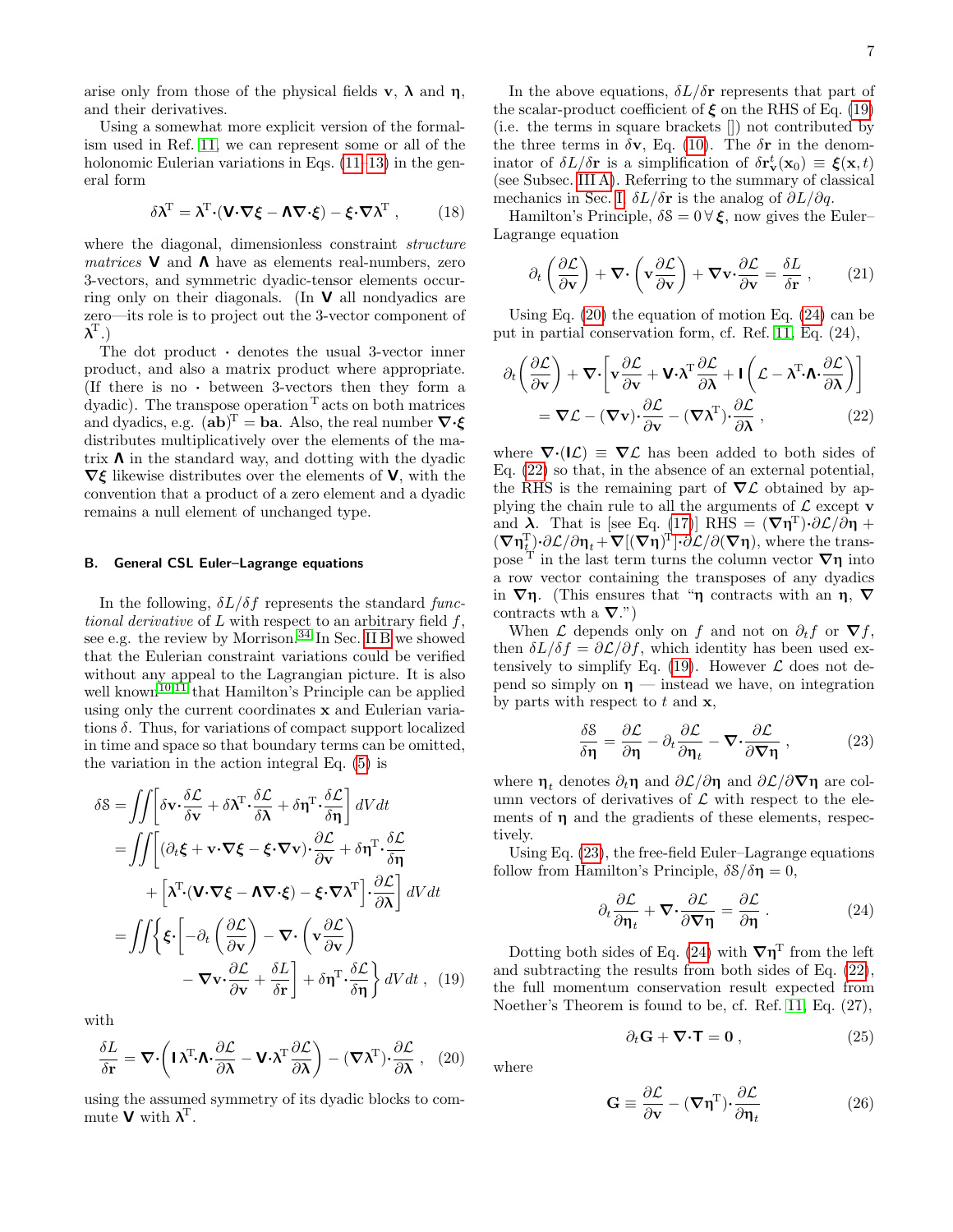and

$$
\mathbf{T} \equiv \mathbf{v} \frac{\partial \mathcal{L}}{\partial \mathbf{v}} + \mathbf{V} \cdot \boldsymbol{\lambda}^{\mathrm{T}} \frac{\partial \mathcal{L}}{\partial \boldsymbol{\lambda}} + \mathbf{I} \left( \mathcal{L} - \boldsymbol{\lambda}^{\mathrm{T}} \cdot \mathbf{\Lambda} \cdot \frac{\partial \mathcal{L}}{\partial \boldsymbol{\lambda}} \right) - \mathrm{Tr} \left( \frac{\partial \mathcal{L}}{\partial \boldsymbol{\nabla} \boldsymbol{\eta}} \boldsymbol{\nabla} \boldsymbol{\eta}^{\mathrm{T}} \right) ,
$$
 (27)

the trace operator Tr contracting over the indices of  $\eta$ , but *not* of  $\nabla$ . The right-hand side of Eq. [\(25\)](#page-6-6) vanishes because of the cancellation between the RHS of Eq. [\(22\)](#page-6-4) and terms arising from the subtraction process. An energy conservation equation can also be derived, as in Ref. [11.](#page-21-10)

## <span id="page-7-0"></span>C. Example: Ideal MHD CSL with cross helicity constraint

As an explicit example, consider an MHD Lagrangian

$$
L_{\Omega}[\mathbf{v}, \rho, p, \mathbf{B}] \equiv \int_{\Omega} dV \frac{\rho \mathbf{v}^2}{2} - W_{\Omega} + \nu K_{\Omega}^{\mathbf{X}}[\mathbf{v}, \mathbf{B}], \quad (28)
$$

with  $W_{\Omega}$  given by Eq. [\(4\)](#page-2-1) and  $\rho, p, \mathbf{B}$  constrained within each fluid element to conserve mass and entropy, and to "freeze-in" magnetic flux. These constraints are expressed in the time evolution equations [\(6–](#page-3-2)[8\)](#page-3-3) and the holonomic variations given in Eqs.  $(11-13)$  $(11-13)$ .

We have also added a global constraint term,  $\nu K_{\Omega}^{\text{X}}[\textbf{v},\textbf{B}],$  where  $\nu$  is a Lagrange multiplier to enforce constancy of  $K_{\Omega}^X$ , the cross helicity Eq. [\(15\)](#page-4-2). As the cross helicity is an IMHD invariant, one might expect this constraint to be redundant but we shall find that it actually leads to an *incorrect* equation of motion when  $\nu \neq 0$ . For the purposes of this paper this is a fatal flaw in the CSL approach.

In the compact representation, Eq. [\(18\)](#page-6-0), the constrained quantities are combined into a matrix column vector λ, made up of two scalars,  $ρ$  and  $p$ , and a 3-vector,  $\mathbf{B},$ 

$$
\mathbf{\lambda}^{\mathrm{T}} = [\rho, p, \mathbf{B}]. \tag{29}
$$

Then the Lagrangian density is

$$
\mathcal{L} = \frac{\rho \mathbf{v}^2}{2} - \frac{p}{\gamma - 1} - \frac{\mathbf{B} \cdot \mathbf{B}}{2\mu_0} + \nu \frac{\mathbf{v} \cdot \mathbf{B}}{\mu_0}
$$
  
=  $\frac{\lambda_1 \mathbf{v}^2}{2} - \frac{\lambda_2}{\gamma - 1} - \frac{\lambda_3 \cdot \lambda_3}{2\mu_0} + \nu \frac{\mathbf{v} \cdot \lambda_3}{\mu_0}$ , (30)

which has no free fields η.

By comparing Eqs.  $(11-13)$  $(11-13)$  and Eq.  $(18)$  we see that the structure matrices are

<span id="page-7-4"></span>
$$
\mathbf{V} = \begin{bmatrix} 0 & 0 & \mathbf{0} \\ 0 & 0 & \mathbf{0} \\ \mathbf{0} & \mathbf{0} & \mathbf{I} \end{bmatrix} , \quad \mathbf{\Lambda} = \begin{bmatrix} 1 & 0 & \mathbf{0} \\ 0 & \gamma & \mathbf{0} \\ \mathbf{0} & \mathbf{0} & \mathbf{I} \end{bmatrix} , \qquad (31)
$$

with **0** denoting the zero 3-vector.

Thus Eq. [\(26\)](#page-6-7) gives

$$
\mathbf{G} = \lambda_1 \mathbf{v} + \nu \frac{\lambda_3}{\mu_0} \equiv \rho \mathbf{v} + \frac{\nu}{\mu_0} \mathbf{B} , \qquad (32)
$$

<span id="page-7-2"></span>and Eq. [\(27\)](#page-7-2) gives

$$
\mathbf{T} = \lambda_1 \mathbf{v} \mathbf{v} + \frac{\nu \mathbf{v} \lambda_3}{\mu_0} + [0, 0, \lambda_3] \left[ \frac{v^2}{2}, \frac{1}{\gamma - 1}, \frac{\nu \mathbf{v} - \lambda_3}{\mu_0} \right]^{\mathrm{T}} \n+ \mathbf{I} \left( \frac{\lambda_1 \mathbf{v}^2}{2} - \frac{\lambda_2}{\gamma - 1} - \frac{\lambda_3 \cdot \lambda_3}{2\mu_0} + \nu \frac{\mathbf{v} \cdot \lambda_3}{\mu_0} \right) \n- \frac{\lambda_1 \mathbf{v}^2}{2} + \gamma \frac{\lambda_2}{\gamma - 1} - \frac{\lambda_3 \cdot (\nu \mathbf{v} - \lambda_3)}{\mu_0} \n= \rho \mathbf{v} \mathbf{v} + \mathbf{I} \left( p + \frac{\mathbf{B} \cdot \mathbf{B}}{2\mu_0} \right) - \frac{\mathbf{B} \mathbf{B}}{\mu_0} \n+ \frac{\nu}{\mu_0} (\mathbf{v} \mathbf{B} + \mathbf{B} \mathbf{v}) .
$$
\n(33)

When the Lagrange multiplier  $\nu = 0$ , **G** and **T** are the standard MHD momentum density and total stress tensor, respectively, thus providing a verification both of the general formalism and of the specific CSL, Eq. [\(30\)](#page-7-3).

However, when  $\nu \neq 0$ , **G** and **T** have no obvious physical interpretation. If the terms proportional to  $\nu$  canceled out in the momentum conservation equation Eq. [\(25\)](#page-6-6), the constraint would at least have no physical effect. However, writing the equation of motion for  $\bf{B}$  in Eq. [\(8\)](#page-3-3) as  $\partial_t \mathbf{B} + \nabla \cdot (\mathbf{v} \mathbf{B} - \mathbf{B} \mathbf{v}) = \mathbf{0}$  we see that cancellation cannot occur because the contribution of the cross-helicity term to the stress tensor is symmetric rather that antisymmetric.

A problem with the globally constrained CSL approach was also found previously,  $35$  when applied to the Euler flow Lagrangian with fluid helicity as a constraint. This was found not to give a physically correct Bernoulli equation. These examples lead to the conclusion that applying global constraints to a CSL cannot be relied upon to give a physically meaningful model, motivating our development of the PSL as an alternative in the following.

## <span id="page-7-1"></span>IV. PHASE-SPACE ACTION PRINCIPLE FOR GENERAL MHD-LIKE FLUIDS

<span id="page-7-3"></span>In developing relaxed MHD (RxMHD) we follow Ref. [2](#page-21-1) in maintaining the microscopic (holonomic) IMHD con-straint Eq. [\(11\)](#page-3-5) on variations in mass density  $\rho$ , intrinsic to the concept of fluid element, so that total mass is automatically conserved under variation. Also as in Ref. [2](#page-21-1) we vary p freely, and **A** freely within  $\Omega$  but holonomically constrained on  $\partial\Omega$ . Then the above global invariants are enforced by using Lagrange multipliers, the main departure from Ref. [2](#page-21-1) being the inclusion of the cross helicity as a constraint to couple magnetic field and fluid in the relaxation process.

In this section we develop a general variational principle that uses two velocity fields in representing the motion of the plasma fluid:  $\mathbf{u}(\mathbf{x},t)$ , defined purely in the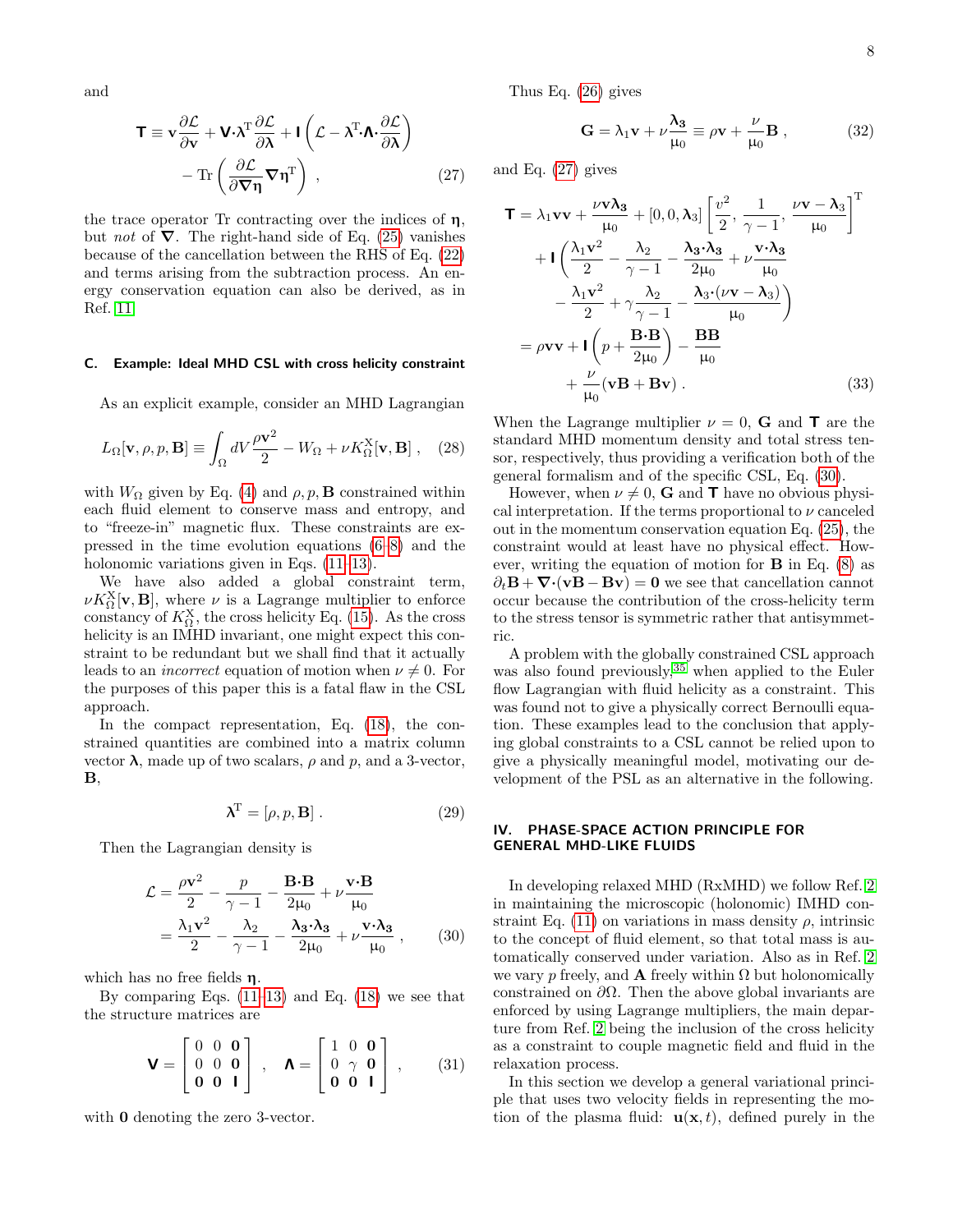Eulerian picture in a given Lab frame, and  $\mathbf{v}(\mathbf{x}, t|\mathbf{x}_0, t_0)$ , the vector field of the dynamical system  $\dot{\mathbf{x}} = \mathbf{v}$  that provides a Lagrangian labeling of the fluid elements.

As the global invariants of ideal MHD form such an essential part of our relaxation theory we first review them before deriving the phase-space Lagrangian approach and testing it on IMHD in the presence of an imposed (redundant) cross-helicity constraint.

## <span id="page-8-0"></span>A. Canonical Hamiltonian formulation

Building on the general Lagrangian formulation set out in Sec. [III,](#page-5-0) we define the canonical momentum densities

$$
\pi \equiv \frac{\partial \mathcal{L}}{\partial \mathbf{v}},\qquad(34)
$$

$$
\pi_{\eta} \equiv \frac{\partial \mathcal{L}}{\partial \eta_{t}} \,, \tag{35}
$$

where  $\mathcal L$  is a CSL density as in Sec. [III A.](#page-5-2) We now suppose these equations to be solved to give **v** and  $\eta_t$  as functions of  $\pi$  and  $\pi_{\eta}$ , with corresponding Hamiltonian defined by the Legendre transformation

$$
H[\mathbf{r}, \pi, \eta, \pi_{\eta}, t] = \int_{\Omega} \mathcal{H} dV
$$
  
where  $\mathcal{H}(\mathbf{r}, \pi, \eta, \pi_{\eta}, t) \equiv \pi \cdot \mathbf{v} + \pi_{\eta}^{\mathrm{T}} \cdot \eta_{t} - \mathcal{L}$ . (36)

The general variation of  $H$  is

$$
\delta H = \int dV \left[ \delta \pi \cdot \mathbf{v} + \left( \pi - \frac{\partial \mathcal{L}}{\partial \mathbf{v}} \right) \cdot \delta \mathbf{v} - \xi \cdot \frac{\delta L}{\delta \mathbf{r}} + \delta \pi_{\eta}^{\mathrm{T}} \eta_{t} \right. \\
\left. + \left( \pi_{\eta} - \frac{\partial \mathcal{L}}{\partial \eta_{t}} \right)^{\mathrm{T}} \delta \eta_{t} - \delta \eta^{\mathrm{T}} \left( \frac{\partial \mathcal{L}}{\partial \eta} - \nabla \cdot \frac{\partial \mathcal{L}}{\partial \nabla \eta} \right) \right] \\
= \int dV \left[ \delta \pi \cdot \mathbf{v} - \xi \cdot \frac{\delta L}{\delta \mathbf{r}} \right. \\
\left. + \delta \pi_{\eta}^{\mathrm{T}} \eta_{t} - \delta \eta^{\mathrm{T}} \left( \frac{\partial \mathcal{L}}{\partial \eta} - \nabla \cdot \frac{\partial \mathcal{L}}{\partial \nabla \eta} \right) \right] \forall \delta \mathbf{v}, \delta \eta .
$$

where we used Eq.  $(34)$  and Eq.  $(35)$ . Thus

$$
\mathbf{v} = \frac{\delta H}{\delta \pi} \ , \quad \frac{\delta H}{\delta \mathbf{r}} = -\frac{\delta L}{\delta \mathbf{r}} \ , \tag{38}
$$

$$
\mathbf{\eta}_t = \frac{\delta H}{\delta \pi_\eta} \ , \quad \frac{\delta H}{\delta \mathbf{\eta}} = -\frac{\partial \mathcal{L}}{\partial \mathbf{\eta}} + \mathbf{\nabla} \cdot \frac{\partial \mathcal{L}}{\partial \mathbf{\nabla} \mathbf{\eta}} \ , \tag{39}
$$

the first equations of Eq. [\(38\)](#page-8-4) and Eq. [\(39\)](#page-8-5) being the obvious generalizations of the canonical Hamilton equation of motion  $\dot{q}_i = \partial H/\partial p_i$ . The generalizations of  $\dot{p}_i = -\partial H/\partial q_i$ , though less standard, are provided by eliminating  $\mathcal L$  from Eq. [\(21\)](#page-6-8) and Eq. [\(24\)](#page-6-3) using Eq. [\(38\)](#page-8-4) and Eq. [\(39\)](#page-8-5),

$$
\partial_t \boldsymbol{\pi} + \boldsymbol{\nabla} \cdot \left( \frac{\delta H}{\delta \boldsymbol{\pi}} \boldsymbol{\pi} \right) + \left( \boldsymbol{\nabla} \frac{\delta H}{\delta \boldsymbol{\pi}} \right) \cdot \boldsymbol{\pi} = - \frac{\delta H}{\delta \mathbf{r}} \,, \qquad (40)
$$

$$
\partial_t \pi_{\eta} = -\frac{\delta H}{\delta \eta} \ . \tag{41}
$$

We shall not elaborate on these canonical equations further, as we do not use them in this paper. Instead we build on the concept of the phase-space Lagrangian  $(\text{PSL}), L_{\text{ph}}[\mathbf{r}, \mathbf{v}, \pi, \partial_t \pi, \eta, \eta_t, \pi_{\eta}, \partial_t \pi_{\eta}],$ 

<span id="page-8-6"></span>
$$
L_{\rm ph} \equiv \int_{\Omega} (\boldsymbol{\pi} \cdot \mathbf{v} + \boldsymbol{\pi}_{\eta}^{\rm T} \cdot \mathbf{\eta}_{t}) \ dV - H \ , \qquad (42)
$$

with the corresponding *phase-space action*,

$$
S_{\rm ph} \equiv \int L_{\rm ph} \, dt \,. \tag{43}
$$

<span id="page-8-2"></span>It is a standard result in classical mechanics that a "modified Hamilton's Principle" (see e.g. Ref. [8,](#page-21-7) p. 362), or phase-space action principle

$$
\delta \mathcal{S}_{\mathrm{ph}} = 0 \tag{44}
$$

<span id="page-8-3"></span>for all phase-space variations  $\delta q_i$  and  $\delta p_i$  ( $\xi$ ,  $\delta \eta$ ,  $\delta \pi$  and  $\delta \pi_{\eta}$  in our case), yields the canonical Hamiltonian equations of motion and thus provides a valid alternative to the original configuration-space-based Hamilton's Principle for deriving physical equations of motion.

Note that, as the  $p_i$  ( $\pi$  and  $\pi_n$  in our case) are now regarded as freely variable, the dimensionality of the space of allowed variations is doubled in the phase-space action principle, making it much more flexible as the  $p_i$  are now untied from their Lagrangian roots in  $\partial L/\partial \dot{q}_i$ .

<span id="page-8-7"></span>That is, by using the PSL action principle we are no longer restricted to canonical Hamiltonian mechanics as the variational principle remains valid under noncanonical changes in phase-space coordinates. By appealing directly to the phase-space action principle, extra formal complications such as noncanonical Poisson brackets<sup>[34](#page-22-6)</sup> can be avoided.

Note particularly that our PSL is of the same general form as the CSL of Sec. [III,](#page-5-0) except with the set of free variables  $\eta$  augmented by including  $\pi$  (or its replacement under a change of phase-space variables). Thus, once we have a Hamiltonian, we can reuse the general Euler– Lagrange results of Sec. [III B](#page-6-9) simply by replacing  $\mathcal L$  with  $\mathcal{L}_{\text{ph}}$ . For such reasons we make the phase-space action principle the basis of the theory developed in this paper.

<span id="page-8-5"></span><span id="page-8-4"></span>Historical note: The phase-space action principle has long been used (implicitly) in the generating-function theory of canonical transformations, Ref. [8,](#page-21-7) p. 380, though the current terminology and emphasis on its utility in noncanonical transformations is more recent (see e.g. Refs. [36](#page-22-8) and [37\)](#page-22-9). A more mathematical terminology for  $L_{ph}dt$  is the fundamental,<sup>[38](#page-22-10)</sup> or Poincaré-Cartan, Ref. [39,](#page-22-11) p. 44, 1-form.

#### <span id="page-8-1"></span>B. PSL for standard form Lagrangians

Although we do not need the canonical equation of motion, we do need to make explicit the canonical Hamiltonian  $H$  in order to form the phase-space Lagrangian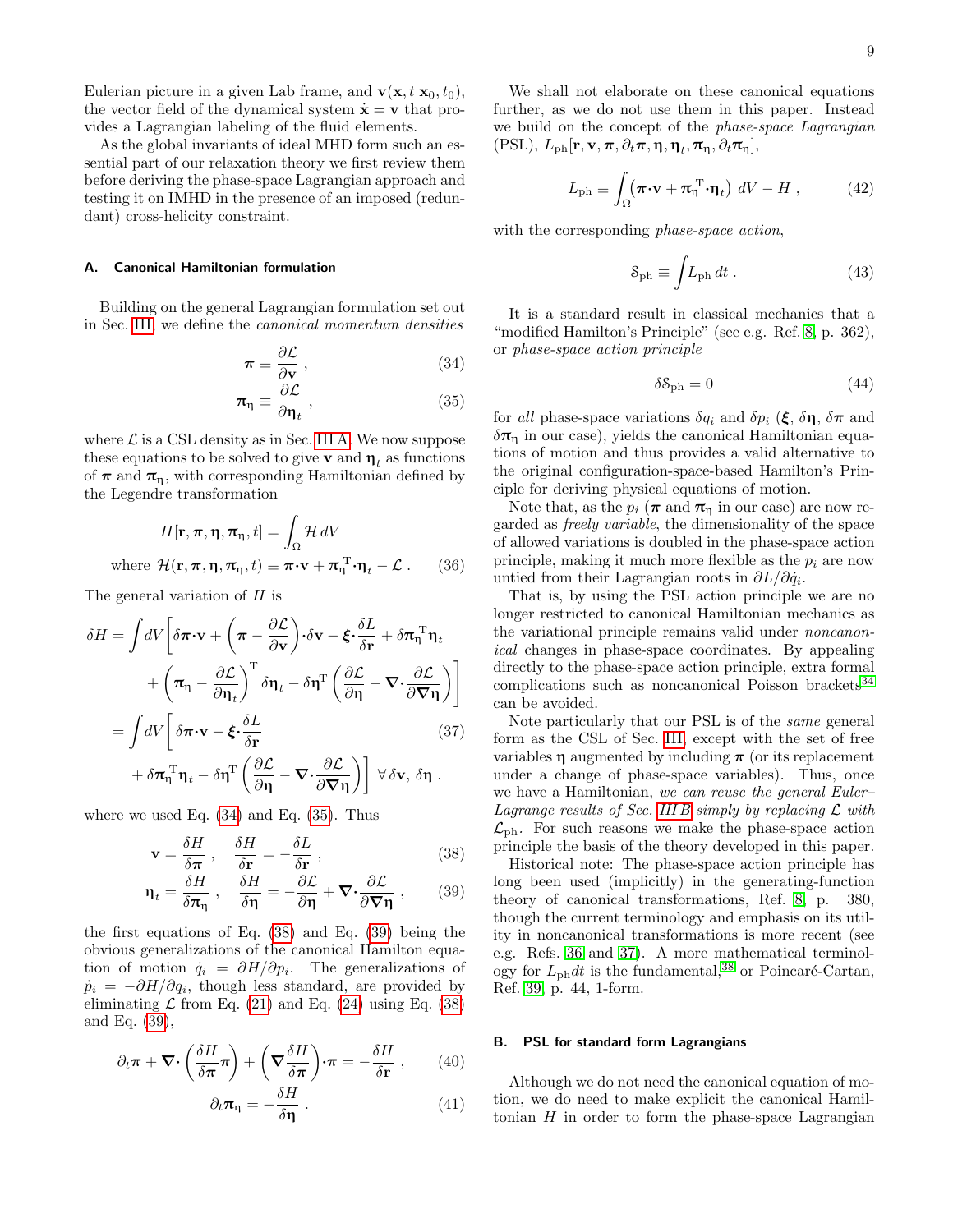Eq. [\(42\)](#page-8-6) as the starting point. This is greatly simplified by restricting, in this paper, to CSLs of the standard kinetic-minus-potential energy form,

$$
\mathcal{L}_{\text{std}} = \frac{\rho \mathbf{v}^2}{2} - \mathcal{V}(\lambda, \eta, \nabla \eta) , \qquad (45)
$$

where we have assumed  $V$  contains neither  $\eta_t$  nor v (the fields in  $\eta$  are *passive* in the sense to be defined in Sec. [V C\)](#page-12-0). The former assumption implies  $\partial \mathcal{L}/\partial \eta_t = 0$ and the latter implies  $\partial \mathcal{L}/\partial \mathbf{v} = \rho \mathbf{v}$ . Thus, from Eq. [\(34\)](#page-8-2), we can eliminate **v** in terms of  $\pi$  trivially,  $\mathbf{v} = \pi/\rho$ . Also, from Eq. [\(35\)](#page-8-3),  $\pi_{\eta} = 0$ . Thus, from Eq. [\(36\)](#page-8-7), the canonical Hamiltonian density is  $\mathcal{H}_{\text{std}} = \pi^2/2\rho + \mathcal{V}$ .

However, in this paper we do not work with the canonical momentum  $\pi$  but instead exploit the freedom afforded by the PSL to work with a velocity-like phase space variable **u** obtained by the *noncanonical* change of variable  $\pi = \rho \mathbf{u}$ . (This **u**, **v** formalism was introduced by Burby.[40](#page-22-12)) Then the Hamiltonian becomes

$$
H_{\rm nc} = \int_{\Omega} \left( \frac{\rho \mathbf{u}^2}{2} + \mathcal{V} \right) dV , \qquad (46)
$$

and the PSL in noncanonical form becomes, from Eq. [\(42\)](#page-8-6),

<span id="page-9-4"></span>
$$
L_{\rm nc} \equiv \int_{\Omega} \rho \mathbf{u} \cdot \mathbf{v} \, dV - H_{\rm nc} \,. \tag{47}
$$

This equation forms the basis of the development in the remainder of this paper. As  $\pi$  was freely variable using the PSL action principle, so u is freely variable in the noncanonical phase space. It has the dimensions of a velocity, and, as we shall show, it can indeed be interpreted as an Eulerian flow velocity, freed from the labeling constraint of the Lagrangian flow velocity v.

Note: Typically the only field gradient in  $V$  is that of  $A$ , in  $\mathbf{B} = \nabla \times \mathbf{A}$ . As the curl makes it clumsy to work with the general Euler–Lagrange equation Eq. [\(24\)](#page-6-3) it is useful to give here the functional derivative  $\delta L_{\text{nc}}/\delta A$  when V is an explicit function of A and B. Interchanging dot and cross in the scalar triple product  $(\partial \mathcal{L}_{nc}/\partial \mathbf{B})\cdot \nabla \times \delta \mathbf{A}$  and integrating by parts we find

<span id="page-9-6"></span>
$$
\frac{\delta L_{\rm nc}}{\delta \mathbf{A}} = \frac{\partial \mathcal{L}_{\rm nc}}{\partial \mathbf{A}} + \nabla \times \frac{\partial \mathcal{L}_{\rm nc}}{\partial \mathbf{B}} \,. \tag{48}
$$

The corresponding Euler–Lagrange equation is found by setting  $\delta L_{\text{nc}}/\delta A$  to zero.

# <span id="page-9-5"></span>C. Example: Ideal MHD PSL with cross helicity constraint

In this section we test the PSL approach against the same problem for which the CSL gave unphysical results in Sec. [III C.](#page-7-0) Thus we take as Hamiltonian Eq. [\(46\)](#page-9-0) with the potential energy density term  $V =$ 

 $p/(\gamma - 1) + \mathbf{B} \cdot \mathbf{B}/2\mu_0 - \nu \mathbf{u} \cdot \mathbf{B}/\mu_0$ , the cross-helicity constraint term  $\nu K_{\Omega}^{\text{X}}[\mathbf{u},\mathbf{B}]$  being subtracted from the *Hamiltonian* rather than adding  $\nu K_{\Omega}^{\text{X}}[\mathbf{v}, \mathbf{B}]$  to the CSL Lagrangian. (Constraining the Hamiltonian is more relevant to the constrained energy minimization idea behind the present paper than constraining the CSL action.) The Lagrangian velocity v remains holonomically con-strained as in Sec. [III C,](#page-7-0) as do  $\rho$ , p, and **B**, so  $\lambda$  and the structure matrices in Eq. [\(31\)](#page-7-4) remain unchanged.

Then the PSL density is [cf. Eq. [\(30\)](#page-7-3)]

$$
\mathcal{L}_{\text{nc}} = \lambda_1 \mathbf{u} \cdot \mathbf{v} - \frac{\lambda_1 \mathbf{u}^2}{2} \n- \frac{\lambda_2}{\gamma - 1} - \frac{\lambda_3 \cdot \lambda_3}{2\mu_0} + \nu \frac{\mathbf{u} \cdot \lambda_3}{\mu_0},
$$
\n(49)

which now has **u** as a free field, so  $\eta = [\mathbf{u}]$ .

<span id="page-9-0"></span>

<span id="page-9-2"></span>FIG. 2. Cartoon of the relationship between the three flow velocities appearing in the Euler–Lagrange equation Eq. [\(50\)](#page-9-1): the relaxed, field-aligned background flow  $\mathbf{u}^{\text{Rx}}$  (green), the perturbing, relabeling flow v (red), and the resultant Eulerian flow u (blue). (Color online.)

However, there are no  $\eta_t$  or  $\nabla \eta$  terms so the Euler– Lagrange equation Eq. [\(24\)](#page-6-3) becomes simply  $\partial \mathcal{L}_{\text{nc}}/\partial \mathbf{u} =$ **0**, giving (after dividing by  $\lambda_1$ )

<span id="page-9-1"></span>
$$
\mathbf{u} = \mathbf{v} + \frac{\nu \lambda_3}{\lambda_1 \mu_0} \equiv \mathbf{v} + \mathbf{u}^{\mathrm{Rx}} \,, \tag{50}
$$

where the magnetic-field-aligned velocity

<span id="page-9-3"></span>
$$
\mathbf{u}^{\mathrm{Rx}} \equiv \frac{\nu \mathbf{B}}{\mu_0 \rho} \tag{51}
$$

is the fully relaxed flow velocity, found in Appendix [B](#page-16-0) to result from the cross helicity constraint when extremizing the Hamiltonian  $H_{\Omega}^{\text{Rx}}$ , Eq. [\(B1\)](#page-17-0). Figure [2](#page-9-2) gives a visualization of Eq.  $(50)$ , showing the flow **u** (blue) as the vector sum of the flow v (red) and the field-aligned background flow  $\mathbf{u}^{\mathrm{Rx}}$  (green), (Color online.)

When  $\nu = 0$ ,  $\mathbf{u}^{\mathrm{Rx}} = 0$  also, and we may then identify u and v. However, adding the cross-helicity constraint makes the velocity-like noncanonical momentum field u and the Lagrangian-map-constrained velocity  $\bf{v}$  different. Which is the "true" physical fluid velocity?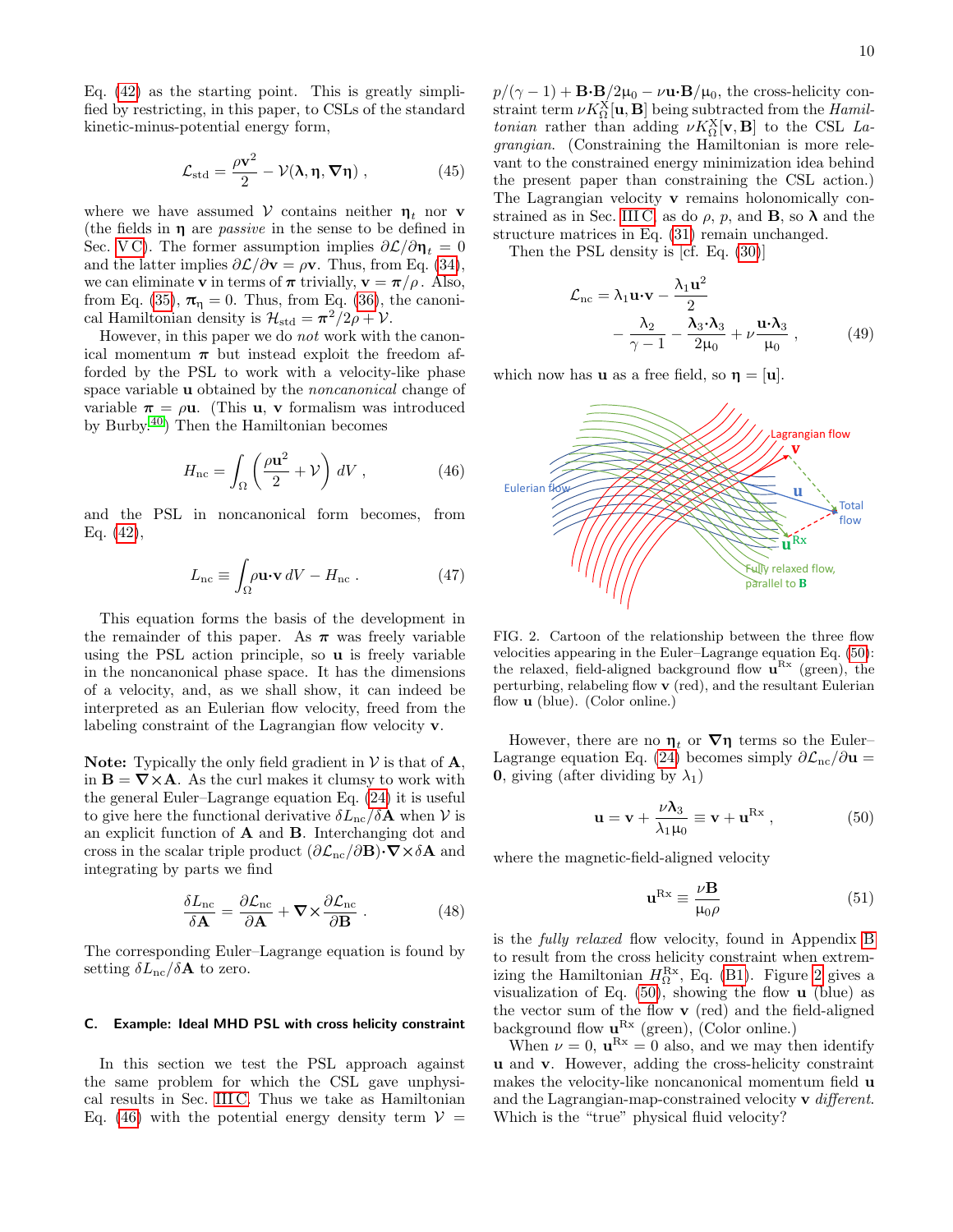As a first step toward answering this question, we consider the fluid equation of motion in momentum conservation form—Eq. [\(26\)](#page-6-7) gives

$$
\mathbf{G} = \lambda_1 \mathbf{u} \equiv \rho \mathbf{u} \,, \tag{52}
$$

and Eq. [\(27\)](#page-7-2) gives

$$
\mathbf{T} = \lambda_1 \mathbf{v} \mathbf{u} + [0, 0, \lambda_3] \left[ \frac{v^2}{2}, \frac{1}{\gamma - 1}, \frac{\nu \mathbf{u} - \lambda_3}{\mu_0} \right]^{\mathrm{T}} \n+ \mathbf{I} \left( \lambda_1 \mathbf{u} \cdot \mathbf{v} - \frac{\lambda_1 \mathbf{u}^2}{2} - \frac{\lambda_2}{\gamma - 1} - \frac{\lambda_3 \cdot \lambda_3}{2\mu_0} + \nu \frac{\mathbf{u} \cdot \lambda_3}{\mu_0} \n- \lambda_1 \mathbf{u} \cdot \mathbf{v} + \frac{\lambda_1 \mathbf{u}^2}{2} + \gamma \frac{\lambda_2}{\gamma - 1} - \frac{\lambda_3 \cdot (\nu \mathbf{u} - \lambda_3)}{\mu_0} \right) \n\equiv \rho \mathbf{v} \mathbf{u} + \frac{\nu \mathbf{B}}{\mu_0} \mathbf{u} + \mathbf{I} \left( p + \frac{\mathbf{B} \cdot \mathbf{B}}{2\mu_0} \right) - \frac{\mathbf{B} \mathbf{B}}{\mu_0} \n= \rho \mathbf{u} \mathbf{u} + \mathbf{I} \left( p + \frac{\mathbf{B} \cdot \mathbf{B}}{2\mu_0} \right) - \frac{\mathbf{B} \mathbf{B}}{\mu_0}.
$$
\n(53)

#### Demonstration that u is the IMHD flow velocity:

- Unlike the CSL approach in Sec. [III C](#page-7-0) the PSL method gives the physically correct momentum density and stress tensor, Eqs. [\(52\)](#page-10-2) and [\(53\)](#page-10-3), even with the redundant cross-helicity constraint, *pro*vided we identify  $\mathbf{u}$ , not  $\mathbf{v}$ , as the physical flow velocity.
- From Eq. [\(50\)](#page-9-1),  $\nabla \cdot (\rho \mathbf{v}) = \nabla \cdot (\rho \mathbf{u})$ , so, from Eq. [\(6\)](#page-3-2), u obeys the required mass continuity equation  $\partial_t \rho + \nabla \cdot (\rho \mathbf{u}) = 0.$
- Provided p is barotropic (i.e.  $p/\rho^{\gamma} = \text{const}$ throughout  $\Omega$ ), then the required adiabatic pressure equation of motion, Eq. [\(7\)](#page-3-8), must be satisfied even when v is replaced by u.
- From Eq. [\(50\)](#page-9-1),  $\mathbf{v} \times \mathbf{B} = \mathbf{u} \times \mathbf{B}$ , so, from Eq. [\(8\)](#page-3-3), the required "frozen-in flux" equation,  $\partial_t \mathbf{B}$  =  $\nabla \times (\mathbf{u} \times \mathbf{B})$ , is satisfied.  $\square$

# Demonstration that  $u^{Rx}$  is a reference flow:

As depicted in Fig. [3,](#page-10-4) we can now interpret the Lagrangian velocity v as an auxiliary dynamical vector field whose inverse flow to  $t = t_0$  gives a labeling,  $\mathbf{a} \equiv (\mathbf{r}_{\mathbf{v}}^t)^{-1}$ , with the **v**-flow map  $\mathbf{r}_{\mathbf{v}}^t$  being defined in Eq. [\(2\)](#page-1-1): Adding the cross-helicity constraint generates a relabeling transformation. As all the fluid elements must be advected by the **u**-flow, i.e.  $\dot{\mathbf{x}} = \mathbf{u}$ , the labels **a** must clearly move to track these fluid elements.  $\!41}$  $\!41}$  $\!41}$ 

What is the physical interpretation of a? By definition,  $\mathbf{x} = \mathbf{r}_{\mathbf{v}}^t \circ \mathbf{a}(\mathbf{x}, t)$ , so, taking the total time derivative of both sides along the path of a fluid element,

$$
\mathbf{u} = \mathbf{v} + \dot{\mathbf{a}} \cdot \nabla_{\mathbf{a}} \mathbf{r}_{\mathbf{v}}^t(\mathbf{a}) \ .
$$

From Eq. [\(51\)](#page-9-3),  $\mathbf{u} - \mathbf{v} = \mathbf{u}^{Rx}$ . Thus, dotting from the right with the inverse of the dyadic  $\nabla_{\mathbf{a}} \mathbf{r}_{\mathbf{v}}^t$ ,

<span id="page-10-6"></span>
$$
\dot{\mathbf{a}} = \mathbf{u}^{\mathrm{Rx}} \cdot [\nabla_{\mathbf{a}} \mathbf{r}_{\mathbf{v}}^t(\mathbf{a})]^{-1} . \tag{54}
$$

<span id="page-10-2"></span>

<span id="page-10-4"></span>FIG. 3. Sketch of how the inverse Lagrangian v-flow map (red) generates labels, a, for fluid elements in the u-flow (blue). When making variations about points x through displacements  $\xi$ , a is held fixed; but it is advected by the  $\mathbf{u}^{\text{Rx}}$ flow—see text. (Color online.)

<span id="page-10-3"></span>Recall the well-known relations (e.g. Ref. [10,](#page-21-9) Eqs. (2.20) and (2.22)  $\mathbf{B} = \mathbf{B}_0 \cdot \nabla_a \mathbf{r}_v^t / \mathcal{J}$  and  $\rho = \rho_0 / \mathcal{J}$ , where subscript 0 means "at time  $t_0$  and initial position  $\mathbf{a}$ ," and  $\mathcal J$  is the Jacobian det( $\nabla_a \mathbf{r}_{\mathbf{v}}^t$ ). In Eq. [\(51\)](#page-9-3) these give

<span id="page-10-5"></span>
$$
\mathbf{u}^{\mathrm{Rx}} = \mathbf{u}_0^{\mathrm{Rx}} \cdot \nabla_\mathbf{a} \mathbf{r}_\mathbf{v}^t(\mathbf{a}) \,, \tag{55}
$$

which integrates the equation of motion for  $\mathbf{u}^{\text{Rx}}$ : From its definition, Eq. [\(51\)](#page-9-3), and assuming  $\partial\Omega$  and hence  $\nu$ constant in time, we have, using the evolution equations for  $\rho$  and **B**, Eqs. [\(6\)](#page-3-2) and [\(8\)](#page-3-3), respectively,

$$
\partial_t \mathbf{u}^{Rx} = \frac{\nu}{\mu_0} \left( \frac{\partial_t \mathbf{B}}{\rho} - \frac{\mathbf{B} \partial_t \rho}{\rho^2} \right)
$$
  
= 
$$
\frac{\nu}{\mu_0} \frac{-\mathbf{B} \nabla \cdot \mathbf{v} + \mathbf{B} \cdot \nabla \mathbf{v} - \mathbf{v} \cdot \nabla \mathbf{B} + \mathbf{B} (\nabla \cdot \mathbf{v} + \mathbf{v} \cdot \nabla \ln \rho)}{\rho}
$$
  
= 
$$
\frac{\nu}{\mu_0} \frac{\mathbf{B} \cdot \nabla \mathbf{v} - \mathbf{v} \cdot \nabla \mathbf{B} + \mathbf{v} \cdot \nabla \ln \rho}{\rho}
$$
  
= 
$$
\mathbf{u}^{Rx} \cdot \nabla \mathbf{v} - \mathbf{v} \cdot \nabla \mathbf{u}^{Rx}.
$$
 (56)

Substituting Eq. [\(55\)](#page-10-5) in Eq. [\(54\)](#page-10-6) we now have a full identification  $\dot{\mathbf{a}} = \mathbf{u}_0^{\text{Rx}}$ , or, more explicitly,

$$
(\partial_t + \mathbf{u} \cdot \nabla) \mathbf{a}(\mathbf{x}, t) = \mathbf{u}^{\mathrm{Rx}}(\mathbf{a}, t_0) .
$$
 (57)

This identifies  $\mathbf{u}^{\mathrm{Rx}}$  as the background or reference flow with respect to which the relative velocity  $\bf{v}$  is defined. As  $t_0$  is arbitrary, we can, at any time t, choose  $t_0 = t$ . In this case  $\mathbf{a} = \mathbf{x}$  and  $\dot{\mathbf{a}}(\mathbf{x}, t) = \mathbf{u}^{\text{Rx}}(\mathbf{x}, t)$ .

## <span id="page-10-0"></span>V. ELEVATION OF RELAXATION TO A DYNAMICAL **THEORY**

#### <span id="page-10-1"></span>A. PSL for RxMHD

In Appendix [B](#page-16-0) we verify that constrained noncanonical Hamiltonian  $H_{\Omega}^{\text{Rx}}$ , Eq. [\(B1\)](#page-17-0), is an energy functional whose stationary points under variation give a subset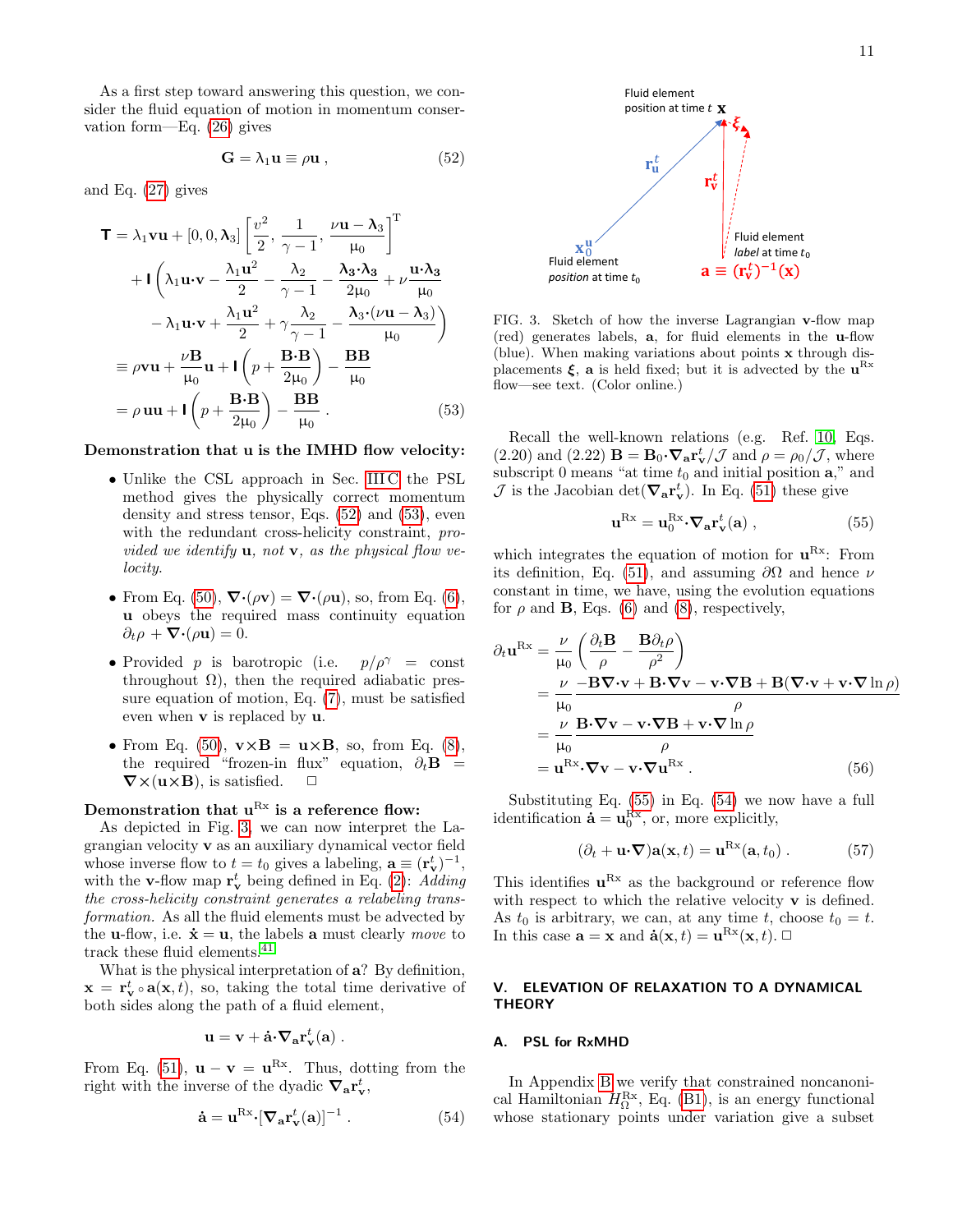of the solutions of isothermal, ideal magnetohydrostatics (IMHS), i.e. they meet the ideal Consistency Principle. Thus they are acceptable relaxed solutions.

However, there are two motivations to generalize the result of Appendix [B](#page-16-0) to a relaxed magnetohydrodynamics: (a) the flow u in this "fully relaxed equilibrium" is limited to the magnetic-field-aligned flow  $\mathbf{u}^{\mathrm{Rx}}$ , which is overly restrictive for some purposes even in equilibrium studies; and (b) a time-dependent theory could address a wider class of physical phenomena, such as waves and instabilities.

As  $H_{\Omega}^{\text{Rx}}$  gives a satisfactory relaxed magnetostatics it is a natural starting point for a dynamical theory. To do this we replace the Hamiltonian in Eq. [\(47\)](#page-9-4) with  $H_{\Omega}^{\text{Rx}}[\mathbf{u}]$ to form the relaxed PSL

$$
L_{\Omega}^{\text{Rx}}[\mathbf{u}, \mathbf{v}] = \int_{\Omega} \rho \mathbf{u} \cdot \mathbf{v} \, dV - H_{\Omega}^{\text{Rx}} \,, \tag{58}
$$

<span id="page-11-10"></span>where  $H_{\Omega}^{\text{Rx}}$  is as given in Eq. [\(B1\)](#page-17-0). Then the PSL density is [cf. Eq. [\(30\)](#page-7-3)]

$$
\mathcal{L}_{\Omega}^{\text{Rx}} = \rho \mathbf{u} \cdot \mathbf{v} - \frac{\rho \mathbf{u}^2}{2} - \frac{p}{\gamma - 1} - \frac{\mathbf{B} \cdot \mathbf{B}}{2\mu_0} \n+ \tau_{\Omega} \frac{\rho}{\gamma - 1} \ln \left( \kappa \frac{p}{\rho^{\gamma}} \right) + \mu_{\Omega} \frac{\mathbf{A} \cdot \mathbf{B}}{2\mu_0} + \nu_{\Omega} \frac{\mathbf{u} \cdot \mathbf{B}}{\mu_0} , \quad (59)
$$

In the notation of Sec. [III A,](#page-5-2) relaxation is implemented by moving all but  $\rho$  to the set of free variables, i.e. the holonomic variables array is just  $\lambda = [\rho]$ , and the free variables array is  $\mathbf{\eta}^{\mathrm{T}} = [p, \mathbf{u}, \mathbf{A}]$ . The structure matrices become trivial,  $\mathbf{V} = [0], \mathbf{\Lambda} = [1].$ 

#### <span id="page-11-0"></span>B. RxMHD Euler–Lagrange equations

The u component of Eq. [\(24\)](#page-6-3) gives, as in Sec. [IV C,](#page-9-5)

<span id="page-11-1"></span>
$$
\rho \mathbf{u} - \rho \mathbf{v} = \nu_{\Omega} \frac{\mathbf{B}}{\mu_0} \equiv \rho \mathbf{u}_{\Omega}^{\text{Rx}} \,, \tag{60}
$$

where  $\mathbf{u}^{\mathrm{Rx}}$  is defined in Eq. [\(51\)](#page-9-3), with  $\nu$  set to  $\nu_{\Omega}$  (also see Figure [2\)](#page-9-2). Note that  $\nabla \cdot (\rho \mathbf{u}_{\Omega}^{\text{Rx}}) = 0$ .

The **B** component gives, using Eq.  $(48)$ , the modified Beltrami equation,

<span id="page-11-2"></span>
$$
\nabla \times \mathbf{B} = \mu_{\Omega} \mathbf{B} + \nu_{\Omega} \nabla \times \mathbf{u} , \qquad (61)
$$

and the final,  $p$ , component of Eq.  $(24)$  gives the *isother*mal equation of state,

<span id="page-11-6"></span>
$$
p = \tau_{\Omega} \rho \tag{62}
$$

From Eq. [\(20\)](#page-6-2),

$$
\frac{\delta L_{\Omega}^{\text{Rx}}}{\delta \mathbf{r}} = \nabla \cdot \left( \mathbf{I} \rho \frac{\partial \mathcal{L}_{\Omega}^{\text{Rx}}}{\partial \rho} \right) - \frac{\partial \mathcal{L}_{\Omega}^{\text{Rx}}}{\partial \rho} \nabla \rho
$$
\n
$$
= \rho \nabla \left( \mathbf{u} \cdot \mathbf{v} - \frac{\mathbf{u}^2}{2} - \tau_{\Omega} \ln \frac{\rho}{\rho_{\Omega}} \right) , \qquad (63)
$$

where  $\rho_{\Omega}$  is an arbitrary spatial constant. The momentum equation is, from Eq. [\(21\)](#page-6-8),

$$
\partial_t(\rho \mathbf{u}) + \nabla \cdot (\rho \mathbf{v} \mathbf{u}) + (\nabla \mathbf{v}) \cdot \rho \mathbf{u} = \frac{\delta L_{\Omega}^{\text{Rx}}}{\delta \mathbf{r}}
$$
  
=  $\rho \nabla \left( \mathbf{u} \cdot \mathbf{v} - \frac{\mathbf{u}^2}{2} - \tau_{\Omega} \ln \frac{\rho}{\rho_{\Omega}} \right)$ , hence  

$$
\partial_t(\rho \mathbf{u}) + \nabla \cdot (\rho \mathbf{v} \mathbf{u}) - \rho (\nabla \mathbf{u}) \cdot \mathbf{v} = -\rho \nabla h_{\Omega} , \qquad (64)
$$

where  $h_{\Omega}$  is as defined in Eq. [\(B11\)](#page-17-1),  $u^2/2 + \tau_{\Omega} \ln \rho / \rho_{\Omega}$ .

Taking the divergence of both sides of Eq. [\(60\)](#page-11-1) we have  $\nabla \cdot (\rho \mathbf{v}) = \nabla \cdot (\rho \mathbf{u})$ , so **u** obeys the same continuity equation as  $\mathbf{v}$ , Eq. [\(6\)](#page-3-2). That is,

<span id="page-11-7"></span><span id="page-11-4"></span>
$$
\partial_t \rho + \nabla \cdot (\rho \mathbf{u}) = 0. \qquad (65)
$$

We can condense Eq. [\(61\)](#page-11-2) by writing it in terms of the vorticity,  $\omega \equiv \nabla \times \mathbf{u}$ , giving  $\nabla \times \mathbf{B} = \mu_{\Omega} \mathbf{B} + \nu_{\Omega} \omega$ . Further physical insight is gained by writing Eq. [\(61\)](#page-11-2) in terms of electric current  $\mathbf{j} \equiv \nabla \times \mathbf{B}/\mu_0$ ,

<span id="page-11-3"></span>
$$
\mathbf{j} = \frac{\mu_{\Omega}}{\mu_0} \mathbf{B} + \frac{\nu_{\Omega}}{\mu_0} \boldsymbol{\omega} , \qquad (66)
$$

<span id="page-11-9"></span>the first term on the RHS of Eq. [\(66\)](#page-11-3) being the usual parallel electric current of the linear-force-free (Beltrami) magnetic field model while the second term is a vorticitydriven current. [30](#page-22-2)

The equation of motion Eq. [\(64\)](#page-11-4) can be written, using the mass conservation equation, Eq. [\(6\)](#page-3-2), and dividing by  $\rho$ ,

<span id="page-11-8"></span>
$$
\partial_t \mathbf{u} + \boldsymbol{\omega} \times \mathbf{v} = -\boldsymbol{\nabla} h_{\Omega} . \qquad (67)
$$

Taking the curl of both sides gives  $\partial_t \boldsymbol{\omega} + \boldsymbol{\nabla} \times (\boldsymbol{\omega} \times \mathbf{v}) =$ 0. Thus, in steady flow there must exist a potential,  $h_{\Omega}^{\omega\times\mathbf{v}}$  say, such that  $\omega\times\mathbf{v} = \nabla h_{\Omega}^{\omega\times\mathbf{v}}$ , which implies  $\vec{\nabla}(h_{\Omega} + h_{\Omega}^{\omega \times \mathbf{v}}) = 0$ . That is, any steady RxMHD state has a generalized Bernoulli equation  $h_{\Omega} + h_{\Omega}^{\omega \times \mathbf{v}} = \text{const.}$ Note that  $\mathbf{v} \cdot \nabla h_{\Omega}^{\omega \times \mathbf{v}} = \boldsymbol{\omega} \cdot \nabla h_{\Omega}^{\omega \times \mathbf{v}} = 0$ , so generically the streamlines of **v** and the vorticity lines of **u** must either lie within invariant tori of these two flows or occupy chaotic regions in which  $h_{\Omega}^{\omega \times \mathbf{v}} = \text{const.}$ 

Eliminating  $\bf{v}$  using Eq. [\(66\)](#page-11-3), this equation can also be written as

<span id="page-11-5"></span>
$$
\rho(\partial_t + \mathbf{u} \cdot \nabla) \mathbf{u} = -\nabla p + \mathbf{j} \times \mathbf{B} .
$$
 (68)

Thus Eq. [\(68\)](#page-11-5) is simply the standard IMHD equation of motion, Eq. [\(9\)](#page-3-4), implying that our RxMHD equation of motion is consistent with Newton's second law.

Note that Eq. [\(68\)](#page-11-5), and hence Eq. [\(64\)](#page-11-4), can also be written in the standard conservation form [see Eq. [\(52\)](#page-10-2), Eq. [\(53\)](#page-10-3), and Eq. [\(25\)](#page-6-6)]

$$
\partial_t(\rho \mathbf{u}) + \nabla \cdot \left[ \rho \mathbf{u} \mathbf{u} + \left( p + \frac{B^2}{2\mu_0} \right) \mathbf{I} - \frac{\mathbf{B} \mathbf{B}}{\mu_0} \right] = 0 \ . \tag{69}
$$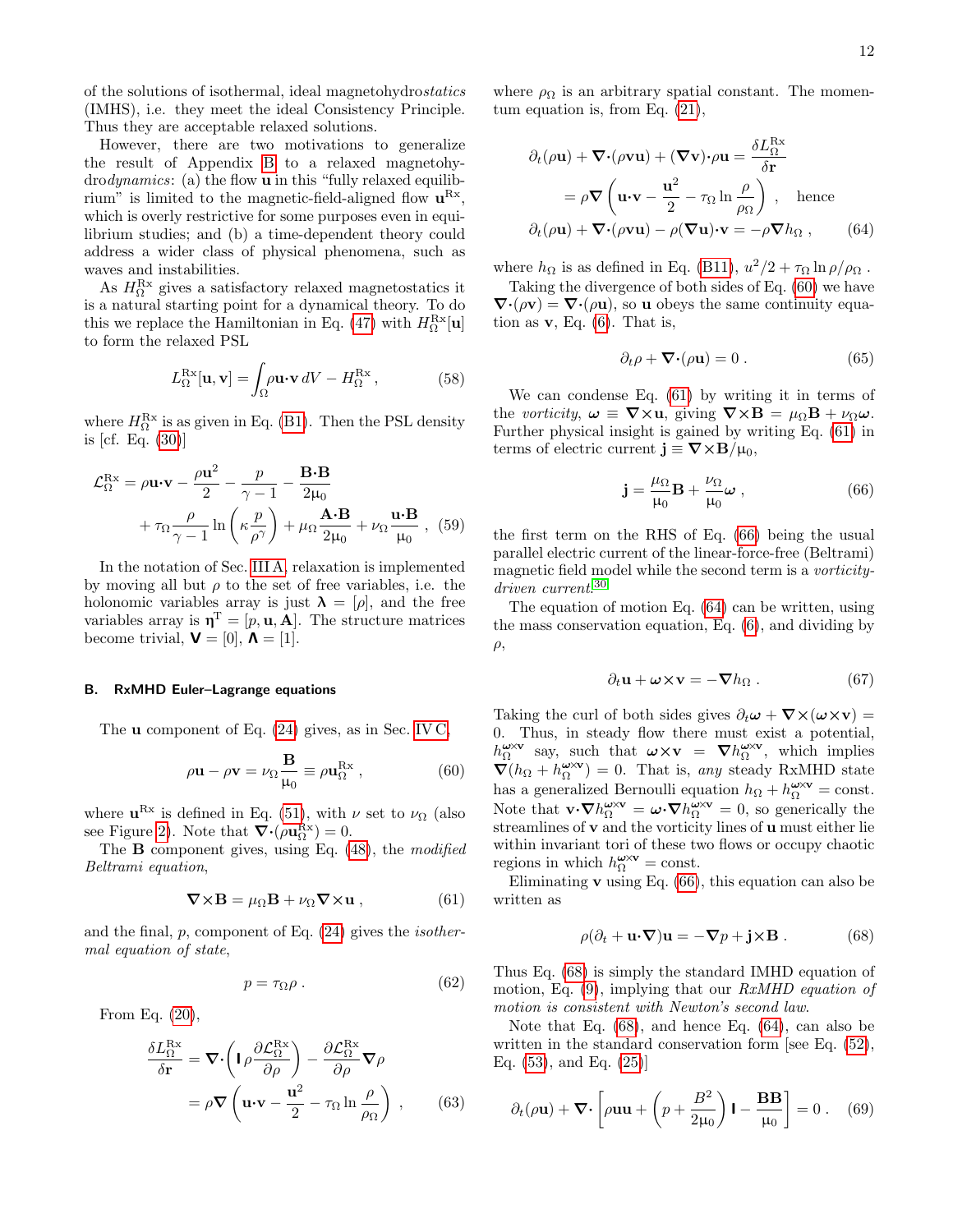#### <span id="page-12-0"></span>C. On the RxMHD equations of motion

In the limit  $\nu_{\Omega} \rightarrow 0$ , Eq. [\(60\)](#page-11-1) shows that  $\mathbf{v} = \mathbf{u}$  and the Euler–Lagrange equations become exactly the same as those in the original dynamical MRxMHD paper<sup>[2](#page-21-1)</sup> — they describe uncoupled Beltrami magnetic fields and Euler flows. In this case, the phase-space Lagrangian method is equivalent to the configuration-space Lagrangian method used in Ref. [2.](#page-21-1) The physical implication is that, in this limit, both methods describe relaxation of magnetic field, but not fluid (unless we set  $\mathbf{v} = 0$ , in which case Eq. [\(60\)](#page-11-1) gives the same magnetic-field-aligned u as the relaxed equilibrium flow given in Appendix [B\)](#page-16-0).

To understand the mathematical nature of RxMHD when  $\nu_{\Omega} \neq 0$  within a given domain  $\Omega$ , with boundary  $\partial\Omega$ , we distinguish between the *dynamical variables* **u** and  $\rho$ , whose time evolution is to be found by solving equations of motion, and passive variables, whose time evolution depends only on the time dependence of  $\partial\Omega$ , like the Lagrange multipliers  $\tau_\Omega$ ,  $\mu_\Omega$ , and  $\nu_\Omega$ , or fields whose time dependence is, in addition, driven implicitly by that of the dynamical variables. The main example of the latter class is the magnetic field, a functional of u found by solving the inhomogeous modified Beltrami equation, Eq. [\(61\)](#page-11-2), to give

$$
\mathbf{B} = \mathbf{B}_{\Psi} + \nu_{\Omega} (\mathbf{curl} - \mu_{\Omega} \mathbf{I})^{-1} \cdot \nabla \times \mathbf{u} , \qquad (70)
$$

where  $\mathbf{B}_{\Psi}$  is the unique solution of the *homogeneous* Bel-trami equation, Eq. [\(61\)](#page-11-2) with  $\nu_{\Omega} = 0$ , given prescribed magnetic fluxes  $\Psi$ , a set of constants of the motion whose number depends on the topological genus of  $\Omega$ .<sup>[42](#page-22-14)[,43](#page-22-15)</sup> (In the above we assumed  $\mu_{\Omega}$  is not an eigenvalue of the homogeneous Beltrami equation.)

Likewise, the pressure p is known in terms of  $\rho$  through Eq.  $(62)$ , so Eq.  $(65)$  and Eq.  $(68)$  constitute an infiniite dimensional dynamical system of the form  $\partial_t(\rho, \mathbf{u}) =$  $f[\rho, \mathbf{u}]$ .

The field v allows freedom for the initial conditions for u to be specified arbitrarily, through Eq. [\(60\)](#page-11-1), rather than to be constrained to the fully relaxed, field-aligned flow  $\nu_{\Omega} \mathbf{B}/\mu_0 \rho$ , but it should not be regarded as giving cross-field flow only. For example, Eq.  $(C1)$  shows v with both cross-field and field-aligned flow.

We could in principle display the dynamics in terms of v, instead of u, but it is considerably more complicated and difficult to interpret. However, a hybrid approach, where one first specifies v and then seeks compatible solutions for  $\rho$ , **u**, and **B**, can restrict attention to interesting classes of solutions.

For instance, if we take  $\bf{v}$  to be *purely* field-aligned in such as way as to counteract the fully relaxed flow, i.e. by setting  $\mathbf{v} = -\nu_{\Omega} \mathbf{B}/\mu_0 \rho$ , then Eq. [\(60\)](#page-11-1) shows  $\mathbf{u} = 0$ and we recover the Taylor-relaxed state as a special case. More interesting are

#### Solutions with a continuous symmetry:

Suppose the boundary of  $\Omega$  possesses a continuous geometric symmetry and seek solutions, equilibrium or possibly dynamical, that maintain this symmetry in time.

For specificity, consider the important case of axisymmetric systems, in which scalar quantities are independent of the toroidal angle  $\phi$ , so that, for example,  $\mathbf{e}_{\phi} \cdot \nabla \rho = 0$ , where  $\mathbf{e}_{\phi}(\phi)$  is the unit vector  $R \nabla \phi$ , R being the distance from the symmetry, Z, axis.

Similarly,  $\mathbf{e}_{\phi} \cdot \nabla h_{\Omega} = 0$ , so dotting both sides of Eq. [\(67\)](#page-11-8) with  $\mathbf{e}_{\phi}$  gives

<span id="page-12-2"></span>
$$
\partial_t (\mathbf{e}_{\phi} \cdot \boldsymbol{\omega}) + \mathbf{e}_{\phi} \cdot \boldsymbol{\omega} \times \mathbf{v} = 0.
$$
 (71)

If we now choose

$$
\mathbf{v} = |\mathbf{v}| \mathbf{e}_{\phi} \tag{72}
$$

then Eq. [\(71\)](#page-12-2) is satisfied for any u solution such that the toroidal component of vorticity,  $e_{\phi} \cdot \omega(\mathbf{x})$ , is constant in time throughout  $\Omega$ . An example of of such a solution is examined in detail in Appendix [C.](#page-17-2)

## <span id="page-12-1"></span>VI. LINEARIZED DYNAMICS IN THE WKB APPROXIMATION

#### A. Linearization

As a first step toward understanding the dynamical implications of the RxMHD equations, we linearize around a steady flow  $(\partial_t \mapsto 0)$  solution of Eqs. [\(60\)](#page-11-1), [\(65\)](#page-11-7), [\(66\)](#page-11-3), and [\(67\)](#page-11-8), in a domain  $\Omega$  with either fixed boundaries or with only low-amplitude, short-wavelength perturbations. Thus, insert in these equations the ansatz  $\mathbf{u} =$  ${\bf u}^{(0)} + \alpha {\bf u}^{(1)} + O(\alpha^2)$ , and  ${\bf v} = {\bf v}^{(0)} + \alpha {\bf v}^{(1)} + O(\alpha^2)$ , and similarly for  $\rho^{(0)}$ , where  $\alpha$  is the amplitude expansion parameter (for an example of an equilibrium with nonzero  $\mathbf{u}^{(0)}$  and  $\mathbf{v}^{(0)}$  see Appendix [C\)](#page-17-2). For fixed boundaries, or for short-wavelength perturbations, the entropy, helicity and cross-helicity integrals are conserved at  $O(\alpha)$ , with therefore no perturbation in the Lagrange multipliers. Thus here we take  $\tau_{\Omega}$ ,  $\mu_{\Omega}$ , and  $\nu_{\Omega}$  as time-independent constants. Also, from here on we take the superscript (0) to be implicit, e.g.  $\rho$  means  $\rho^{(0)}$  etc.

For short wavelength, high frequency velocity perturbations we use the eikonal ansatz

<span id="page-12-3"></span>
$$
\mathbf{u}^{(1)} = \widetilde{\mathbf{u}}(\mathbf{x}, t) \exp\left(\frac{i\varphi(\mathbf{x}, t)}{\varepsilon}\right) ,\qquad (73)
$$

with similar notations for linear perturbations of other quantities,  $\varepsilon$  being the WKB (local plane-wave) expansion parameter. The instantaneous local values of frequency and wave vector are then defined as  $\omega(\mathbf{x}, t) \equiv$  $-\partial_t\varphi$  and  $\mathbf{k} \equiv \nabla\varphi$ . Taking  $\varphi$  and equilibrium quantities to vary on  $O(1)$  spatial and temporal scales,  $\omega$ , **k**,  $\partial_t$ **u**,  $\nabla$ **u**,  $\mu_{\Omega}$ ,  $\nu_{\Omega}$  etc. are  $O(1)$ , but  $\partial_t$ **u**<sup>(1)</sup>,  $\nabla$ **u**<sup>(1)</sup> etc. are large,  $O(\varepsilon^{-1})$ .

## <span id="page-12-4"></span>B. Short-wavelength IMHD perturbations

Dynamical relaxation theory is physically applicable on slow, quasi-equilibrium timescales  $t \gtrsim \tau_{\text{Rx}}$ . In the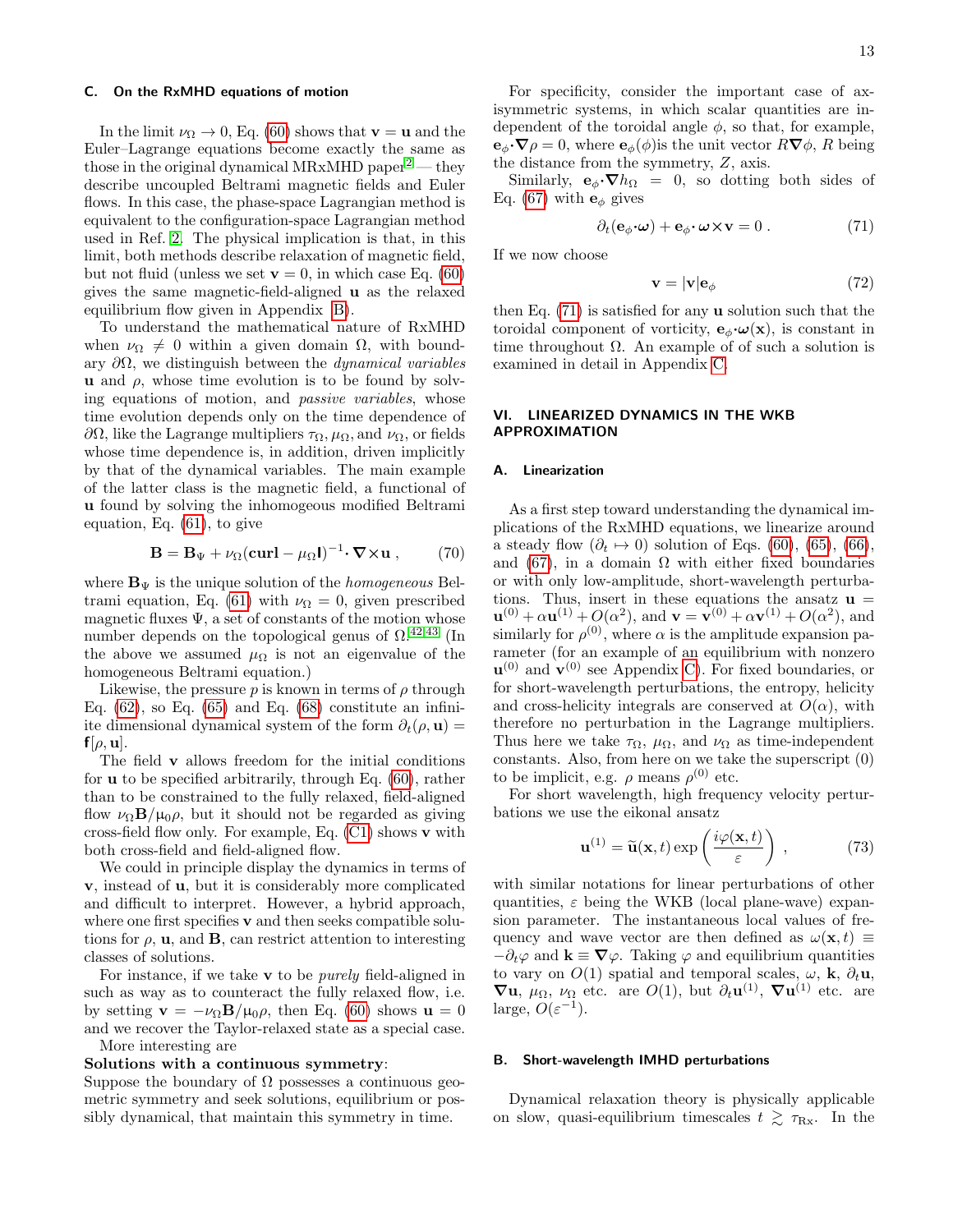opposite limit of fast dynamics, on times  $t \ll \tau_{\text{Rx}}$ , of perturbations on relaxed equilibria (which are a subset of ideal equilibria) or slowly evolving states, it is more physically consistent to use IMHD than RxMHD.

The three IMHD plane-wave branches are derived in many text books. We shall follow Ref. [44,](#page-22-16) pp. 172–173, where the local eigenvalue equation for IMHD waves is given in the form

$$
\mathbf{D}\cdot\widetilde{\mathbf{u}}=0\,,\tag{74}
$$

<span id="page-13-6"></span>where, in the isothermal  $(\gamma = 1)$  case,

$$
\mathbf{D} \equiv \rho \,\omega'^2 \,\mathbf{I} - p \,\mathbf{k}\mathbf{k} \n- \mu_0^{-1} (\mathbf{k}\mathbf{B} - \mathbf{k}\cdot\mathbf{B} \,\mathbf{l}) \cdot (\mathbf{B}\mathbf{k} - \mathbf{k}\cdot\mathbf{B} \,\mathbf{l}) .
$$
\n(75)

with  $\omega'$  denoting the Doppler-shifted frequency in a local frame moving with the fluid, i.e.  $\omega' \equiv \omega - \mathbf{k} \cdot \mathbf{u}$ . The local dispersion relation may be found by representing D as a matrix using the co and contravariant bases  ${e_i}$ ,  ${e^i}$ ,

$$
\mathbf{e}_1 \equiv \mathbf{k} = k^2 \mathbf{e}^1 + \mathbf{k} \cdot \mathbf{B} \mathbf{e}^2
$$
  
\n
$$
\mathbf{e}_2 \equiv \mathbf{B} = \mathbf{k} \cdot \mathbf{B} \mathbf{e}^1 + B^2 \mathbf{e}^2
$$
  
\n
$$
\mathbf{e}_3 \equiv |\mathbf{k} \times \mathbf{B}|^2 \mathbf{e}^3
$$
 (76)

<span id="page-13-7"></span>and setting det  $\mathbf{D} = 0$ . The resulting dispersion relation has the three roots

Alfvén waves: 
$$
\omega'^2 = k_{\parallel}^2 c_{\rm A}^2 \,, \tag{77a}
$$

slow MS waves: 
$$
\omega'^2 = \frac{1}{2} k^2 (c_s^2 + c_A^2) (1 - \sqrt{1 - \alpha^2})
$$
  
 $\approx k_{\parallel}^2 c_s^2$ , (77b)

$$
\text{fast MS waves: } \omega'^2 = \frac{1}{2} k^2 \left( c_s^2 + c_A^2 \right) \left( 1 + \sqrt{1 - \alpha^2} \right) \\
 \approx k^2 c_A^2 \,, \tag{77c}
$$

where "MS" stands for "magnetosonic,"

$$
\alpha^2 \equiv 4 \frac{k_{\parallel}^2}{k^2} \frac{c_s^2 c_{\rm A}^2}{(c_s^2 + c_A^2)^2} \,, \tag{78}
$$

 $k_{\parallel} \equiv \mathbf{k} \cdot \mathbf{B}/B$ ,  $c_{\rm s} \equiv (p/\rho)^{1/2} = \sqrt{\tau_{\Omega}}$  is the isothermal sound speed, and  $c_A \equiv (B^2/\mu_0 \rho)^{1/2}$  defines the local Alfvén speed. The notation  $\approx$  refers to the low- $\beta$  approximation  $c_s/c_A \ll 1$ . Similar simplifications occur for "flute-like" perturbations, ie. when  $k_{\parallel}/k \ll 1$ .

## <span id="page-13-10"></span>C. Short-wavelength RxMHD perturbations

The linearizations of Eqs.  $(60)$ ,  $(65)$ ,  $(66)$ , and  $(67)$  are

$$
\rho \mathbf{v}^{(1)} + \rho^{(1)} \mathbf{v} = \rho \mathbf{u}^{(1)} + \rho^{(1)} \mathbf{u} - \nu_{\Omega} \frac{\mathbf{B}^{(1)}}{\mu_{0}} \qquad (79)
$$

$$
\partial_t \rho^{(1)} + \nabla \cdot (\rho \mathbf{u}^{(1)} + \rho^{(1)} \mathbf{u}) = 0 \tag{80}
$$

$$
\nabla \times \mathbf{B}^{(1)} = \mu_{\Omega} \mathbf{B}^{(1)} + \nu_{\Omega} \boldsymbol{\omega}^{(1)} \tag{81}
$$

$$
\partial_t \mathbf{u}^{(1)} + \boldsymbol{\omega} \times \mathbf{v}^{(1)} + \boldsymbol{\omega}^{(1)} \times \mathbf{v} = -\boldsymbol{\nabla} h_{\Omega}^{(1)} ,\qquad(82)
$$

where 
$$
h_{\Omega}^{(1)} = \mathbf{u} \cdot \mathbf{u}^{(1)} + \tau_{\Omega} \frac{\rho^{(1)}}{\rho}
$$
. (83)

Using Eq. [\(73\)](#page-12-3) in Eqs. [\(79\)](#page-13-0), [\(80\)](#page-13-1), [\(81\)](#page-13-2), and [\(82\)](#page-13-3) gives, to leading order in  $\varepsilon$  with the orderings  $\mu_{\Omega}$  and  $\nu_{\Omega}$  =  $O(\varepsilon^0),$ 

$$
\widetilde{\mathbf{v}} = \widetilde{\mathbf{u}} + (\mathbf{u} - \mathbf{v})\frac{\widetilde{\rho}}{\rho} - \nu_{\Omega} \frac{\widetilde{\mathbf{B}}}{\mu_{0}\rho} \n= \widetilde{\mathbf{u}} + \frac{\nu_{\Omega}}{\mu_{0}\rho} \left(\frac{\widetilde{\rho}}{\rho} \mathbf{B} - \widetilde{\mathbf{B}}\right)
$$
\n(84)

$$
\frac{\widetilde{\rho}}{\rho} = \frac{\mathbf{k} \cdot \widetilde{\mathbf{u}}}{\omega'} \tag{85}
$$

<span id="page-13-4"></span>
$$
\mathbf{k} \times \widetilde{\mathbf{B}} = \nu_{\Omega} \mathbf{k} \times \widetilde{\mathbf{u}}, \quad \mathbf{k} \cdot \widetilde{\mathbf{B}} = 0 \tag{86}
$$

$$
\omega \widetilde{\mathbf{u}} = (\mathbf{k} \times \widetilde{\mathbf{u}}) \times \mathbf{v} + \mathbf{k} \left( \mathbf{u} \cdot \widetilde{\mathbf{u}} + \tau_{\Omega} \frac{\widetilde{\rho}}{\rho} \right)
$$
  
\n
$$
= (\mathbf{k} \times \widetilde{\mathbf{u}}) \times \left( \mathbf{u} - \frac{\nu_{\Omega}}{\mu_{0} \rho} \mathbf{B} \right) + \mathbf{k} \left( \mathbf{u} \cdot \widetilde{\mathbf{u}} + \tau_{\Omega} \frac{\widetilde{\rho}}{\rho} \right) ,
$$
  
\ni.e.  $\omega' \widetilde{\mathbf{u}} = \left[ \frac{\nu_{\Omega}}{\mu_{0} \rho} (\mathbf{k} \mathbf{B} - \mathbf{k} \cdot \mathbf{B} \mathbf{l}) \cdot \widetilde{\mathbf{u}} + \tau_{\Omega} \frac{\mathbf{k} \mathbf{k}}{\omega'} \right] \cdot \widetilde{\mathbf{u}} \qquad (87)$ 

where  $\mu_{\Omega} \mathbf{\tilde{B}}$  and  $\boldsymbol{\omega} \times \tilde{\mathbf{v}}$  have been dropped as higher order in  $\varepsilon$  than other terms in Eq. [\(86\)](#page-13-4) and Eq. [\(87\)](#page-13-5), respectively and  $\omega'$  is as in Eq. [\(75\)](#page-13-6).

Gathering all terms in Eq. [\(87\)](#page-13-5) on the LHS and multiplying by  $\rho\omega'$  gives the eigenvalue equation

<span id="page-13-9"></span><span id="page-13-8"></span><span id="page-13-5"></span>
$$
\mathbf{D}_{\mathrm{Rx}} \cdot \widetilde{\mathbf{u}} = 0 \,, \tag{88}
$$

where, using Eq. [\(76\)](#page-13-7),

$$
\mathbf{D}_{\text{Rx}} \equiv \rho \omega'^2 \mathbf{I} - p \mathbf{k} \mathbf{k} - \frac{\nu_{\Omega} \omega'}{\mu_0} (\mathbf{k} \mathbf{B} - \mathbf{k} \cdot \mathbf{B} \mathbf{I}).
$$
  
=  $\left( \rho \omega'^2 - k^2 p - \frac{\nu_{\Omega} \omega'}{\mu_0} \mathbf{k} \cdot \mathbf{B} \right) \mathbf{e}_1 \mathbf{e}^1$   
 $-\left( p \mathbf{k} \cdot \mathbf{B} + \frac{\nu_{\Omega} \omega'}{\mu_0} B^2 \right) \mathbf{e}_1 \mathbf{e}^2$   
+  $\left( \rho \omega'^2 + \frac{\nu_{\Omega} \omega'}{\mu_0} \mathbf{k} \cdot \mathbf{B} \right) (\mathbf{e}_2 \mathbf{e}^2 + \mathbf{e}_3 \mathbf{e}^3)$  (89)

There being only one off-diagonal component when expanded in the basis  $e_i e^j$ , the determinant is the product of the diagonals,

$$
\left(\rho\omega'^2-\frac{\nu_\Omega\mathbf{k}{\cdot}\mathbf{B}}{\mu_0}\omega'-k^2p\right)\left(\rho\omega'+\frac{\nu_\Omega\mathbf{k}{\cdot}\mathbf{B}}{\mu_0}\right)^2\omega'^2\;.
$$

<span id="page-13-1"></span><span id="page-13-0"></span>Setting this determinant to zero gives the dispersion relations

<span id="page-13-3"></span><span id="page-13-2"></span>
$$
\omega_1' = 0, \quad \omega_2' = -\frac{\nu_{\Omega} \mathbf{k} \cdot \mathbf{B}}{\mu_0 \rho}, \text{ (i.e. } \omega_2 = \mathbf{k} \cdot \mathbf{v}), \text{ and}
$$
\n
$$
\omega_{3\pm}' = \frac{1}{2} \left\{ \frac{\nu_{\Omega} \mathbf{k} \cdot \mathbf{B}}{\mu_0 \rho} \pm \left[ \left( \frac{\nu_{\Omega} \mathbf{k} \cdot \mathbf{B}}{\mu_0 \rho} \right)^2 + 4k^2 c_s^2 \right]^{1/2} \right\} \quad (90)
$$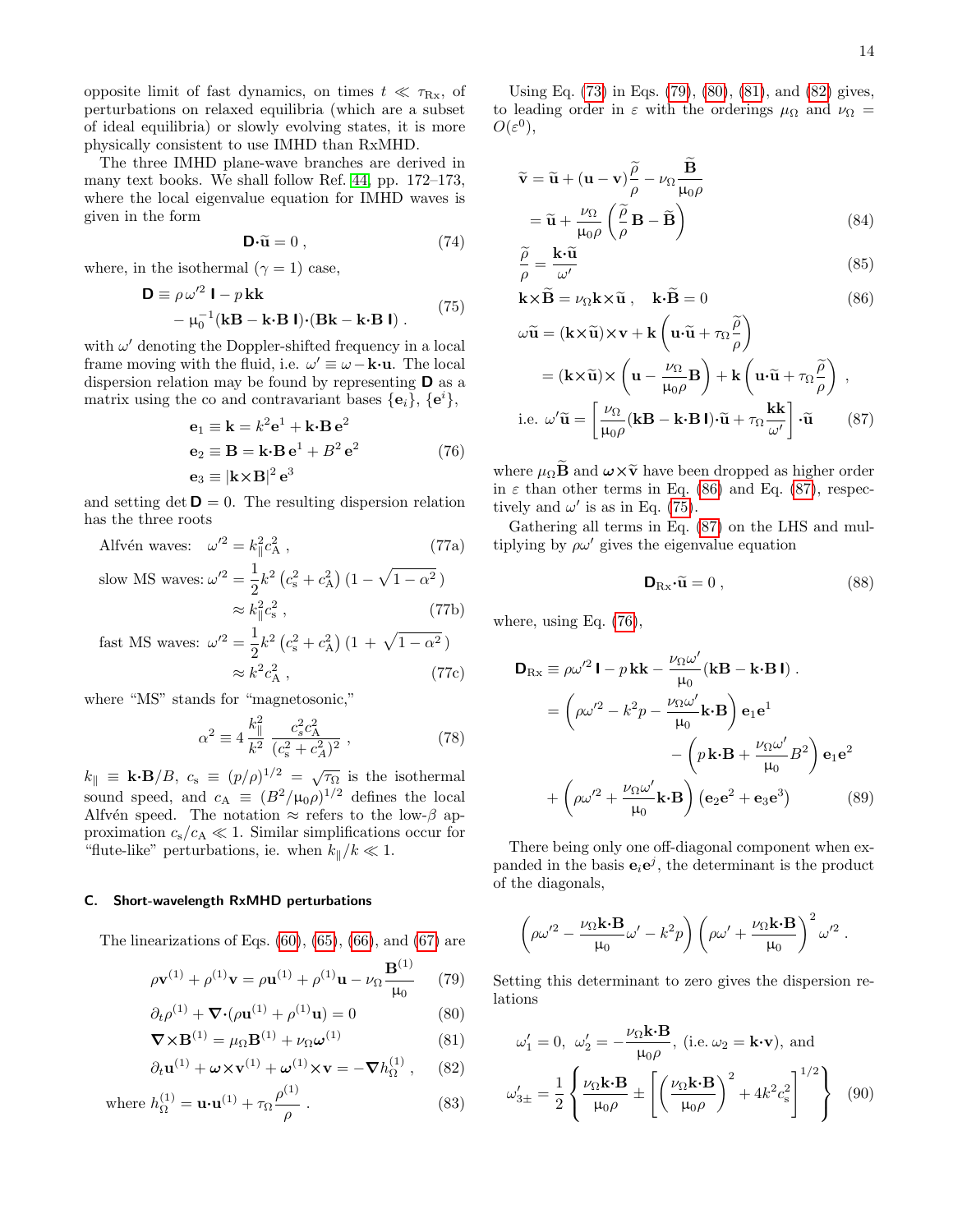giving the group velocities

$$
\frac{\partial \omega_1}{\partial \mathbf{k}} = \mathbf{u}, \quad \frac{\partial \omega_2}{\partial \mathbf{k}} = \mathbf{v}, \quad \text{and}
$$

$$
\frac{\partial \omega_{3\pm}}{\partial \mathbf{k}} = \frac{1}{2} \frac{\nu_{\Omega} \mathbf{B}}{\mu_0 \rho} \left\{ 1 \pm \frac{\nu_{\Omega} \mathbf{k} \cdot \mathbf{B}}{\mu_0 \rho} \left[ \left( \frac{\nu_{\Omega} \mathbf{k} \cdot \mathbf{B}}{\mu_0 \rho} \right)^2 + 4k^2 c_s^2 \right]^{-1/2} \right\}
$$

$$
\pm 2\mathbf{k} c_s^2 \left[ \left( \frac{\nu_{\Omega} \mathbf{k} \cdot \mathbf{B}}{\mu_0 \rho} \right)^2 + 4k^2 c_s^2 \right]^{-1/2} . \tag{91}
$$

In the limit  $\nu_{\Omega} = 0$  this formulation of relaxed Euler flow gives entropy waves advected by the flow and simple sound waves, uncoupled to B, as in Ref. [2](#page-21-1) and Ref. [7](#page-21-6) (as expected, since the cross-helicity constraint has been dropped). Even when  $\nu_{\Omega} \neq 0$  we have clearly eliminated all the IMHD waves, replacing them with four branches, two being waves advected with u and B and two being hybrids of simple sound waves and entropy waves.

We now demonstrate that the ideal Ohm's Law is not necessarily respected by these linear waves. We proceed by finding a case where the solvability condition,  $\nabla \times (\mathbf{u} \times \mathbf{B}) = 0$ , for the electrostatic potential [see Eq. [\(92\)](#page-14-1) in the next section], is not satisfied. For linear waves, the solvability condition becomes  $k \times (u \times B +$  $\widetilde{\mathbf{u}} \times \mathbf{B}$  = 0.

From Eq. [\(86\)](#page-13-4),  $\mathbf{\tilde{B}} = \nu_{\Omega}(\mathbf{l} - \mathbf{k}k/k^2) \cdot \tilde{\mathbf{u}}$ . Consider for ex-<br>and the branch of waves satisfying  $\mu' = 0$ , which from ample the branch of waves satisfying  $\omega'_1 = 0$ , which, from Eq. [\(88\)](#page-13-8) and Eq. [\(89\)](#page-13-9), satisfy  $\mathbf{k} \cdot \widetilde{\mathbf{u}}$ , i.e. have transverse polarization in velocity (and, as with all waves, in magnetic field). Then  $\mathbf{k}\times(\mathbf{u}\times\mathbf{B}+\widetilde{\mathbf{u}}\times\mathbf{B}) = \mathbf{k}\cdot(\mathbf{B}-\nu_{\Omega}\mathbf{u})\widetilde{\mathbf{u}}$ . This cannot vanish for all **k** unless  $\mathbf{B} = \nu_{\Omega} \mathbf{u}$ , which is not in general true.

This indicates either that we need to invoke turbulent e.m.f.'s during dynamical RxMHD evolution, or to implement an ideal-Ohm constraint as discussed in Sec. [VII.](#page-14-0)

#### <span id="page-14-0"></span>VII. IDEAL OHM'S LAW AND CROSS-FIELD FLOW

The IMHD-equilibrium Consistency Principle requires that Eq. [\(8\)](#page-3-3) (with  $\partial_t \mathbf{B} = 0$ ) should be satisfied in a relaxed equilibrium. Thus we take the unqualified term relaxed MHD equilibrium to imply that the "ideal Ohm's Law,"  $\mathbf{E} + \mathbf{u} \times \mathbf{B} = 0$ , is satisfied with, in general, a nonzero E.

Given a particular frame (the Lab frame) in which an MHD equilibrium appears as a steady state, so that  $\nabla \times \mathbf{E} = -\partial_t \mathbf{B} = 0$ , one can always choose a gauge in which  $\mathbf{E} = -\nabla \Phi$ ,  $\Phi$  being a single-valued electrostatic potential.

[One might object that, taking  $\Omega$  to be a simple torus for simplicity, Φ should also include a secular "loop voltage" term,  $-E_{ext}\phi/2\pi$ , induced by an external timedependent poloidal magnetic flux linking  $\Omega$  ( $\phi$  being the geometric toroidal angle and  $E_{\text{ext}}$  a constant throughout  $\Omega$ ). Noting that  $\mathbf{u} \times \mathbf{B} \cdot d\mathbf{l} \equiv 0$  for any line element dl aligned with **B**, we see that the line integral around

any closed field line within  $\Omega$  vanishes,  $-\oint \mathbf{u} \times \mathbf{B} \cdot d\mathbf{l} = 0$ , while  $\oint \mathbf{E} \cdot d\mathbf{l} = NE_{\text{ext}}, N$  being the number of toroidal turns before the field line closes on itself. Equating the two shows that  $E_{\text{ext}} = 0$ . As (possibly long) closed field lines almost always exist, this shows that  $\Phi$  is indeed generically single valued. Physically, this is a consequence of the assumption of no gaps in the perfectly conducting interfaces, so that the linking fluxes are always conserved no matter what the genus of  $\Omega$ .

Thus, in the Lab frame, the equilibrium ideal Ohm's law is electrostatic,

<span id="page-14-1"></span>
$$
\nabla \Phi = \mathbf{u} \times \mathbf{B} \,, \tag{92}
$$

implying  $\mathbf{u} = \mathbf{u}_{\perp} + u_{\parallel} \mathbf{B}/B$ , i.e. **u** is the vector sum of the E×B, or cross-field flow  $\mathbf{u}_{\perp} = -\nabla \Phi \times \mathbf{B}/B^2$  and a parallel flow,  $u_{\parallel}$ , not determined by Φ. Equation [92](#page-14-1) also implies  $\mathbf{B}\cdot\nabla\Phi=0$  and  $\mathbf{u}\cdot\nabla\Phi=0$ , i.e. that  $\Phi=\text{const}$ on both magnetic field and flow lines. As a consequence, if  $\Phi$  has smoothly nested level surfaces, then both **u** and B lie in the local tangent plane at each point on each isopotential surface.

Finn and Antonsen Ref. [16,](#page-21-15) after Eq. (29) conclude from this constancy of  $\Phi$  along a field line that "if the turbulent relaxation has ergodic field lines throughout the plasma volume," then  $\nabla \Phi = 0$ , which implies from Eq. [\(92\)](#page-14-1) that  $\mathbf{u} \times \mathbf{B} = 0$ . We shall call such field-aligned steady flows fully relaxed equilibria. In Appendix [B](#page-16-0) we find that stationary points of the MHD energy, subject only to microscopic mass and macroscopic entropy, magnetic helicity and cross helicity constraints, are indeed fully relaxed equilibria.

However the Consistency Principle applies only to the final, non-turbulent, state of relaxation, where it seems highly unlikely that field lines could ever fill the whole of  $\Omega$  ergodically, though in fully three dimensional plasmas with islands this may be a good model for chaotic separatrix subregions. In most cases the class of fully relaxed equilibria seems unnecessarily restrictive. Indeed, it does not include many equilibria of physical interest, in particular, tokamaks with strong toroidal flow.

Thus Finn and Antonsen Ref. [16,](#page-21-15) Sec. III go on to construct an axisymmetric equilibrium with cross-field flow by adding the additional constraint of conservation of angular momentum in the relaxed energy principle. As their equilibrium satisfies Eq. [\(92\)](#page-14-1) it satisfies our IMHD Consistency Principle so it definitely qualifies as a relaxed MHD equilibrium. In Appendix [C](#page-17-2) we show that the rotating equilibrium of Ref. [16](#page-21-15) can be found within our RxMHD formalism without the need to invoke angular momentum conservation as a constraint.

In contrast to the axisymmetric equilibrium, we showed for the time-dependent waves in Sec. [VI C](#page-13-10) that the solvability condition  $\nabla \times (\mathbf{u} \times \mathbf{B}) = 0$  for the potential  $\Phi$  in the ideal electrostatic Ohm's law Eq. [\(92\)](#page-14-1) is not in general satisfied dynamically. Nevertheless, as the applicability of our relaxed dynamics is limited to very long timescales, it may be reasonable to assume that the electrostatic approximation  $\mathbf{E} = -\nabla \Phi$  still holds during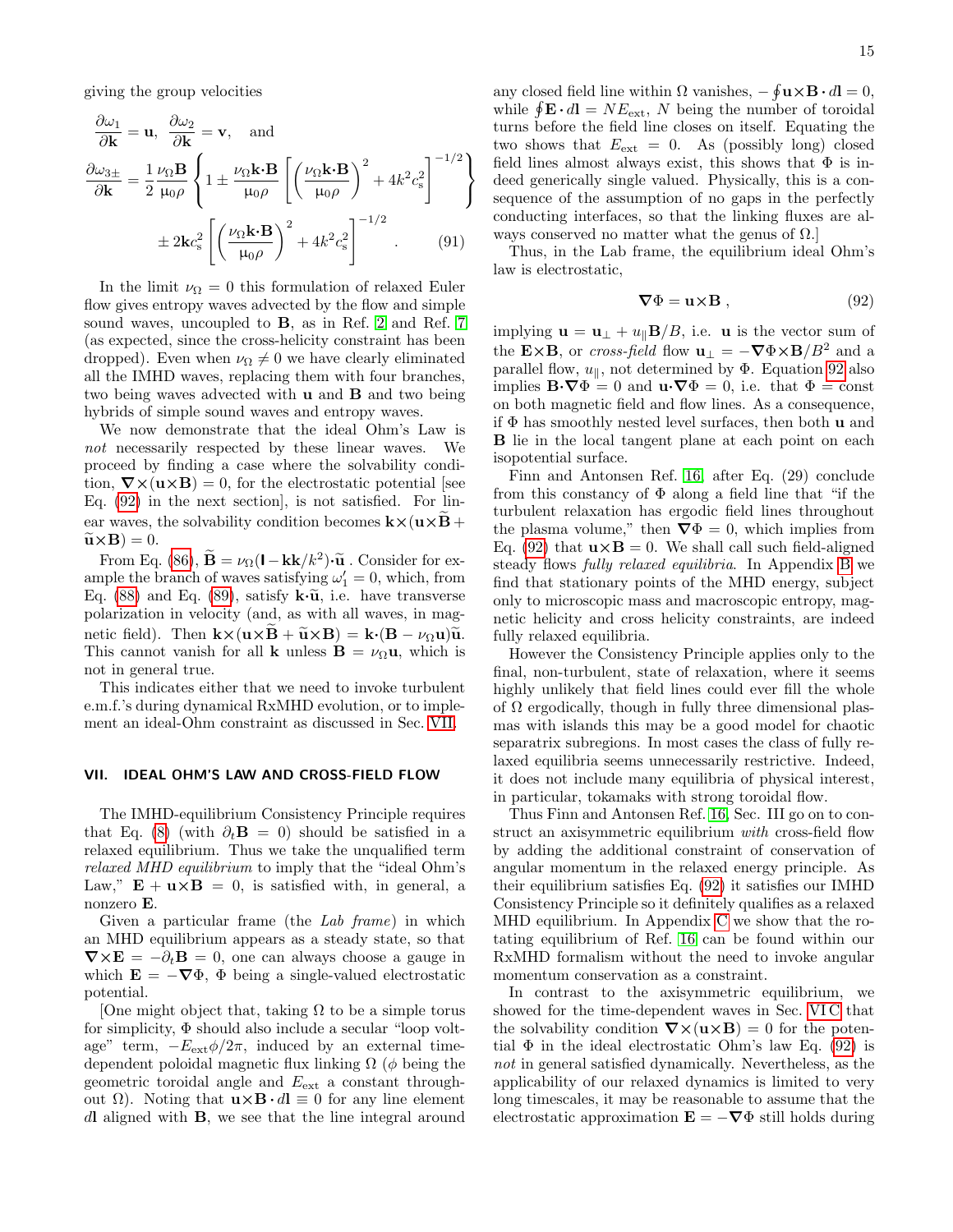dynamical evolution. Then we could build in the ideal Ohm's Law Eq. [\(92\)](#page-14-1) as a holonomic constraint by replacing **u** with  $\mathbf{u}_{\perp} + u_{\parallel} \mathbf{B}/B$ , the set of three free fields comprising the components of u being replaced by the set of two free fields  $\{\Phi, u_{\parallel}\}.$ 

However, adding extra constraints is against the spirit of the relaxation theory we have put forward in this paper, so we advance here the speculation that there may be physical cases where it is not necessary to impose the ideal Ohm's law through the following heuristic argument: When a plasma is perturbed away from equilibrium, the turbulence level rises to activate relaxation mechanisms. Then a turbulent dynamo effect,  $28-30$  $28-30$  comes into play, generating an "anomalous" e.m.f. such that the ideal Ohm's Law Eq. [\(92\)](#page-14-1) no longer applies.

This is highly speculative and takes us well beyond the scope and motivation of this paper. As outlined in the Introduction, our main motivation is to develop a tractable and well posed computational method for calculating the slow dynamics of nonaxisymmetric toroidally confined plasmas based on the MRxMHD nested-toroidal-layer model. For this purpose it would suffice to show that, as the number of layers increase (so the depths of the layers decrease) the effect of any violation of the ideal Ohm's Law becomes progressively less significant.

## <span id="page-15-0"></span>VIII. CONCLUSION

We have shown that, unlike the Configuration Space Lagrangian approach, the Phase Space Lagrangian successfully allows the extension of a dynamical formalism, Relaxed Magnetohydrodynamics  $(RxMHD),<sup>2</sup>$  $(RxMHD),<sup>2</sup>$  $(RxMHD),<sup>2</sup>$  to allow coupling between fluid and magnetic field using a crosshelicity constraint. This improves the theoretical basis for dynamical extensions of present Multiregion RxMHD (MRxMHD) equilibrium computations with flow.[3](#page-21-2) An axisymmetric steady-flow RxMHD solution is found that meets the consistency test of also being a well-known ideal-MHD rotating equilibrium, but application of the theory to nonaxisymmetric systems is left to future work.

Also for further work is the development of a linear MRxMHD normal mode code and a nonlinear MRxMHD time evolution code. To maintain the computational advantage exploited in the current SPEC code of computing the magnetic field by solving the Beltrami equation, a simple elliptic PDE, we also need to develop a quasi-adiabatic, slow manifold $40$  version of the coupled Eqs.  $(61)$  and  $(67)$ . In that way **u** would be slaved to B and ellipticity restored in the modified Beltrami equation, Eq. [\(61\)](#page-11-2).

While the principal motivation for this work is the extension of a computational model, and the formal development has intentionally started from basic Lagrangian and Hamiltonian concepts, our mathematical development includes significant innovation and there is potential for wider physical application.

In particular the noncanonical  $\bf{u}, \bf{v}$  formalism is very

recent,<sup>[40](#page-22-12)</sup> and we have taken care here to develop it from first principles and interpret the significance of the seemingly redundant velocity field v as the velocity relative to a reference flow. Thus u is seen as the net fluid velocity in the Lab frame. This approach may prove useful in other applications, for instance in gyroviscous MHD,[45](#page-22-17) in solar, space and astrophysics, and in geophysical applications to stratified flows.

We have also developed an elementary discussion of ideal-MHD Eulerian mass, entropy and magnetic flux constraints as a continuous symmetry within the space of feasible evolutions, without calling on the heavy mathematical machinery of geometric MHD mechanics.[14,](#page-21-13)[15](#page-21-14)

There is more work to be done in the physical interpretation of our modified MHD. We have demonstrated that linearized perturbations break consistency with the ideal Ohm's Law and suggested how to enforce this by adding an  $E \times B$  constraint, but have left further analysis to future work. Also connections with turbulent dynamo theory are yet to be explored.

Other mathematical developments might improve treatment, e.g., of boundary dynamics.<sup>[46](#page-22-18)</sup> Also, development of shallow layer versions of MRxMHD would be useful for examining the many-interface limit.

#### APPENDICES

## <span id="page-15-1"></span>Appendix A: Lie symmetry of Eulerian conservation constraints

The variations, Eqs. [\(10–](#page-3-7)[13\)](#page-3-6), in the fields that are holonomically constrained to vary with  $\xi$  can also be written

<span id="page-15-4"></span><span id="page-15-2"></span>
$$
\Delta \mathbf{v} = \frac{d\boldsymbol{\xi}}{dt} , \qquad (A1)
$$

$$
\Delta \ln \rho = -\nabla \cdot \xi \tag{A2}
$$

$$
\Delta \ln p = -\gamma \nabla \cdot \xi \tag{A3}
$$

<span id="page-15-6"></span><span id="page-15-5"></span>
$$
\Delta \mathbf{B} = \mathbf{B} \cdot (\nabla \xi - \mathbf{I} \nabla \cdot \xi) , \qquad (A4)
$$

where  $\Delta \equiv \delta + \xi \cdot \nabla$  is the Lagrangian variation operator,[11](#page-21-10) mentioned in Subsec. [II B](#page-3-1) where it was noted that  $\Delta \mathbf{x} = \boldsymbol{\xi}$  because  $\delta \mathbf{x} \equiv 0$ .

Note also that  $\delta$  commutes with  $\nabla$  and  $\partial_t$ , because Eulerian variations are taken with  $x$  and  $t$  held constant, and the relations for commuting  $\delta$  and  $\nabla$  with  $d/dt$  are

<span id="page-15-3"></span>
$$
\delta \frac{d}{dt} = \frac{d}{dt} \delta + \delta \mathbf{v} \cdot \nabla , \ \ \nabla \frac{d}{dt} = \frac{d}{dt} \nabla + \nabla \mathbf{v} \cdot \nabla . \tag{A5}
$$

Using Eq. [\(A1\)](#page-15-2) and Eq. [\(A5\)](#page-15-3) we can now show that the Lagrangian variation  $\Delta$  and the advective derivative  $d/dt$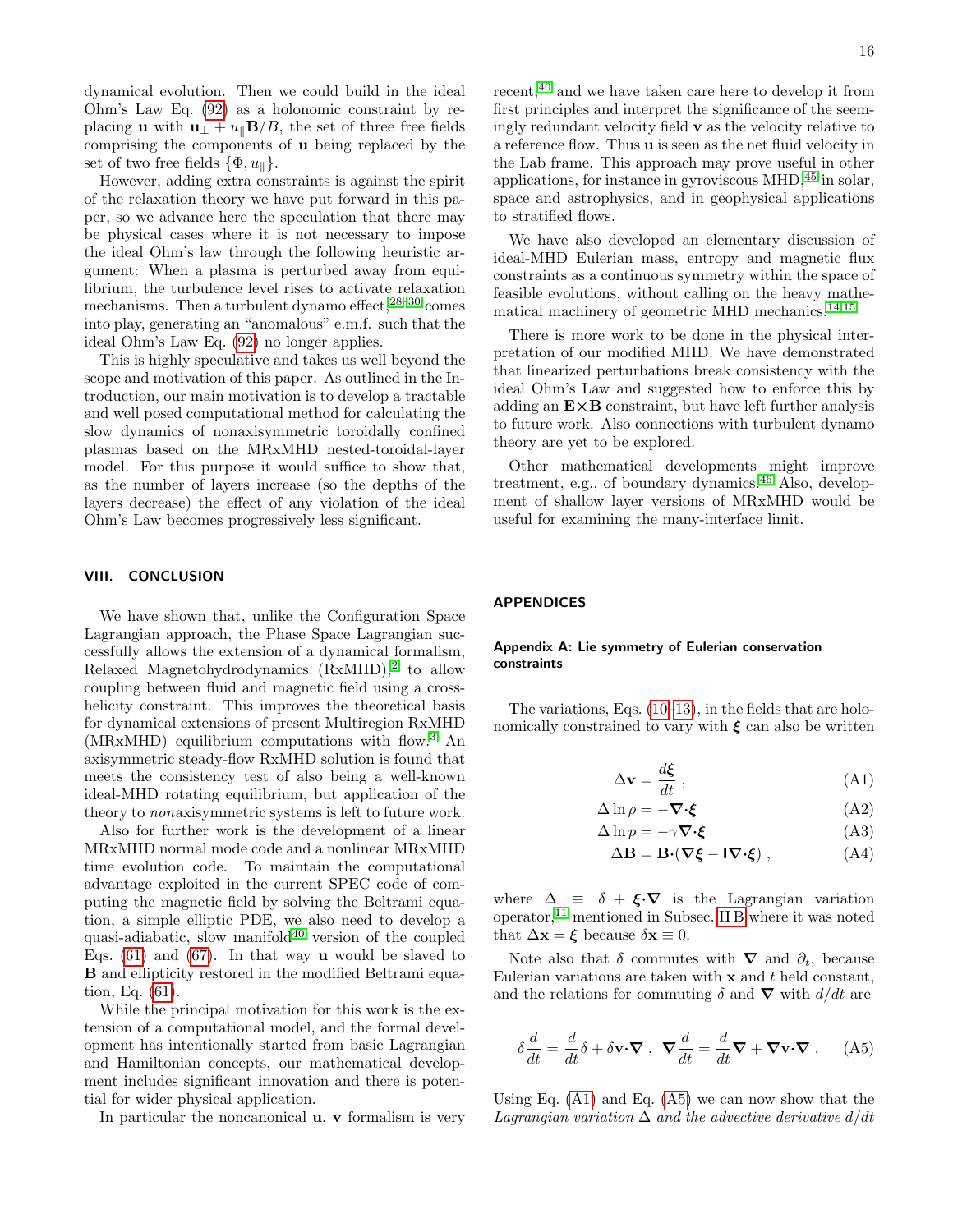commute,

$$
\Delta \frac{d}{dt} = \frac{d}{dt} \delta + \xi \cdot \nabla \frac{d}{dt} + \delta \mathbf{v} \cdot \nabla
$$
  
\n
$$
= \frac{d}{dt} \delta + \xi \cdot \frac{d}{dt} \nabla + \xi \cdot (\nabla \mathbf{v}) \cdot \nabla + \delta \mathbf{v} \cdot \nabla
$$
  
\n
$$
= \frac{d}{dt} \delta + \frac{d}{dt} \xi \cdot \nabla - \frac{d\xi}{dt} \cdot \nabla + \Delta \mathbf{v} \cdot \nabla
$$
  
\n
$$
= \frac{d}{dt} \Delta - \frac{d\xi}{dt} \cdot \nabla + \Delta \mathbf{v} \cdot \nabla
$$
  
\n
$$
= \frac{d}{dt} \Delta , \qquad (A6)
$$

The relation for commuting  $\Delta$  and  $\nabla$  is

$$
\Delta \nabla = \nabla \delta + \xi \cdot \nabla \nabla \n= \nabla (\delta + \xi \cdot \nabla) - (\nabla \xi) \cdot \nabla \n= \nabla \Delta - (\nabla \xi) \cdot \nabla .
$$
\n(A7)

As Eqs. [\(6\)](#page-3-2) and [\(A2\)](#page-15-4) are of the same form as Eqs. [\(7](#page-3-8) and [\(A3\)](#page-15-5), with  $p \mapsto \rho$  and  $\gamma \mapsto 1$ , we need consider only the pressure constraint PDE, Eq. [\(7\)](#page-3-8), without loss of generality. Collecting all terms of the advective form of Eq. [\(7\)](#page-3-8) to its LHS, dividing by p, and applying  $\Delta$ to the new LHS gives, using Eq. [\(A1\)](#page-15-2), Eq. [\(A3\)](#page-15-5), and Eqs. [\(A5](#page-15-3)[–A7\)](#page-16-1),

$$
\Delta \left( \frac{d \ln p}{dt} + \gamma \nabla \cdot \mathbf{v} \right)
$$
\n
$$
= \frac{d}{dt} \Delta \ln p + \gamma \nabla \cdot \Delta \mathbf{v} - \gamma [(\nabla \xi) \cdot \nabla] \cdot \mathbf{v}
$$
\n
$$
= -\gamma \frac{d}{dt} \nabla \cdot \xi + \gamma \nabla \cdot \frac{d\xi}{dt} - \gamma (\nabla \xi) \cdot \nabla \mathbf{v}
$$
\n
$$
= -\gamma \frac{d}{dt} \nabla \cdot \xi + \gamma \left( \frac{d}{dt} \nabla + \nabla \mathbf{v} \cdot \nabla \right) \cdot \xi - \gamma (\nabla \xi) \cdot \nabla \mathbf{v}
$$
\n
$$
= \gamma (\nabla \mathbf{v}) \cdot \nabla \xi - \gamma (\nabla \xi) \cdot \nabla \mathbf{v}
$$
\n
$$
= 0 , \qquad (A8)
$$

thus verifying that the Eulerian holonomic variations Eqs. [\(10\)](#page-3-7) and Eq. [\(12\)](#page-3-9) make an infinitesimal transformation to a new solution of Eq.  $(7)$ .  $\Box$  (In the above we used the double dot product of two dyadics, say  $\boldsymbol{a}$  and  $\boldsymbol{b},$ defined as  $\mathbf{a:b} \equiv \sum_{i,j} a_{i,j} b_{j,i} = \sum_{i,j} b_{j,i} a_{i,j} \equiv \mathbf{b:a}$ .)

It remains to verify that the flux-freezing condition Eq. [\(8\)](#page-3-3) is also preserved under the holonomic variations Eqs. [\(10\)](#page-3-7) and Eq. [\(13\)](#page-3-6). Collecting all terms of the ad-vective form of Eq. [\(8\)](#page-3-3) to its LHS and applying  $\Delta$  gives, using Eq.  $(A1)$ , Eq.  $(A4)$ , and Eqs.  $(A5-A7)$  $(A5-A7)$ ,

$$
\Delta \left[ \frac{d\mathbf{B}}{dt} + \mathbf{B} \cdot (\mathbf{I} \nabla \cdot \mathbf{v} - \nabla \mathbf{v}) \right]
$$
\n
$$
= \frac{d}{dt} \Delta \mathbf{B} + (\Delta \mathbf{B}) \cdot (\mathbf{I} \nabla \cdot \mathbf{v} - \nabla \mathbf{v})
$$
\n
$$
+ \mathbf{B} [\nabla \Delta - (\nabla \xi) \cdot \nabla] \cdot \mathbf{v} - \mathbf{B} \cdot [\nabla \Delta - (\nabla \xi) \cdot \nabla] \mathbf{v}
$$
\n
$$
= \frac{d}{dt} [\mathbf{B} \cdot (\nabla \xi - \mathbf{I} \nabla \cdot \xi)] + \mathbf{B} \cdot (\nabla \xi - \mathbf{I} \nabla \cdot \xi) \cdot (\mathbf{I} \nabla \cdot \mathbf{v} - \nabla \mathbf{v})
$$
\n
$$
+ \mathbf{B} \nabla \cdot \frac{d\xi}{dt} - \mathbf{B} (\nabla \xi) \cdot (\nabla \mathbf{v}) - \mathbf{B} \cdot \nabla \frac{d\xi}{dt} + \mathbf{B} \cdot (\nabla \xi) \cdot \nabla \mathbf{v}
$$
\n
$$
= \frac{d\mathbf{B}}{dt} \cdot (\nabla \xi - \mathbf{I} \nabla \cdot \xi) + \mathbf{B} \cdot (\frac{d}{dt} \nabla) \xi - \mathbf{B} (\frac{d}{dt} \nabla) \cdot \xi
$$
\n
$$
+ \mathbf{B} \cdot (\nabla \xi - \mathbf{I} \nabla \cdot \xi) \cdot (\mathbf{I} \nabla \cdot \mathbf{v} - \nabla \mathbf{v})
$$
\n
$$
+ \mathbf{B} \nabla \cdot \frac{d\xi}{dt} - \mathbf{B} (\nabla \xi) \cdot (\nabla \mathbf{v}) - \mathbf{B} \cdot \nabla \frac{d\xi}{dt} + \mathbf{B} \cdot (\nabla \xi) \cdot \nabla \mathbf{v}
$$
\n
$$
= \frac{d\mathbf{B}}{dt} \cdot (\nabla \xi - \mathbf{I} \nabla \cdot \xi) + \mathbf{B} \cdot (\nabla \xi - \
$$

<span id="page-16-1"></span>Now cancel all four  $d\boldsymbol{\xi}/dt$  terms:

$$
\Delta \left[ \frac{d\mathbf{B}}{dt} + \mathbf{B} \cdot (\mathbf{I} \nabla \cdot \mathbf{v} - \nabla \mathbf{v}) \right]
$$
\n
$$
= \frac{d\mathbf{B}}{dt} \cdot (\nabla \xi - \mathbf{I} \nabla \cdot \xi) + \mathbf{B} \cdot (\nabla \xi - \mathbf{I} \nabla \cdot \xi) \cdot (\mathbf{I} \nabla \cdot \mathbf{v} - \nabla \mathbf{v})
$$
\n
$$
- \mathbf{B} \cdot (\nabla \mathbf{v}) \cdot \nabla \xi + \mathbf{B} \cdot (\nabla \xi) \cdot \nabla \mathbf{v}
$$
\n
$$
+ \mathbf{B} (\nabla \mathbf{v}) \cdot (\nabla \xi) - \mathbf{B} (\nabla \xi) \cdot (\nabla \mathbf{v})
$$
\n
$$
= \frac{d\mathbf{B}}{dt} \cdot (\nabla \xi - \mathbf{I} \nabla \cdot \xi) - \mathbf{B} (\nabla \cdot \xi) \nabla \cdot \mathbf{v} + \mathbf{B} \cdot (\nabla \mathbf{v}) \nabla \cdot \xi
$$
\n
$$
+ \mathbf{B} \cdot (\nabla \xi) \nabla \cdot \mathbf{v} - \mathbf{B} \cdot (\nabla \xi) \cdot \nabla \mathbf{v}
$$
\n
$$
- \mathbf{B} \cdot (\nabla \mathbf{v}) \cdot \nabla \xi + \mathbf{B} \cdot (\nabla \xi) \cdot \nabla \mathbf{v}
$$
\n
$$
= \left[ \frac{d\mathbf{B}}{dt} + \mathbf{B} \cdot (\mathbf{I} \nabla \cdot \mathbf{v} - \nabla \mathbf{v}) \right] \cdot (\nabla \xi - \mathbf{I} \nabla \cdot \xi) , \qquad (A9)
$$

which vanishes provided Eq. [\(8\)](#page-3-3) is satisfied on the unvaried evolution. That is, if the original evolution is a solution of Eq. [\(8\)](#page-3-3) then so is the varied evolution.

Summarizing, in this Appendix we have shown that  $\xi$ generates an infinitesimal mapping of the space of feasible evolutions onto itself through Newcomb's holonomic constraints, Eqs.  $(10-13)$  $(10-13)$ .

## <span id="page-16-0"></span>Appendix B: Energy principle for fully relaxed equilibria with flow

In this section we extend Taylor's energy minimization principle by including flow and thermal kinetic energies and keeping Taylor's magnetic helicity constraint, adding an entropy constraint, and adding the cross helicity constraint in order to construct a relaxed state with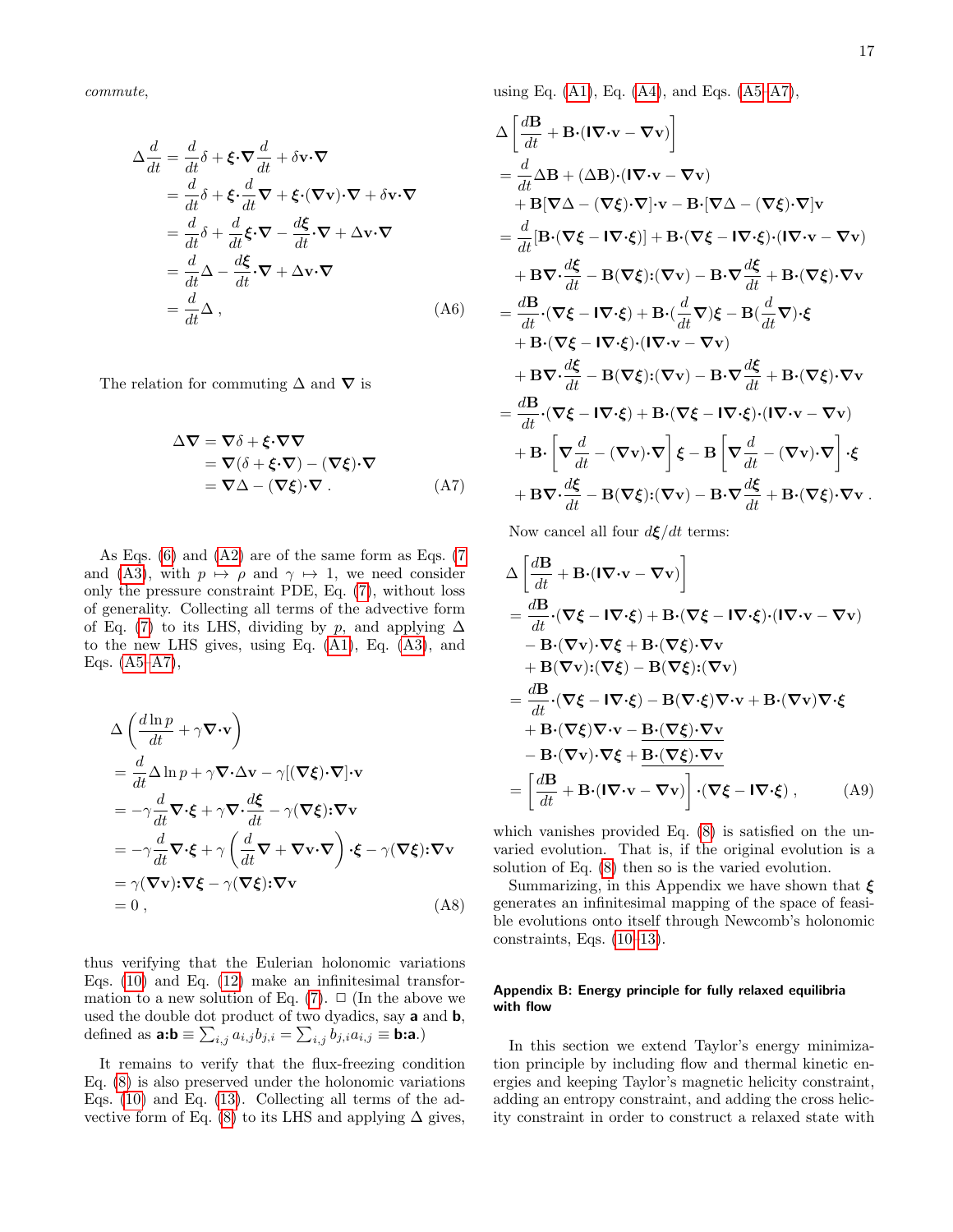finite pressure and a steady flow, in a similar way to Finn and Antonsen.<sup>[16](#page-21-15)</sup> We take as energy the Hamiltonian  $H_{\text{nc}}$ , Eq. [\(46\)](#page-9-0).

To implement the relaxation prescription in Sec. [II D,](#page-4-1) the global invariants listed in Sec. [II C](#page-4-0) are enforced using Lagrange multipliers to give the constrained energy functional

<span id="page-17-0"></span>
$$
H_{\Omega}^{\text{Rx}}[\rho, \mathbf{u}, p, \mathbf{A}] \equiv H_{\Omega}[\rho, \mathbf{u}, p, \mathbf{A}]
$$

$$
- \tau_{\Omega} S_{\Omega} - \mu_{\Omega} K_{\Omega} - \nu_{\Omega} K_{\Omega}^{\text{X}}[\mathbf{u}, \mathbf{A}], \quad (B1)
$$

where  $\tau_{\Omega}$ ,  $\mu_{\Omega}$ , and  $\nu_{\Omega}$  are Lagrange multipliers to enforce conservation, respectively, of entropy, magnetic helicity, and cross helicity in  $\Omega$ .

The energy variation is now, assuming the support of each variation is localized within  $\Omega$ ,

$$
\delta H_{\Omega}^{\text{Rx}} = \int_{\Omega} \left( \delta \mathbf{u} \cdot \frac{\delta H_{\Omega}}{\delta \mathbf{u}} + \delta \mathbf{A} \cdot \frac{\delta H_{\Omega}}{\delta \mathbf{A}} + \delta \mathbf{p} \frac{\delta H_{\Omega}}{\delta p} + \rho \xi \cdot \nabla \frac{\delta H_{\Omega}}{\delta \rho} \right) dV
$$
\n
$$
- \tau_{\Omega} \delta S_{\Omega} - \mu_{\Omega} \delta K_{\Omega} - \nu_{\Omega} \delta K_{\Omega}^{\text{X}}.
$$
\n(B2)

The functional derivatives are

$$
\frac{\delta H_{\Omega}^{\text{Rx}}}{\delta \mathbf{u}} = \rho \mathbf{u} - \nu_{\Omega} \frac{\mathbf{B}}{\mu_{0}} , \qquad (B3)
$$

$$
\frac{\delta H_{\Omega}^{\text{Rx}}}{\delta \mathbf{A}} = \frac{1}{\mu_0} \left( \mathbf{\nabla} \times \mathbf{B} - \mu_{\Omega} \mathbf{B} - \nu_{\Omega} \mathbf{\nabla} \times \mathbf{u} \right) , \qquad (B4)
$$

$$
\frac{\delta H_{\Omega}^{\text{Rx}}}{\delta p} = \frac{1}{\gamma - 1} \left( 1 - \tau_{\Omega} \frac{\rho}{p} \right) , \qquad (B5)
$$

$$
\frac{\delta H_{\Omega}^{\text{Rx}}}{\delta \rho} = \frac{u^2}{2} - \frac{\tau_{\Omega}}{\gamma - 1} \left[ \ln \left( \kappa \frac{p}{\rho^{\gamma}} \right) - \gamma \right] . \tag{B6}
$$

For  $\delta H_{\Omega}^{\text{Rx}}$  to be zero for independent variations  $\delta \mathbf{u}, \delta \mathbf{A},$  $\delta p$ , and  $\xi$  the four Euler–Lagrange equations

$$
\rho \mathbf{u} = \nu_{\Omega} \frac{\mathbf{B}}{\mu_0} , \qquad (B7)
$$

$$
\nabla \times \mathbf{B} = \mu_{\Omega} \mathbf{B} + \nu_{\Omega} \nabla \times \mathbf{u} , \qquad (B8)
$$

$$
p = \tau_{\Omega} \rho \,, \tag{B9}
$$

and 
$$
\nabla h_{\Omega} = 0
$$
 (B10)

must be satisfied. In the above we have denoted  $\delta H^{\rm Rx}_{\Omega}/\delta\rho$ by  $h_{\Omega}$ , the Bernoulli head, defined by

<span id="page-17-1"></span>
$$
h_{\Omega} \equiv \frac{u^2}{2} - \frac{\tau_{\Omega}}{\gamma - 1} \left[ \ln \left( \kappa \frac{p}{\rho^{\gamma}} \right) - \gamma \right] + \text{const}
$$
  
= 
$$
\frac{u^2}{2} + \tau_{\Omega} \ln \frac{\rho}{\rho_{\Omega}},
$$
 (B11)

where the second line absorbs the arbitrary constant in the definition into  $\rho_{\Omega}$ . Equation [\(B10\)](#page-17-3) shows  $h_{\Omega}$  is constant throughout  $\Omega$  in relaxed steady flow. Choosing this constant to be zero, gives us an expression for the physical observable  $\rho$ , found from Eq. [\(B11\)](#page-17-1) to be given by

$$
\rho = \rho_{\Omega} \exp\left(-\frac{u^2}{2\tau_{\Omega}}\right) . \tag{B12}
$$

In the limit  $\mathbf{u} = 0$ ,  $\rho$  and hence p are constant within  $\Omega$ , as was assumed in previous MRxMHD work, e.g. in developing the Stepped Pressure Equilibrium Code SPEC.[1](#page-21-0)

Note that Eq. [\(B10\)](#page-17-3) can also be written, using Eq. [\(B7\)](#page-17-4) and Eq. [\(B8\)](#page-17-5) and the identity  $\nabla(u^2/2) = \mathbf{u} \cdot \nabla \mathbf{u}$  –  $(\nabla \times \mathbf{u}) \times \mathbf{u}$ 

$$
\rho \mathbf{u} \cdot \nabla \mathbf{u} = -\nabla p + \mathbf{j} \times \mathbf{B} , \qquad (B13)
$$

<span id="page-17-6"></span>where  $\mathbf{j} \equiv \nabla \times \mathbf{B}/\mu_0$  by Ampère's Law (pre Maxwell).

## 1. Equilibrium Consistency checks

Below we show Eqs. [\(B7–](#page-17-4)[B10\)](#page-17-3) are IMHD-equilibrium compatible, i.e. consistent with Eqs.  $(6-9)$  $(6-9)$ , v there being replaced by **u** and terms in  $\partial_t$  being set to zero:

- 1. Observing that Eq. [\(B8\)](#page-17-5) is compatible with  $\nabla \cdot \mathbf{B} =$ 0, take the divergence of both sides of Eq. [\(B7\)](#page-17-4), to find  $\nabla \cdot (\rho \mathbf{u}) = 0$ , thus showing **u** satisfies the continuity equation Eq. [\(6\)](#page-3-2), at least in the steady flow case.  $\Box$
- 2. From Eq. [\(B7\)](#page-17-4) we have  $\mathbf{u} \times \mathbf{B} = 0$ , so the static ideal Ohm's law, Eq. [\(92\)](#page-14-1) is trivially satisfied under the ergodic relaxation condition  $\nabla \Phi = 0$ .  $\Box$
- 3. The static limit of the ideal equation of motion, Eq. [\(9\)](#page-3-4), is just Eq. [\(B13\)](#page-17-6).  $\Box$
- <span id="page-17-7"></span><span id="page-17-4"></span>4. The final consistency test must be more nuanced, as we have altered the ideal thermodynamics by relaxing the temperature (proportional to  $\tau$ ) throughout Ω. This models the rapid transport of heat in the highly chaotic magnetic field line flow that is required to justify relaxation theory physically, but it has the consequence that  $p/\rho^{\gamma}$  is not constant microscopically (though  $pV_{\Omega}^{\gamma}$  is still constant in time if  $p$  is spatially constant). This switch to a local isothermal equation of state can be modeled by taking  $\gamma \rightarrow 1$  so the static version of Eq. [\(7\)](#page-3-8) is of the same form as Eq. [\(11\)](#page-3-5), i.e.  $\nabla \cdot (p\mathbf{u}) = \tau_{\Omega} \nabla \cdot (\rho \mathbf{u}) =$ 0, which is satisfied because  $\nabla \cdot (\rho \mathbf{u}) = 0$  was verified in the first of our consistency tests.  $\Box$

<span id="page-17-5"></span><span id="page-17-3"></span>(We use the notation  $\Box$  to indicate that an equation has passed a specified validation test.)

Interestingly, Eqs. [\(B7](#page-17-4)[–B10\)](#page-17-3) would also be compatible with steady, relaxed Euler flow,<sup>[35](#page-22-7)</sup> if we could suppose **B** is a harmonic "vacuum" field, so that  $\nabla \times \mathbf{B} = 0$ . Then u would obey the nonlinear Beltrami equation  $\nabla \times \mathbf{u} =$  $-(\mu_0\mu_\Omega/\nu_\Omega^2)\rho\mathbf{u}$  if we could also satisfy  $\nabla\times(\rho\mathbf{u})=0$ .

## <span id="page-17-2"></span>Appendix C: Axisymmetric equilibria with both field-aligned and cross-field flow

The first test of our new phase-space action formulation is whether it can generalize the rather restricted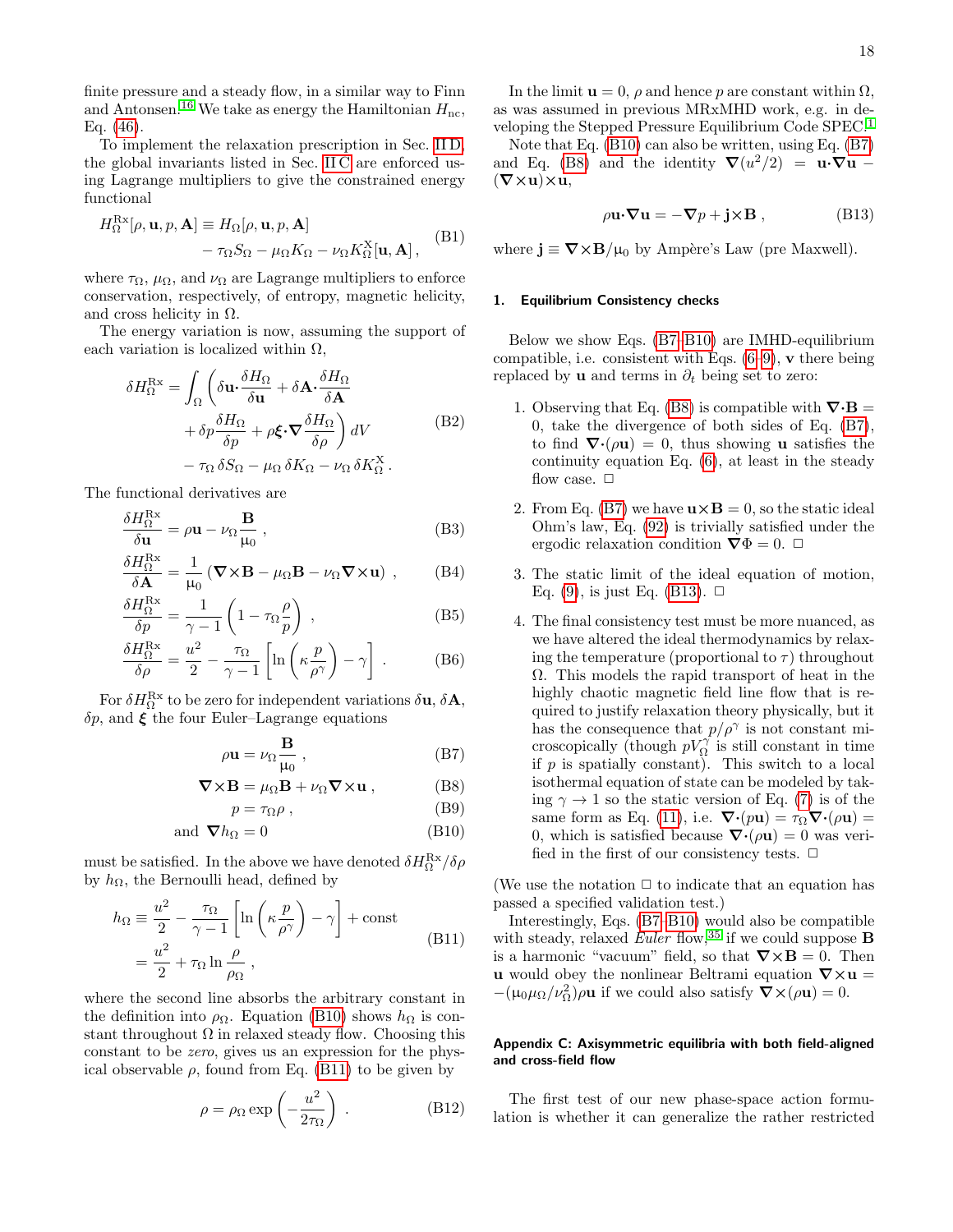class of flows in the relaxed equilibria derived from an energy principle in Sec. [B,](#page-16-0) in which u had to be parallel to **B**. As seen from Eq.  $(60)$ , the new field **v** does indeed provide the possibility of flows with a component perpendicular to B, even in steady flows, in which it is also appropriate to check for consistency with IMHD. We term such equilibria "semi-relaxed" as they do not obey the ergodic relaxation condition  $\mathbf{u} \times \mathbf{B} = 0$  discussed in Sec. [VII.](#page-14-0)

Previous authors<sup>[18](#page-21-16)[,47](#page-22-19)</sup> have inserted toroidal equilibrium flow "by hand" by constraining the Z component of the angular momentum in their energy stationarization (or, equivalently, entropy stationarization<sup>[16](#page-21-15)</sup>). However, this is physically consistent only if the system is rotationally symmetric about the Z axis. In our more general approach, conserved physical quantities should arise naturally from Noether's theorem if there is a continuous symmetry, rather than by constraints.

#### <span id="page-18-0"></span>1. Rigid rotation v

Nevertheless the previous work on axisymmetric equilibria does provide physically consistent solutions that can be used to validate our equations, so we now test whether we can reproduce the results of Finn and Antonsen  $(FA)^{16}$  $(FA)^{16}$  $(FA)^{16}$  on relaxed axisymmetric equilibria.

In the following discussion we use the usual cylindrical coordinates  $R, \phi, Z$ , with R the distance from the vertical (Z) axis and  $\phi$  the toroidal angle,  $\mathbf{e}_{R,\phi,Z}$  being the corresponding right-handed orthonormal set of basis vectors.

Specifically, we seek to show that choosing  ${\bf v}$  to be a rigid rotation around the Z-axis with angular frequency  $\varpi_{\Omega},$ 

<span id="page-18-1"></span>
$$
\mathbf{v} = R\varpi_{\Omega}\mathbf{e}_{\phi}(\phi) = R^2\varpi_{\Omega}\nabla\phi , \qquad (C1)
$$

throughout an axisymmetric toroidal domain  $\Omega$ , will lead to a time-independent solution of the RxMHD equations  $(60-67)$  $(60-67)$  that is consistent with FA's Eqs.  $(26)$ ,  $(27)$ , and  $(29).$ <sup>[16](#page-21-15)</sup> Transcribed into our notation the FA equations are

$$
\mathbf{u} = u_{\parallel}^{\text{Rx}} \mathbf{e}_{\parallel} + R \varpi_{\Omega} \mathbf{e}_{\phi}(\phi) \tag{C2}
$$

$$
\nabla \times \left[ \left( 1 - M_{\rm A}^{\rm Rx2} \right) \mathbf{B} \right] = \mu_{\Omega} \mathbf{B} + 2\nu_{\Omega} \varpi_{\Omega} \mathbf{e}_Z \qquad \text{(C3)}
$$

$$
\frac{u_{\parallel}^{\mathrm{Rx}\,2}}{2} - \frac{R^2 \varpi_{\Omega}^2}{2} + \tau_{\Omega} \ln \frac{\rho}{\rho_{\Omega}} = 0. \tag{C4}
$$

where  $u_{\parallel}^{\mathrm{Rx}} \equiv \nu_{\Omega} B / \mu_0 \rho$  is the fully relaxed flow speed defined in Eq. [\(51\)](#page-9-3), and

$$
M_{\rm A}^{\rm Rx} \equiv \frac{u_{\parallel}^{\rm Rx}}{c_{\rm A}} \tag{C5}
$$

is the parallel Alfvén Mach number,  $c_A \equiv (B^2/\mu_0 \rho)^{1/2}$ being the local Alfvén speed as in Sec. VIB.

With the choice Eq. [\(C1\)](#page-18-1), we note first that Eq. [\(C2\)](#page-18-2) and Eq. [\(60\)](#page-11-1) are identical.  $\Box$ 

Also, multiplying both sides of Eq. [\(C2\)](#page-18-2) by  $\rho$  and taking divergences gives

$$
\nabla \cdot (\rho \mathbf{u}) = \varpi_{\Omega} R^2 \rho \nabla \cdot \nabla \phi + \varpi_{\Omega} \nabla \phi \cdot \nabla (R^2 \rho) = 0 , \quad (C6)
$$

thus verifying consistency with the continuity equation, Eq.  $(65)$ . $\Box$  [In deriving the above identities we have used  $\nabla \phi = \mathbf{e}_{\phi}/R$ ,  $\nabla^2 \phi = 0$ , and  $\mathbf{e}_{\phi} \cdot \nabla (R^2 \rho) = 0$ , as  $\rho =$  $\rho(R, Z)$  by axisymmetry.

The vorticity of the toroidal flow is a constant vector in the Z direction,  $\nabla \times \mathbf{v} = 2\varpi_{\Omega} \mathbf{e}_Z$ . We can also calculate the total vorticity,  $\boldsymbol{\omega} \equiv \nabla \times \mathbf{u}$ , by taking the curl of both sides of Eq. [\(C2\)](#page-18-2),

$$
\omega = \nabla \times \left(\frac{\nu_{\Omega} \mathbf{B}}{\mu_{0} \rho}\right) + 2\varpi_{\Omega} \mathbf{e}_{Z}
$$
  
= 
$$
\left(\frac{\nu_{\Omega}}{\mu_{0} \rho}\right) \nabla \times \mathbf{B} + \nabla \left(\frac{\nu_{\Omega}}{\mu_{0} \rho}\right) \times \mathbf{B} + 2\varpi_{\Omega} \mathbf{e}_{Z}.
$$
 (C7)

With this identification the first line of Eq. [\(C3\)](#page-18-3) can now, with a little rearranging and multiplying both sides by  $\mu_0$ , be recognized as Eq. [\(61\)](#page-11-2),  $\nabla \times \mathbf{B} = \mu_\Omega \mathbf{B} + \nu_\Omega \boldsymbol{\omega}$ .  $\Box$ 

It is convenient at this point to introduce a poloidaltoroidal decomposition, i.e. we use two basis vectors spanning the poloidal,  $R, Z$  half-plane at each toroidal angle  $\phi$ , and a third basis vector in the orthogonal toroidal direction  $e_{\phi}(\phi)$ . The most general representation of B (and similarly other divergence-free fields like  $\nabla \times \mathbf{B}$ ,  $\rho \mathbf{u}$ , and  $\boldsymbol{\omega}$ ) is then

<span id="page-18-4"></span>
$$
\mathbf{B} = \nabla \phi \times \nabla \psi + F \nabla \phi , \qquad (C8)
$$

the first term on the RHS being the poloidal magnetic field,  $\mathbf{B}_{pol}$  and the second the toroidal magnetic field, Btor. Unlike in the Grad–Shafranov representation for flowless MHD equilibria (see e.g. Ref. [44,](#page-22-16) pp. 177–178), the toroidal field strength function  $F$  is not simply a function of  $\psi$ —at this point it is an unspecified function of R and Z.

<span id="page-18-2"></span>Taking the curl of both sides gives, in the expected toroidal-poloidal form,

<span id="page-18-5"></span><span id="page-18-3"></span>
$$
\nabla \times \mathbf{B} = -\nabla \phi \times \nabla F + \nabla \times (\nabla \phi \times \nabla \psi)
$$
  
=  $-\nabla \phi \times \nabla F + [\nabla^2 \psi \nabla \phi$   
 $+ (\nabla \nabla \phi) \cdot \nabla \psi - (\nabla \phi) \cdot \nabla \nabla \psi]$  (C9)  
=  $-\nabla \phi \times \nabla F + \Delta^* \psi \nabla \phi$ ,

<span id="page-18-6"></span>where, using the identity  $\nabla \psi \cdot \nabla \nabla \phi - \nabla \phi \cdot \nabla \nabla \psi =$  $-(2/R)(\nabla R\cdot\nabla\psi)\nabla\phi$ , Ref. [44,](#page-22-16) pp. 177–178,  $\Delta^*\psi \equiv$  $R^2\bar\nabla\!\cdot\!({\bm\nabla}\psi/R^2).$ 

Multiplying both sides of Eq. [\(C2\)](#page-18-2) by  $\rho$  and using Eq. [\(C8\)](#page-18-4) we find

$$
\rho \mathbf{u} = \nabla \phi \times \nabla \left( \frac{\nu_{\Omega} \psi}{\mu_0} \right) + \left( \frac{\nu_{\Omega}}{\mu_0} F + \varpi_{\Omega} R^2 \rho \right) \nabla \phi , \text{(C10)}
$$

which again is in the expected poloidal-toroidal representation. (Note that the poloidal flow is driven solely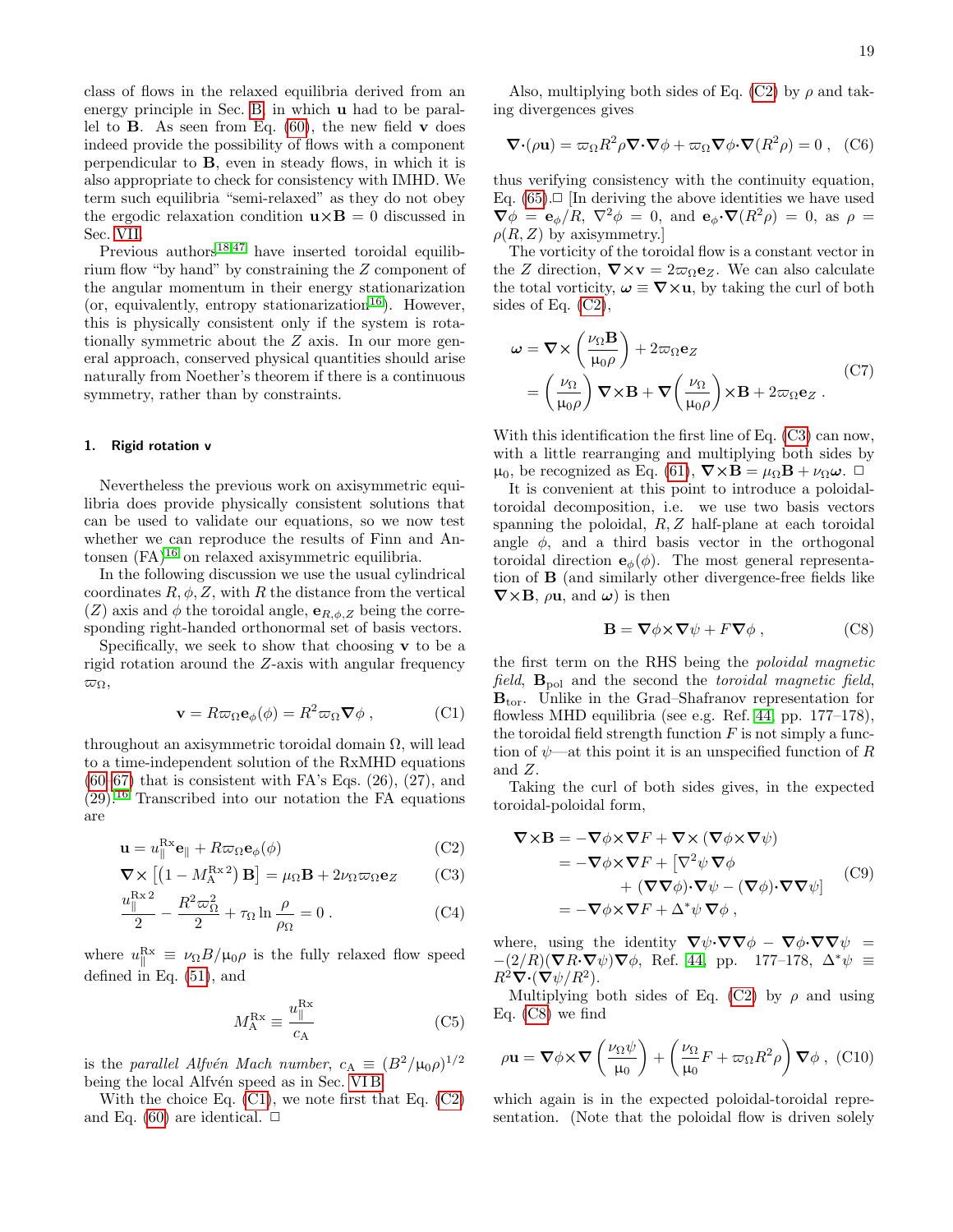by cross helicity—setting  $\nu_{\Omega} = 0$  gives a purely toroidal, rigid-rotational flow.)

Substituting Eq. [\(C8\)](#page-18-4) and Eq. [\(C9\)](#page-18-5) in Eq. [\(61\)](#page-11-2) yields a toroidal-poloidal form for the vorticity,

$$
\omega = \frac{1}{\nu_{\Omega}} \nabla \times \mathbf{B} - \frac{\mu_{\Omega}}{\nu_{\Omega}} \mathbf{B}
$$
\n
$$
= -\nabla \phi \times \nabla \left( \frac{F + \mu_{\Omega} \psi}{\nu_{\Omega}} \right) + \left( \frac{\Delta^* \psi - \mu_{\Omega} F}{\nu_{\Omega}} \right) \nabla \phi,
$$
\n(C11)

whereas taking the curl of both sides of Eq. [\(C2\)](#page-18-2) gives an alternative expression for the vorticity,

<span id="page-19-2"></span>
$$
\omega = \frac{\nu_{\Omega}}{\mu_{0}\rho} \left( \nabla \times \mathbf{B} - \frac{\nabla \rho}{\rho} \times \mathbf{B} \right) + \nabla \times \mathbf{v}
$$
  
\n
$$
= -\nabla \phi \times \nabla \left( \frac{\nu_{\Omega}}{\mu_{0}} \frac{F}{\rho} + \varpi_{\Omega} R^{2} \right)
$$
  
\n
$$
+ \frac{\nu_{\Omega}}{\mu_{0}\rho} \left( \Delta^{*} \psi - \frac{\nabla \rho \cdot \nabla \psi}{\rho} \right) \nabla \phi .
$$
 (C12)

Substituting Eq. [\(C1\)](#page-18-1) and Eq. [\(C12\)](#page-19-2) in the force-balance equation Eq. [\(67\)](#page-11-8) (with  $\partial_t \mathbf{u} = 0$ ) we get

<span id="page-19-3"></span>
$$
\nabla \left[ h_{\Omega} - \varpi_{\Omega} \left( \frac{\nu_{\Omega} F}{\mu_{0}} + \varpi_{\Omega} R^{2} \right) \right] = 0 , \qquad (C13)
$$

thus generalizing the Bernoulli relation Eq. [\(B10\)](#page-17-3) to include rigid rotation. Choosing the arbitrary constant  $\rho_{\Omega}$ appropriately, Eq. [\(C13\)](#page-19-3) implies

<span id="page-19-4"></span>
$$
\frac{u^2}{2} + \tau_{\Omega} \ln \frac{\rho}{\rho_{\Omega}} - \frac{\nu_{\Omega} \varpi_{\Omega}}{\mu_0} \frac{F}{\rho} - \varpi_{\Omega}^2 R^2 = 0.
$$
 (C14)

Then, expanding  $u^2/2$  using Eq. [\(C2\)](#page-18-2), Eq. [\(C14\)](#page-19-4) is readily seen to agree with the generalized Bernoulli equation, Eq.  $(C4)$ .  $\Box$ 

Another form for the generalized Bernoulli equation may be had by decomposing Eq. [\(C2\)](#page-18-2) into poloidal and toroidal components,  $\mathbf{u}_{\theta} \equiv \nu_{\Omega} \mathbf{e}_{\phi} \times \nabla \psi / R \mu_0 \rho$  and  $u_{\phi} \equiv$  $\nu_{\Omega} F / R \mu_0 \rho + R \varpi_{\Omega}$ , respectively. Then  $u^2 = u_\theta^2 + u_\phi^2$  and  $\nu_{\Omega} \varpi_{\Omega} F/\mu_0 \rho + \varpi_{\Omega}^2 R^2 = \varpi_{\Omega} R u_{\phi}$ . Thus Eq. [\(C14\)](#page-19-4) can also be written

$$
\tau_{\Omega} \ln \frac{\rho}{\rho_{\Omega}} + \frac{u_{\theta}^2 + u_{\phi}^2}{2} - \varpi_{\Omega} R u_{\phi} = 0 , \qquad (C15)
$$

as in the IMHD result of McClements and Hole, Ref. [48,](#page-22-20) Eq. (20), in the case of isothermal magnetic surfaces (identifying their  $2T/m_i$  with our  $\tau_{\Omega}$ ). This reference discusses the conditions under which the Grad–Shafranov equation, to be derived in the next subsection, changes from elliptic to hyperbolic.

Finally, crossing both sides of Eq. [\(C2\)](#page-18-2) with B and using Eq. [\(C8\)](#page-18-4) we find

$$
\mathbf{u} \times \mathbf{B} = \varpi_{\Omega} R^2 \nabla \phi \times \mathbf{B} = -\varpi_{\Omega} \nabla \psi
$$
  
=  $\nabla \Phi$ , (C16)

where  $\Phi = -\varpi_{\Omega} \psi$ . Comparing with Eq. [\(92\)](#page-14-1) we see that, although we did not impose the ideal Ohm's law as a constraint, it is nevertheless satisfied in this case.  $\Box$ 

#### <span id="page-19-0"></span>2. Grad–Shafranov Equation

<span id="page-19-5"></span>Comparing the two expressions for  $\omega$  given in Eq.  $(C11)$  and Eq.  $(C12)$ , and choosing the arbitrary baseline for  $\psi$  appropriately, we find two relations

<span id="page-19-6"></span>
$$
(1 - M_{\rm A}^{\rm Rx \, 2}) \, F = \nu_{\Omega} \varpi_{\Omega} R^2 - \mu_{\Omega} \psi \tag{C17}
$$

$$
(1 - M_{\rm A}^{\rm Rx\,2}) \,\Delta^* \psi = \mu_{\Omega} F - \frac{\nu_{\Omega}^2}{\mu_0 \rho} \frac{\nabla \rho \cdot \nabla \psi}{\rho} \,, \qquad \text{(C18)}
$$

the first giving F in terms of  $\psi$  and  $\rho$  and the second being what we shall call a generalized Grad–Shafranov– Beltrami (GSB) equation for  $\psi$ . (A similar system was analyzed in Ref. [49,](#page-22-21) in the limit  $\nu_{\Omega} \to 0$ ,  $\varpi_{\Omega} \to 0$  and rippled slab geometry.)

To solve Eq. [\(C18\)](#page-19-6) we need to express  $\rho$  in terms of  $\psi$  and R, which can be done by using the generalized Bernoulli equation Eq. [\(C4\)](#page-18-6), to give an implicit equation for  $\rho$ ,

<span id="page-19-7"></span>
$$
\rho \equiv \rho_{\Omega} \exp\left[-\frac{1}{\tau_{\Omega}} \left(\frac{\nu_{\Omega}^2}{\mu_0 \rho} \frac{B^2}{2\mu_0 \rho} - \frac{R^2 \varpi_{\Omega}^2}{2}\right)\right] ,\qquad(C19)
$$

where  $B^2 = (|\nabla \psi|^2 + F^2)/R^2$ .

There is an obvious singularity in Eq. [\(C18\)](#page-19-6) when the fully-relaxed-flow Alfvén Mach number  $M_A^{\text{Rx}} = 1$ , but plasma flows in toroidal confinement experiments are typically much less than the Alfvén speed, defined using the total magnetic field in the numerator, so it is unlikely this singularity would be encountered in practice.

However, while not immediately obvious, the dependence of  $\rho$  on  $|\nabla \psi|$ , through  $B^2$  in Eq. [\(C19\)](#page-19-7), can cause Eq. [\(C18\)](#page-19-6) to become hyperbolic at much lower plasma flow speeds than  $c_A$ , as first found by Lovelace  $et \ al.<sup>50</sup>$  $et \ al.<sup>50</sup>$  $et \ al.<sup>50</sup>$  and analyzed in the context of modern lowaspect-ratio tokamaks by McClements and Hole.[48](#page-22-20) This is because the  $\nabla \rho$  in Eq. [\(C18\)](#page-19-6) contributes a factor,  $\nabla \nabla \psi$ , having second-order derivatives of  $\psi$  that must be included along with the second-order derivatives in  $\Delta^*\psi$  to evaluate whether Eq. [\(C18\)](#page-19-6) is elliptic or hyperbolic. (This is based on the sign of the discriminant  $D = A_{RZ}^2 - 4A_{RR}A_{ZZ}$ , with  $A_{RR}$ ,  $A_{RZ}$ ,  $A_{ZZ}$  the coefficients of  $\partial^2 \psi / \partial^2 R$ ,  $\partial^2 \psi / \partial R \partial Z$ ,  $\partial^2 \psi / \partial^2 Z$ , respectively: If  $D = 0$  the equation is parabolic, while  $D < 0$  implies ellipticity and  $> 0$  hyperbolicity.)

It seems unlikely that the MHD equilibria studied in this Appendix would be minima of the Hamiltonian  $H^{\text{Rx}}_{\Omega}$ in ranges where such transitions occur, which has been confirmed by Hameiri.<sup>[51](#page-22-23)</sup> In these cases, while valid MHD equilibria, they could not properly be called relaxed.

#### <span id="page-19-1"></span>Appendix D: Interface Euler–Lagrange equation

To calculate the boundary contribution to the variation of the phase-space action  $S_{\Omega}^{Rx} \equiv \int dt L_{\Omega}^{Rx}$ , we need to take into account surface terms from integrations by parts omitted in Sec. VB because the support of  $\xi$  was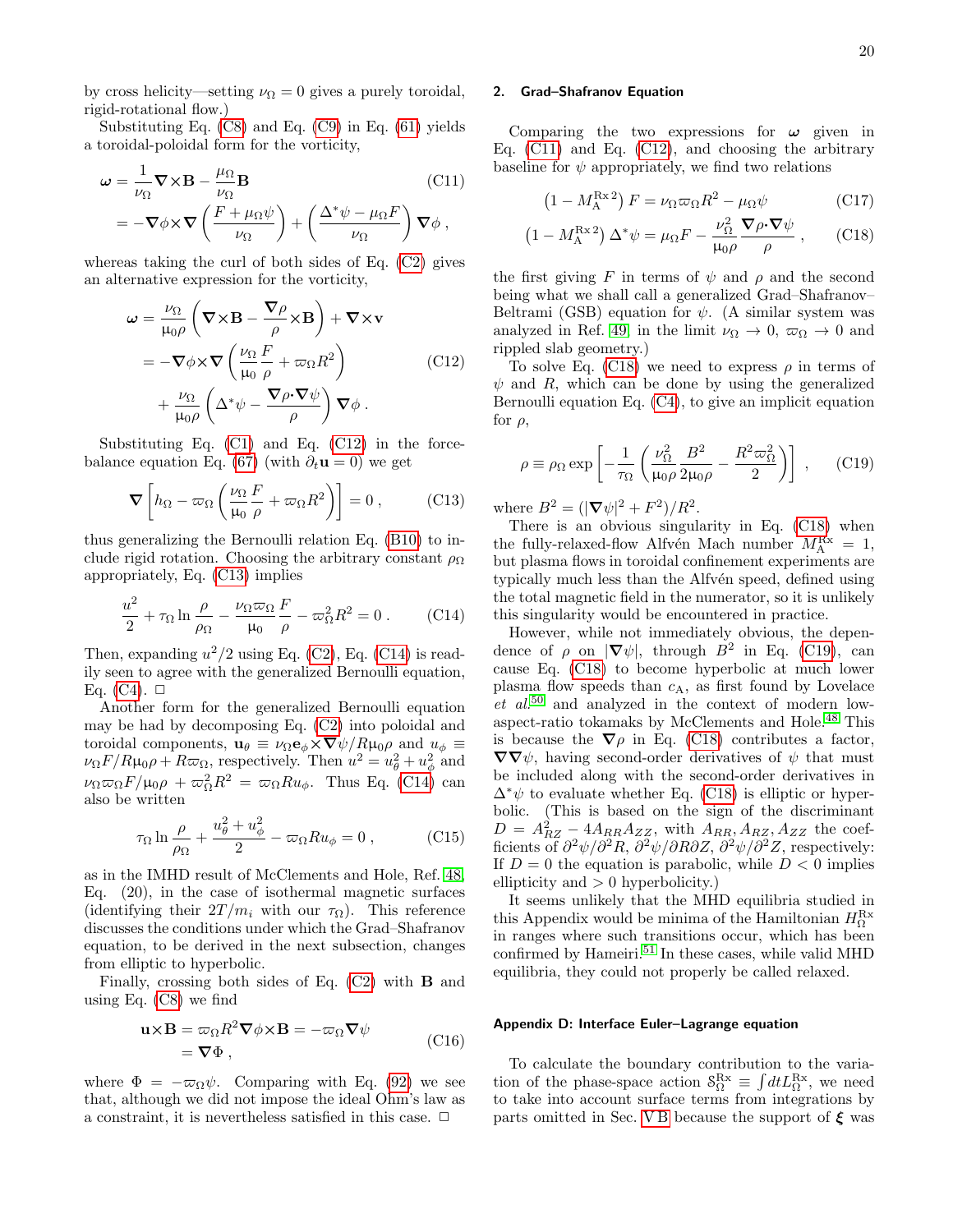taken not to include  $\partial\Omega$ . These integrations by parts do not give any surface terms involving  $\delta \mathbf{u}$ , but we need to include the surface term from the variation of the boundary itself,  $\int dt \int_{\partial\Omega} d\mathbf{S} \cdot \boldsymbol{\xi} \mathcal{L}_{\Omega}^{\text{Rx}}$ , where  $\mathcal{L}_{\Omega}^{\text{Rx}}$  is given in Eq.  $(59)$ . Using Eqs.  $(10)$ ,  $(11)$ , and  $(B6)$ ,

in Eq. [\(58\)](#page-11-10), we now calculate the residual, boundary action variation

$$
\delta \mathcal{S}_{\Omega}^{\text{Rx}} = \int dt \int_{\Omega} dV \left[ \partial_t (\rho \, \mathbf{u} \cdot \boldsymbol{\xi}) + \nabla \cdot (\rho \mathbf{v} \mathbf{u} \cdot \boldsymbol{\xi} - \rho \, \boldsymbol{\xi} \mathbf{v} \cdot \mathbf{u}) \right] + \int dt \int_{\Omega} dV \nabla \cdot \left\{ \rho \, \boldsymbol{\xi} \left( \frac{u^2}{2} - \frac{\tau_{\Omega}}{\gamma - 1} \left[ \ln \left( \kappa \frac{p}{\rho^{\gamma}} \right) - \gamma \right] \right) \right\} - \frac{1}{\mu_0} \int dt \int_{\Omega} dV \nabla \cdot \left[ \delta \mathbf{A} \times \left( \mathbf{B} - \frac{\mu_{\Omega}}{2} \mathbf{A} - \nu_{\Omega} \mathbf{u} \right) \right] + \int dt \int_{\partial \Omega} d\mathbf{S} \cdot \boldsymbol{\xi} \mathcal{L}_{\Omega}^{\text{Rx}} .
$$
 (D1)

To commute  $\int_{\Omega} dV$  and  $\partial_t$  in the first term of the top line (which arose from  $\rho \mathbf{u} \cdot \delta \mathbf{v}$ ) we write

$$
\int dt \int_{\Omega} dV \partial_t (\rho \mathbf{u} \cdot \boldsymbol{\xi}) = \int dt \int dV \Pi_{\Omega}(\mathbf{x}, t) \partial_t (\rho \mathbf{u} \cdot \boldsymbol{\xi})
$$
  
= 
$$
\int dt \int_{\Omega} dV \{ \partial_t [\Pi_{\Omega}(\mathbf{x}, t) \rho \mathbf{u} \cdot \boldsymbol{\xi}] - \rho \mathbf{u} \cdot \boldsymbol{\xi} \partial_t \Pi_{\Omega}(\mathbf{x}, t) \}
$$
  
= 
$$
- \int dt \int_{\Omega} dV \rho \mathbf{u} \cdot \boldsymbol{\xi} \partial_t \Pi_{\Omega}(\mathbf{x}, t) ,
$$

where the spatial integration range on the right is now arbitrarily large and the  $\Pi_{\Omega}$  is a unit top-hat, (a.k.a. rectangle or boxcar) function with support on  $\Omega$ . Restricting to variations with support on  $t$  not including the initial and final times, in the last line we have dropped endpoint terms from the complete time derivative term  $\partial_t[\cdot]$ .

Assuming, as an example,  $\Omega$  to be an annular  $toroid<sup>2</sup>$  $toroid<sup>2</sup>$  $toroid<sup>2</sup>$  we introduce a right-handed, but generally non-orthonormal, curvilinear coordinate system  $\{\theta, \zeta, s\}$ where  $\theta$  and  $\zeta$  are poloidal and toroidal angles, respectively, and  $s_{\Omega}(\mathbf{x}, t)$  is a radial coordinate whose level surfaces are tori, with the surface  $s_{\Omega} = 0$  the inner torus of  $\partial\Omega$  and  $s=1$  the outer one. Then  $\Pi_{\Omega}(\mathbf{x},t)$  =  $\Theta(s_{\Omega})\Theta(1-s_{\Omega}), \Theta(\cdot)$  being the Heaviside step function. Thus we write

$$
\int dt \int_{\Omega} dV \partial_t (\rho \mathbf{u} \cdot \boldsymbol{\xi})
$$
  
=  $-\int dt \int \int \int d\theta d\zeta ds_\Omega \mathcal{J}_\Omega \rho \mathbf{u} \cdot \boldsymbol{\xi} (\partial_t s_\Omega) [\delta(s_\Omega) - \delta(s_\Omega - 1)],$ 

where  $\mathcal{J}_{\Omega} = \sqrt{g}$  is the Jacobian of the transformation  $\mathbf{x} \mapsto {\theta, \zeta, s_{\Omega}}$ . The coefficient of the  $\delta$  functions,  $\partial_t s_{\Omega}$ , can be evaluated by observing that, as the elements of  $\partial\Omega$  are advected with velocity **v**, so are the level surfaces of  $s_{\Omega}$  defining  $\partial \Omega$ . That is,

$$
(\partial_t + \mathbf{v} \cdot \nabla) s_{\Omega} = 0 , \qquad (D2)
$$

so  $\partial_t s_\Omega = -\mathbf{v} \cdot \nabla s_\Omega \equiv \mathbf{v} \cdot \mathbf{e}^{s_\Omega}$ , where  $\mathbf{e}^{s_\Omega}$  is one of the three basis vectors  $\{e^{\theta}, e^{\zeta}, e^{s_{\Omega}}\} \equiv \{\nabla \theta, \nabla \zeta, \nabla s_{\Omega}\}\.$  Thus the final result for the first term of Eq. [\(D1\)](#page-20-0) is

$$
\int dt \int_{\Omega} dV \partial_t (\rho \mathbf{u} \cdot \boldsymbol{\xi})
$$
\n
$$
= \int dt \int \int \int d\theta d\zeta ds_{\Omega} \mathcal{J}_{\Omega} \mathbf{e}^{s_{\Omega}} \cdot \mathbf{v} \rho \mathbf{u} \cdot \boldsymbol{\xi} \left[ \delta(s_{\Omega}) - \delta(s_{\Omega} - 1) \right]
$$
\n
$$
= - \int dt \int_{\partial \Omega} d\mathbf{S} \cdot \mathbf{v} \rho \mathbf{u} \cdot \boldsymbol{\xi} , \qquad (D3)
$$

where we used the differential geometry identity

<span id="page-20-1"></span>
$$
d\mathbf{S} \equiv \mathbf{n} \, dS \equiv \text{sgn}(\mathbf{n} \cdot \nabla s_{\Omega}) \, \mathbf{e}_{\theta} \times \mathbf{e}_{\zeta} \, d\theta d\zeta
$$
\n
$$
= \text{sgn}(\mathbf{n} \cdot \nabla s_{\Omega}) \, \mathcal{J} \mathbf{e}^{s_{\Omega}} \, d\theta d\zeta \,, \tag{D4}
$$

n being the outward normal on  $\partial\Omega$  so the sign function sgn gives – at  $s_{\Omega} = 0$  and + at  $s_{\Omega} = 1$ .

<span id="page-20-0"></span>Using Gauss' theorem to cast the volume integral over  $\nabla$ ·( $\rho$ **vu·ξ**) as a surface integral, and comparing with the result in Eq. [\(D3\)](#page-20-1), we see that the first two terms in  $\delta \delta_{\Omega}^{\rm Rx}$ , Eq. [\(D1\)](#page-20-0) (which arose from  $\rho \mathbf{u} \cdot \delta \mathbf{v}$ ) cancel. Thus, inserting  $\mathcal{L}_{\Omega}^{\text{Rx}}$  explicitly, we now have

$$
\delta \mathcal{S}_{\Omega}^{\text{Rx}} = \int dt \int_{\partial \Omega} d\mathbf{S} \cdot \left\{ -\rho \, \xi \mathbf{v} \cdot \mathbf{u} \right.
$$
  
+ 
$$
\rho \, \xi \left( \frac{u^2}{2} - \frac{\tau_{\Omega}}{\gamma - 1} \left[ \ln \left( \kappa \frac{p}{\rho^{\gamma}} \right) - \gamma \right] \right)
$$
  
- 
$$
\frac{1}{\mu_{0}} \left[ (\xi \times \mathbf{B} + \nabla \delta \chi) \times \left( \mathbf{B} - \frac{\mu_{\Omega}}{2} \mathbf{A} - \nu_{\Omega} \mathbf{u} \right) \right]
$$
  
+ 
$$
\xi \left[ \rho \mathbf{v} \cdot \mathbf{u} - \rho \frac{u^2}{2} - \frac{\tau_{\Omega} \rho}{\gamma - 1} - \frac{B^2}{2 \mu_{0}} \right.
$$
  
+ 
$$
\frac{\mu_{\Omega} \mathbf{A} \cdot \mathbf{B}}{2 \mu_{0}} + \frac{\nu_{\Omega} \mathbf{u} \cdot \mathbf{B}}{\mu_{0}} + \frac{\tau_{\Omega} \rho}{\gamma - 1} \ln \left( \kappa \frac{p}{\rho^{\gamma}} \right) \right] \bigg\} .
$$

The terms in  $\mathbf{v} \cdot \mathbf{u}$ ,  $u^2$ , and the logarithmic terms cancel, so, expanding and collecting terms,

$$
\delta \mathcal{S}_{\Omega}^{\text{Rx}} = \int dt \int_{\partial \Omega} d\mathbf{S} \cdot \left\{ \tau_{\Omega} \rho \, \xi \n- \frac{1}{\mu_{0}} \left[ (\xi \times \mathbf{B} + \nabla \delta \chi) \times \left( \mathbf{B} - \frac{\mu_{\Omega}}{2} \mathbf{A} - \nu_{\Omega} \mathbf{u} \right) \right] \n+ \xi \left[ -\frac{B^{2}}{2\mu_{0}} + \frac{\mu_{\Omega} \mathbf{A} \cdot \mathbf{B}}{2\mu_{0}} + \frac{\nu_{\Omega} \mathbf{u} \cdot \mathbf{B}}{\mu_{0}} \right] \right\} \n= \int dt \int_{\partial \Omega} d\mathbf{S} \cdot \left\{ \left( p + \frac{B^{2}}{2\mu_{0}} \right) \xi \n- \frac{1}{\mu_{0}} \left[ (\nabla \delta \chi) \times \left( \mathbf{B} - \frac{\mu_{\Omega}}{2} \mathbf{A} - \nu_{\Omega} \mathbf{u} \right) \right] \right\},
$$

where we used the boundary condition  $\mathbf{n} \cdot \mathbf{B} = 0$ , Eq. [\(1\)](#page-1-2), to eliminate some terms.

<span id="page-20-2"></span>
$$
\delta S_{\Omega}^{\text{Rx}} = \int dt \int_{\partial \Omega} d\mathbf{S} \cdot \left\{ \xi \left( p + \frac{B^2}{2\mu_0} \right) + \frac{1}{\mu_0} \left[ \delta \chi \nabla \times \left( \mathbf{B} - \frac{\mu_{\Omega}}{2} \mathbf{A} - \nu_{\Omega} \mathbf{u} \right) \right] \right\} \qquad (D5)
$$

$$
= \int dt \int_{\partial \Omega} dS \, \mathbf{n} \cdot \xi \left( p + \frac{B^2}{2\mu_0} \right) \,,
$$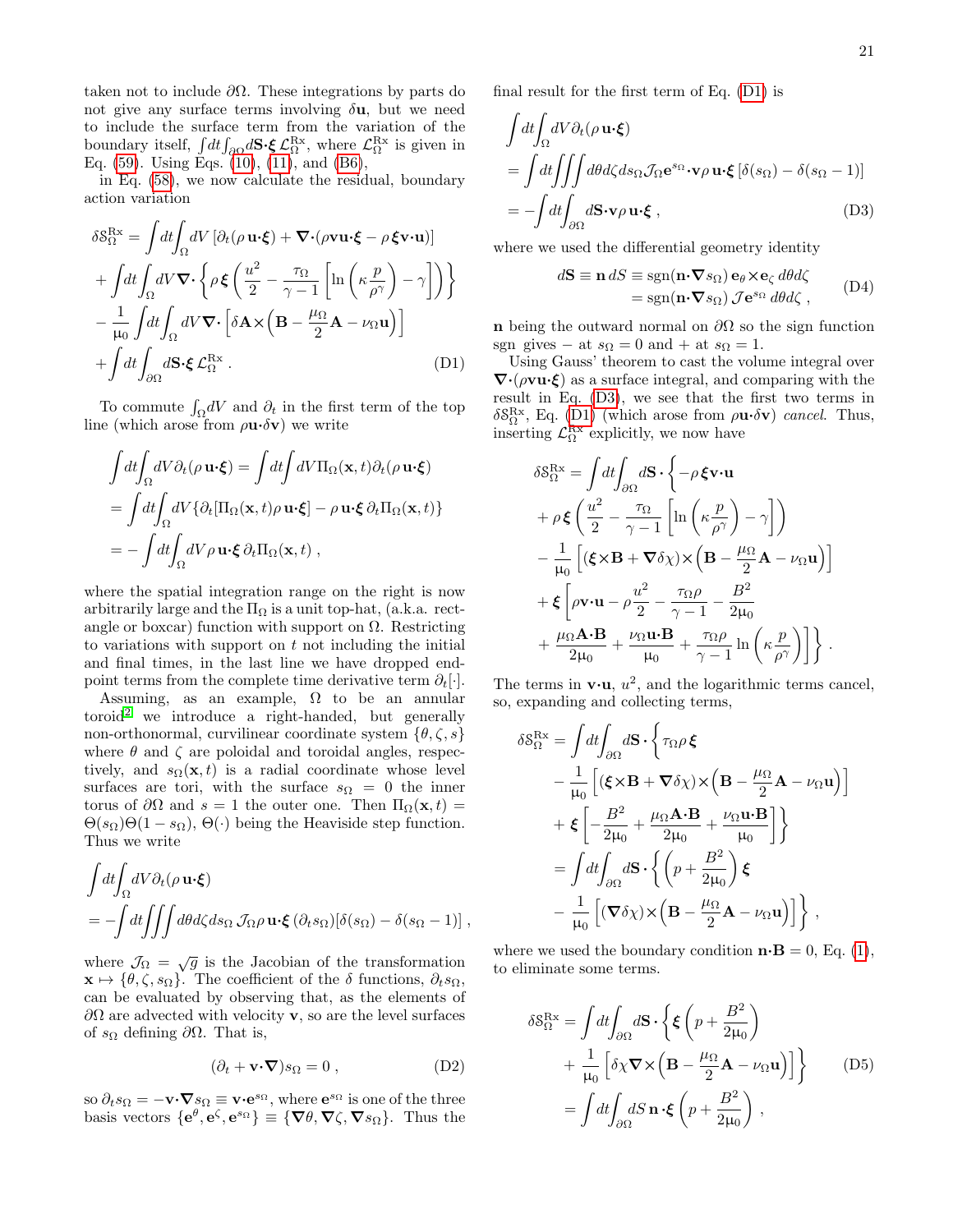where, in the second line, the gauge term in  $\delta \chi$  was eliminated using the surface integration by parts identity

$$
\int_{\partial\Omega} (\mathbf{\nabla} g) \times \mathbf{f} \cdot d\mathbf{S} \equiv -\int_{\partial\Omega} g(\mathbf{\nabla} \times \mathbf{f}) \cdot d\mathbf{S} ,\qquad (\text{D6})
$$

the Euler–Lagrange equation Eq. [\(61\)](#page-11-2) and the tangential boundary condition Eq. [\(1\)](#page-1-2).  $\Box$  (While we have held the Lagrange multipliers fixed in the calculation, in principle they also vary during boundary variations to maintain the constancy of their respective constraint functionals. However, the exact constraints do not contribute to the final result Eq. [\(D5\)](#page-20-2) as the Lagrange multipliers have dropped out.)

In Multiregion RxMHD (MRxMHD) each point on  $\partial\Omega$  is also on the boundary of a neighboring region,  $\Omega'$ say, with unit normal  $\mathbf{n}' = -\mathbf{n}$ . Thus the total action variation from  $\xi$  localized around such a point is  $\delta S_{\Omega}^{\text{Rx}} + \delta S_{\text{ph}\Omega}^{\text{Rx}}$ , giving the standard MRxMHD interface jump condition.[1](#page-21-0)[,2](#page-21-1) (e.g.)

<span id="page-21-21"></span>
$$
\left[\!\left[p + \frac{B^2}{2\mu_0}\right]\!\right] = 0.
$$
 (D7)

Interestingly, the Galilean-invariant pressure-balance equation Eq. [\(D7\)](#page-21-21), which couples neighboring relaxation regions, contains no time derivatives. Yet it is this equation that imparts the inertia of the plasma fluid to interface dynamics,<sup>[7](#page-21-6)</sup> through the effect of the internal RxMHD dynamics within  $\Omega$  determining changes in p and  $B^2$  at the boundary.

### ACKNOWLEDGMENTS AND DATA STATEMENT

Some of this material is based on work by authors RLD and JWB supported by US National Science Foundation under Grant No. DMS-1440140 while they were in residence at the Mathematical Sciences Research Institute in Berkeley, California during the Fall 2018 semester. We also gratefully acknowledge useful discussions with John Finn, Zensho Yoshida, Philip Morrison, Robert MacKay and Darryl Holm. The research of ZQ was supported by the Australian Research Council under grant DP170102606, and that of JWB was supported by the Los Alamos National Laboratory LDRD program under project number 20180756PRD4. Also RLD, ZQ, and JWB acknowledge travel support from the Simons Foundation/SFARI (560651, AB).

Data sharing is not applicable to this article as no new data were created or analyzed in this study. More mathematical steps in the equations are given as Supplementary Material in an extended version available online at the same doi as this paper.

## REFERENCES AND FOOTNOTES

<span id="page-21-0"></span><sup>1</sup>S. R. Hudson, R. L. Dewar, G. Dennis, M. J. Hole, M. Mc-Gann, G. von Nessi, and S. Lazerson, "Computation of multiregion relaxed magnetohydrodynamic equilibria," [Phys. Plasmas](http://dx.doi.org/10.1063/1.4765691) 19[, 112502–1–18 \(2012\).](http://dx.doi.org/10.1063/1.4765691)

- <span id="page-21-1"></span><sup>2</sup>R. L. Dewar, Z. Yoshida, A. Bhattacharjee, and S. R. Hudson, "Variational formulation of relaxed and multi-region relaxed magnetohydrodynamics," J. Plasma Phys. 81[, 515810604 \(2015\).](http://dx.doi.org/ 10.1017/S0022377815001336)
- <span id="page-21-2"></span><sup>3</sup>Z. S. Qu, R. L. Dewar, F. Ebrahimi, J. K. Anderson, S. R. Hudson, and M. J. Hole, "Stepped pressure equilibrium with relaxed flow and applications in reversed-field pinch plasmas," [Ac](http://dx.doi.org/ 10.1088/1361-6587/ab7fc5)[cepted for publication in Plasma Phys. Control. Fusion \(2020\),](http://dx.doi.org/ 10.1088/1361-6587/ab7fc5) [10.1088/1361-6587/ab7fc5,](http://dx.doi.org/ 10.1088/1361-6587/ab7fc5) preprint arXiv:2001.06984.
- <span id="page-21-3"></span><sup>4</sup>H. Grad, "Toroidal containment of a plasma," [Phys. Fluids](http://dx.doi.org/10.1063/1.1761965) 10, [137–154 \(1967\).](http://dx.doi.org/10.1063/1.1761965)
- <span id="page-21-4"></span><sup>5</sup>O. P. Bruno and P. Laurence, "Existence of three-dimensional toroidal MHD equilibria with nonconstant pressure," [Commun.](http://dx.doi.org/ 10.1002/(SICI)1097-0312(199607)49:7<717::AID-CPA3>3.0.CO;2-C) [Pure Appl. Math.](http://dx.doi.org/ 10.1002/(SICI)1097-0312(199607)49:7<717::AID-CPA3>3.0.CO;2-C) 49, 717 (1996).
- <span id="page-21-5"></span><sup>6</sup>J. B. Taylor, "Relaxation and magnetic reconnection in plasmas," Rev. Mod. Phys. 58[, 741–763 \(1986\).](http://dx.doi.org/ 10.1103/RevModPhys.58.741)
- <span id="page-21-6"></span><sup>7</sup>R. L. Dewar, L. H. Tuen, and M. J. Hole, "Spectrum of multi-region-relaxed magnetohydrodynamic modes in topologically toroidal geometry," [Plasma Phys. Control. Fu](http://dx.doi.org/10.1088/1361-6587/aa5b53)sion 59[, 044009 \(2017\),](http://dx.doi.org/10.1088/1361-6587/aa5b53) further details are given in an extended version available online as Supplementary data from the doi site or directly as http://iopscience.iop.org./0741- 3335/59/4/044009/media/ppcfaa5b53suppdata.pdf.
- <span id="page-21-7"></span><sup>8</sup>H. Goldstein, Classical Mechanics, 2nd ed. (Addison-Wesley, Reading, Mass., USA, 1980).
- <span id="page-21-8"></span><sup>9</sup>E. Frieman and M. Rotenberg, "On hydromagnetic stability of stationary equilibria," [Rev. Mod. Phys.](http://dx.doi.org/ 10.1103/RevModPhys.32.898) 32, 898–902 (1960).
- <span id="page-21-9"></span> $^{10}\mathrm{W}.$  A. Newcomb, "Lagrangian and Hamiltonian methods in magnetohydrodynamics," Proceedings of the International Conference on Plasma Physics and Controlled Nuclear Fusion Research 1961, Nucl. Fusion Suppl. Part 2, 451–463 (1962).
- <span id="page-21-10"></span><sup>11</sup>R. L. Dewar, "Interaction between hydromagnetic waves and a time-dependent, inhomogeneous medium," [Phys. Fluids](http://dx.doi.org/10.1063/1.1692854) 13, [2710–2720 \(1970\).](http://dx.doi.org/10.1063/1.1692854)
- <span id="page-21-11"></span> $12G$ . Whitham, "A general approach to linear and non-linear dispersive waves using a Lagrangian," [J. Fluid Mech.](http://dx.doi.org/10.1017/S0022112065000745) 22, 273–283 [\(1965\).](http://dx.doi.org/10.1017/S0022112065000745)
- <span id="page-21-12"></span><sup>13</sup>G. M. Webb, *[Magnetohydrodynamics and Fluid Dynamics:](http://dx.doi.org/10.1007/978-3-319-72511-6)* [Action Principles and Conservation Laws](http://dx.doi.org/10.1007/978-3-319-72511-6), Lecture Notes in Physics, Vol. 946 (Springer International Publishing, 2018).
- <span id="page-21-13"></span><sup>14</sup>D. D. Holm, J. E. Marsden, T. S. Ratiu, and A. Weinstein, "Nonlinear stability of fluid and plasma equilibria," [Phys. Re](http://dx.doi.org/10.1016/0370-1573(85)90028-6)ports 123[, 1–116 \(1985\).](http://dx.doi.org/10.1016/0370-1573(85)90028-6)
- <span id="page-21-14"></span> ${}^{15}$ D. D. Holm, "The Euler–Poincaré equations and semidirect products with applications to continuum theories," [Adv. Math.](http://dx.doi.org/10.1006/aima.1998.1721) 181, [1–81 \(1998\).](http://dx.doi.org/10.1006/aima.1998.1721)
- <span id="page-21-15"></span><sup>16</sup>J. M. Finn and T. M. Antonsen, Jr., "Turbulent relaxation of compressible plasmas with flow," [Physics of Fluids](http://dx.doi.org/10.1063/1.864115) 26, 3540 [\(1983\).](http://dx.doi.org/10.1063/1.864115)
- <span id="page-21-20"></span> $^{17}$ E. Hameiri, "The equilibrium and stability of rotating plasmas," Phys. Fluids 26[, 230–237 \(1983\).](http://dx.doi.org/10.1063/1.864012)
- <span id="page-21-16"></span><sup>18</sup>G. R. Dennis, S. R. Hudson, R. L. Dewar, and M. J. Hole, "Multi-region relaxed magnetohydrodynamics with flow," [Phys.](http://dx.doi.org/10.1063/1.4870008) Plasmas 21[, 042501–1–9 \(2014\).](http://dx.doi.org/10.1063/1.4870008)
- <span id="page-21-17"></span><sup>19</sup>W. A. Newcomb, "Motion of magnetic lines of force," [Ann. Phys.](http://www.sciencedirect.com/science/article/B6WB1-4DF550G-277/1/667f53fe35215608fd09a02653714450) 3[, 347–385 \(1958\).](http://www.sciencedirect.com/science/article/B6WB1-4DF550G-277/1/667f53fe35215608fd09a02653714450)
- <span id="page-21-18"></span><sup>20</sup>A. Bhattacharjee and R. L. Dewar, "Energy principle with global invariants," Phys. Fluids 25[, 887–897 \(1982\).](http://dx.doi.org/10.1063/1.863819)
- <span id="page-21-19"></span><sup>21</sup>R. Salmon, "Hamiltonian fluid mechanics," [Ann. Rev. Fluid](http://dx.doi.org/10.1146/annurev.fl.20.010188.001301) Mech. **20**, 225-256 (1988).
- <sup>22</sup>N. Padhye and P. J. Morrison, "Fluid element relabeling symmetry," Phys. Lett. A 219[, 287–292 \(1996\).](http://dx.doi.org/10.1016/0375-9601(96)00472-0)
- <sup>23</sup>N. Padhye and P. J. Morrison, "Relabeling symmetries in hydrodynamics and magnetohydrodynamics," Plasma Phys. Reports 22, 869–877 (1996).
- <sup>24</sup>G. M. Webb and G. P. Zank, "Fluid relabelling symmetries, Lie point symmetries and the Lagrangian map in magnetohydrodynamics and gas dynamics," [J. Phys. A: Math. Theor.](http://dx.doi.org/ 10.1088/1751-8113/40/3/013) 40, 545–579 [\(2007\).](http://dx.doi.org/ 10.1088/1751-8113/40/3/013)